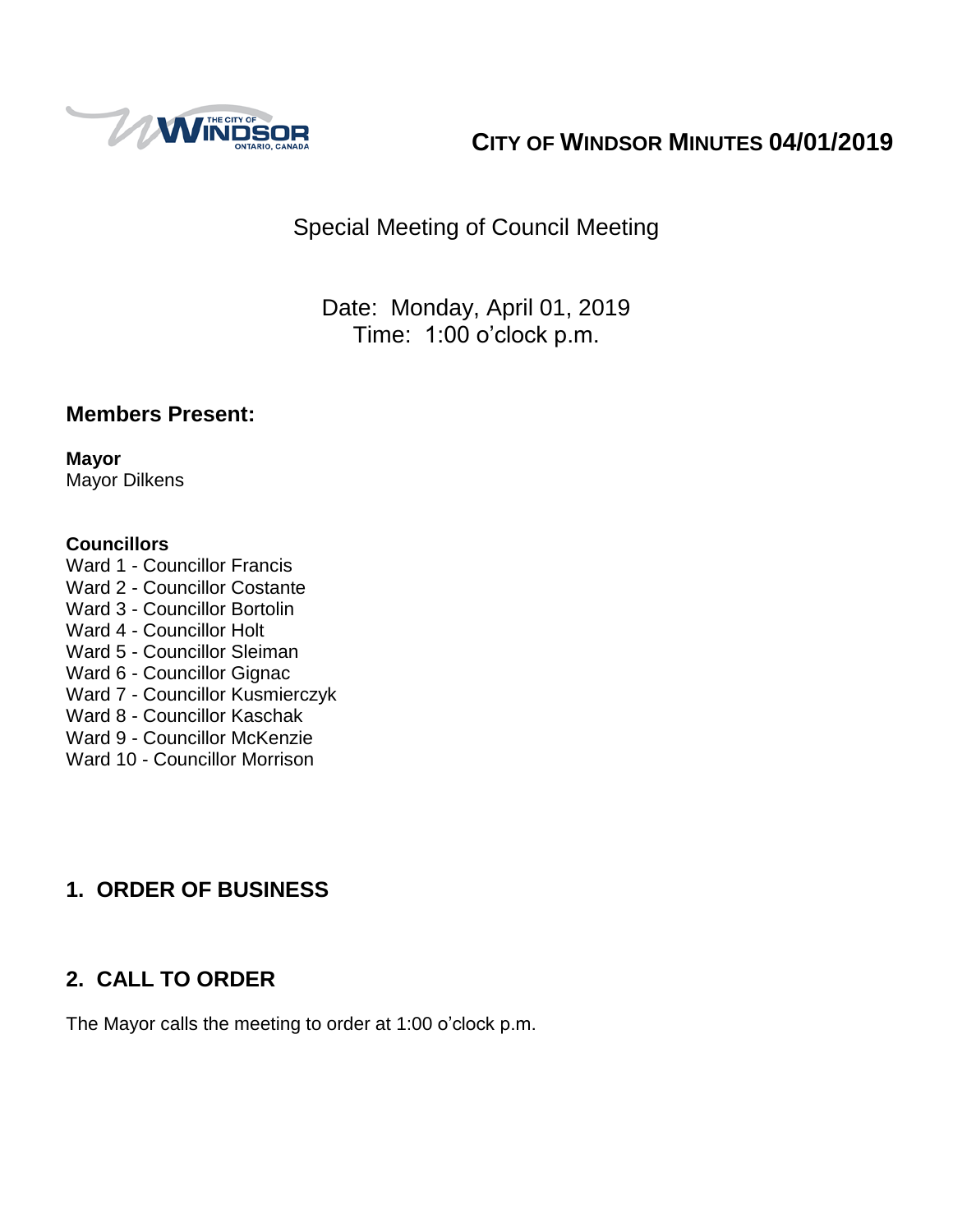## **3. DISCLOSURE OF PECUNIARY INTEREST AND THE GENERAL NATURE THEREOF**

None disclosed.

## **4. COMMITTEE OF THE WHOLE**

Moved by: Councillor McKenzie Seconded by: Councillor Morrison

That Council do now rise and move into Committee of the Whole with the Mayor presiding for the purpose of dealing with:

- (a) communication items;
- (b) consent agenda;
- (c) hearing requests for deferrals, referrals and/or withdrawals of any items of business;
- (d) hearing presentations and delegations;
- (e) consideration of business items;
- (f) consideration of Committee reports:
	- (i) **Report of Special In-Camera Meeting or other Committee as may be held prior to Council** (if scheduled); and
- (g) consideration of by-law 43-2019 Carried.

## **7. COMMUNICATIONS INFORMATION PACKAGE**

## **7.2. Funding for Riverside Drive Vista Project, Phase 2A from Ford Boulevard to St. Rose Avenue and Phase 3A from Strabane Avenue to Ford Boulevard**

Moved by: Councillor Sleiman Seconded by: Councillor Bortolin

Decision Number: B1/2019

That the report on funding for Riverside Drive Vista Project, Phase 2A from Ford Boulevard to St. Rose Avenue and Phase 3A from Strabane Avenue to Ford Boulevard, **BE RECEIVED** by Council for information.

Carried.

Report Number: S 6/2019 Clerk's File: SW/8513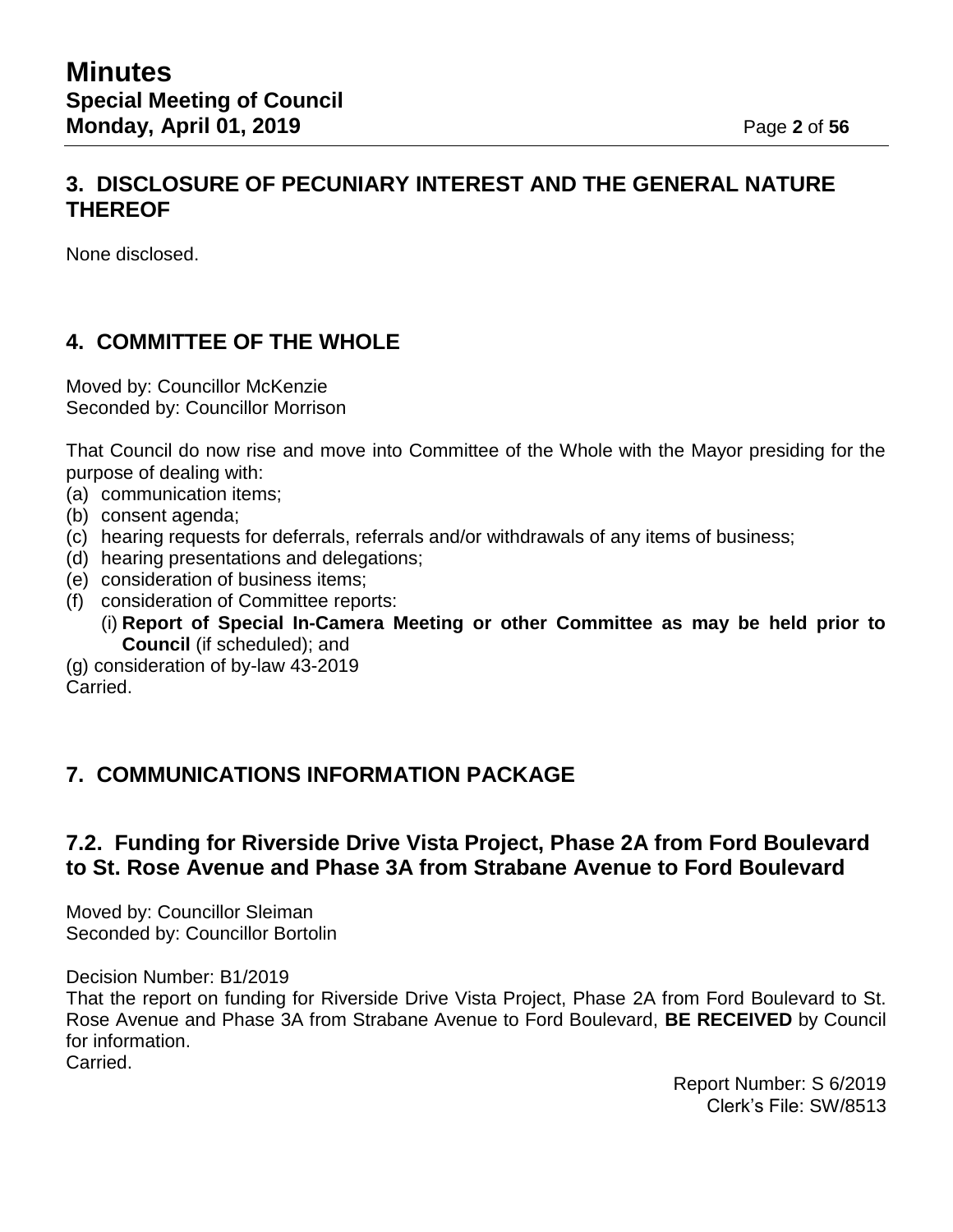## **7.3. 2019 Annual Reserve Fund Expenditure Plan & List of Donations and Bequests Received in 2018 - Windsor Public Library Board -City Wide**

Moved by: Councillor Sleiman Seconded by: Councillor Bortolin

Decision Number: B2/2019 That Council **RECEIVE FOR INFORMATION** this report entitled "2019 Annual Reserve Fund Expenditure Plan & List of Donations and Bequests Received in 2018 - Windsor Public Library Board". Carried.

> Report Number: CM 8/2019 Clerk's File: AF2019

## **7.4. Bicycle Road Safety Audits - Short-Term Items - WARDS 3, 4, 5 & 8**

Moved by: Councillor Sleiman Seconded by: Councillor Bortolin

Decision Number: B3/2019 That report C 186/2018 Bicycle Road Safety Audits – Short-Term Items dated February 22, 2019 **BE RECEIVED** for information. Carried.

> Report Number: C 186/2018 Clerk's File: MB/5331

## **7.5. Transportation Planning Items Referred to Budget - WARDS 7 & 9**

Moved by: Councillor Kusmierczyk Seconded by: Councillor Bortolin

Decision Number: B4/2019 That Report C 37/2019 "Transportation Planning Items Referred to Budget" **BE RECEIVED** for information; and,

That funding for the design and engineering work of the intersection at Tecumseh Road and Forest Glade Drive **BE PRE-COMMITED** in the 2019 Capital Budget as opposed to years 2020 and 2021. Carried.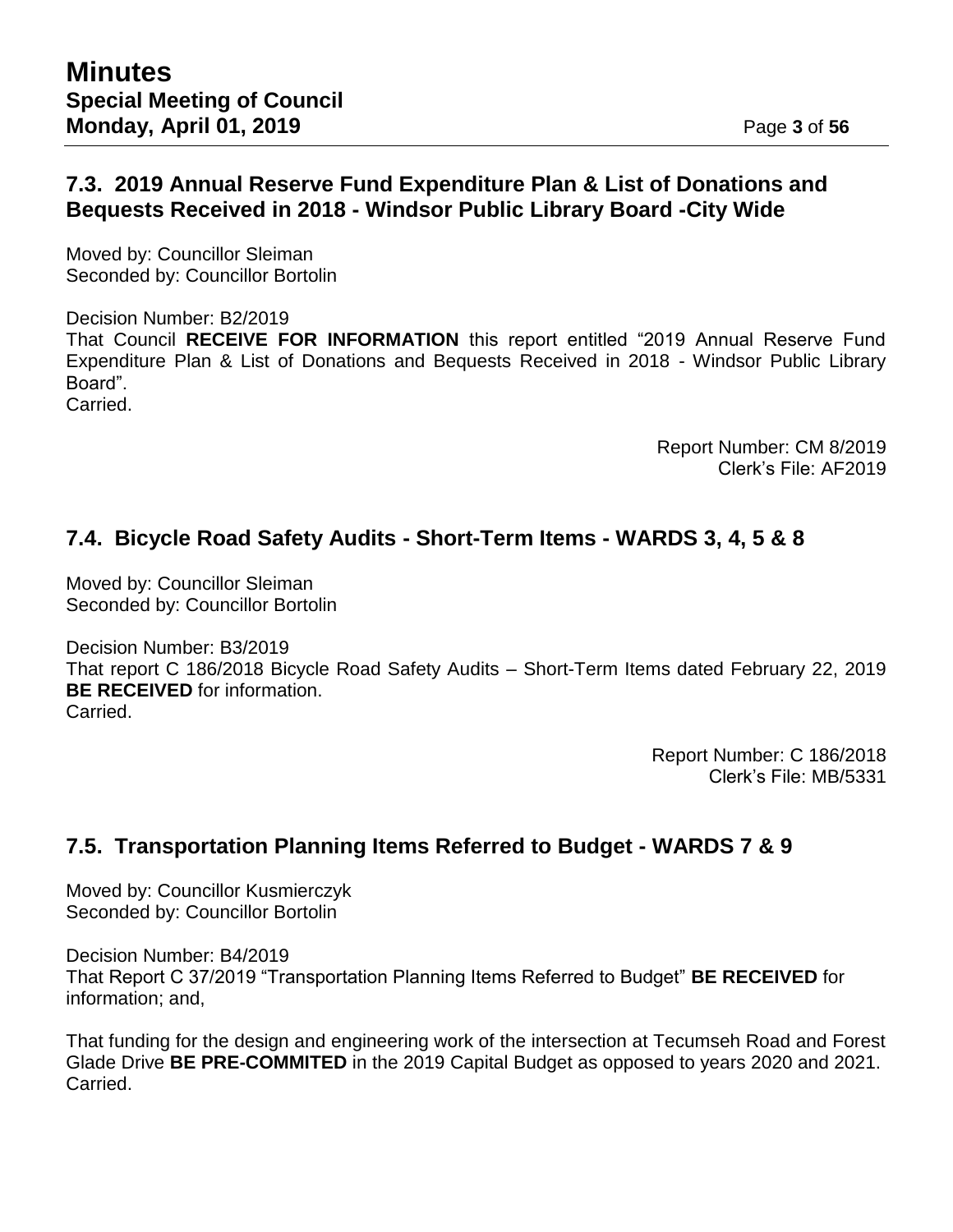Report Number: C 37/2019 Clerk's File: AFB/13207

## **7.6. Succession Planning: 2018 Initiative & Reserve Account Expenditures Update**

Moved by: Councillor Sleiman Seconded by: Councillor Bortolin

Decision Number: B5/2019

That the Report from the Executive Director of Human Resources detailing the initiatives and expenses incurred through the Succession Planning Reserve Account (1784) in 2018 **BE RECEIVED** for information; and,

That the Succession Planning Reserve Account (1784) **CONTINUE** to remain separate from the Educational Assistance Reserve Account (1770). Carried.

> Report Number: CM 10/2019 Clerk's File: AS/10122

## **7.7. Educational Assistance Reserve Account - Expenditures for 2018**

Moved by: Councillor Sleiman Seconded by: Councillor Bortolin

Decision Number: B6/2019

That the Report from the Human Resources Department providing Council with an update of the expenses flowed through the Educational Assistance Reserve Account for 2018 **BE RECEIVED** for information.

Carried.

Report Number: CM 11/2019 Clerk's File: ME2019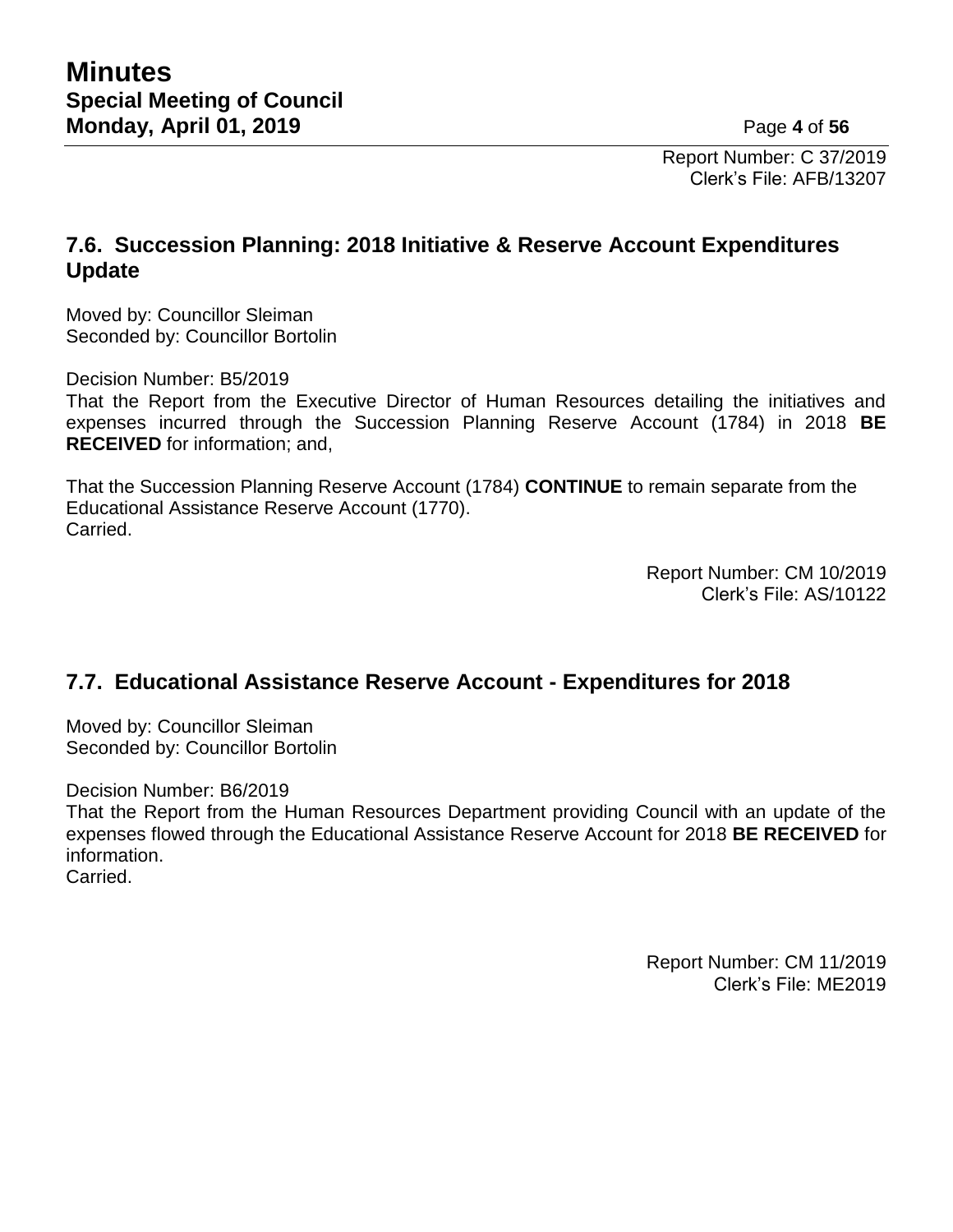## **8. CONSENT AGENDA**

## **11.2. Staffing Issues**

Moved by: Councillor Costante Seconded by: Councillor Gignac

Decision Number: B10/2019

That the report of the Executive Director Human Resources dated March 7, 2019 entitled "Staffing Issues" **BE RECEIVED** for information; and,

That Council **TAKE INTO CONSIDERATION** the Challenges raised in this report when deliberating on the staffing related issues in the budget documents. Carried.

> Report Number: CM 14/2019 Clerk's File: AS2019

## **11.5. Windsor Fire & Rescue Over Complement Staffing: 2 year pilot project result - City Wide**

Moved by: Councillor Costante Seconded by: Councillor Gignac

Decision Number: B13/2019 That City Council **RECEIVE** for information the report of the Fire Chief dated February 21, 2019 entitled "Windsor Fire & Rescue Over Complement Staffing: 2-year pilot project result-City Wide"; and,

That City Council **APPROVE** continuous over complement of up to five (5) Firefighters following each recruit training class for the Fire and Rescue division; and,

That the five over complement Firefighters **ARE PLACED** in permanent Firefighter positions before the next recruit class graduation. Carried.

> Report Number: C 34/2019 Clerk's File: SF2019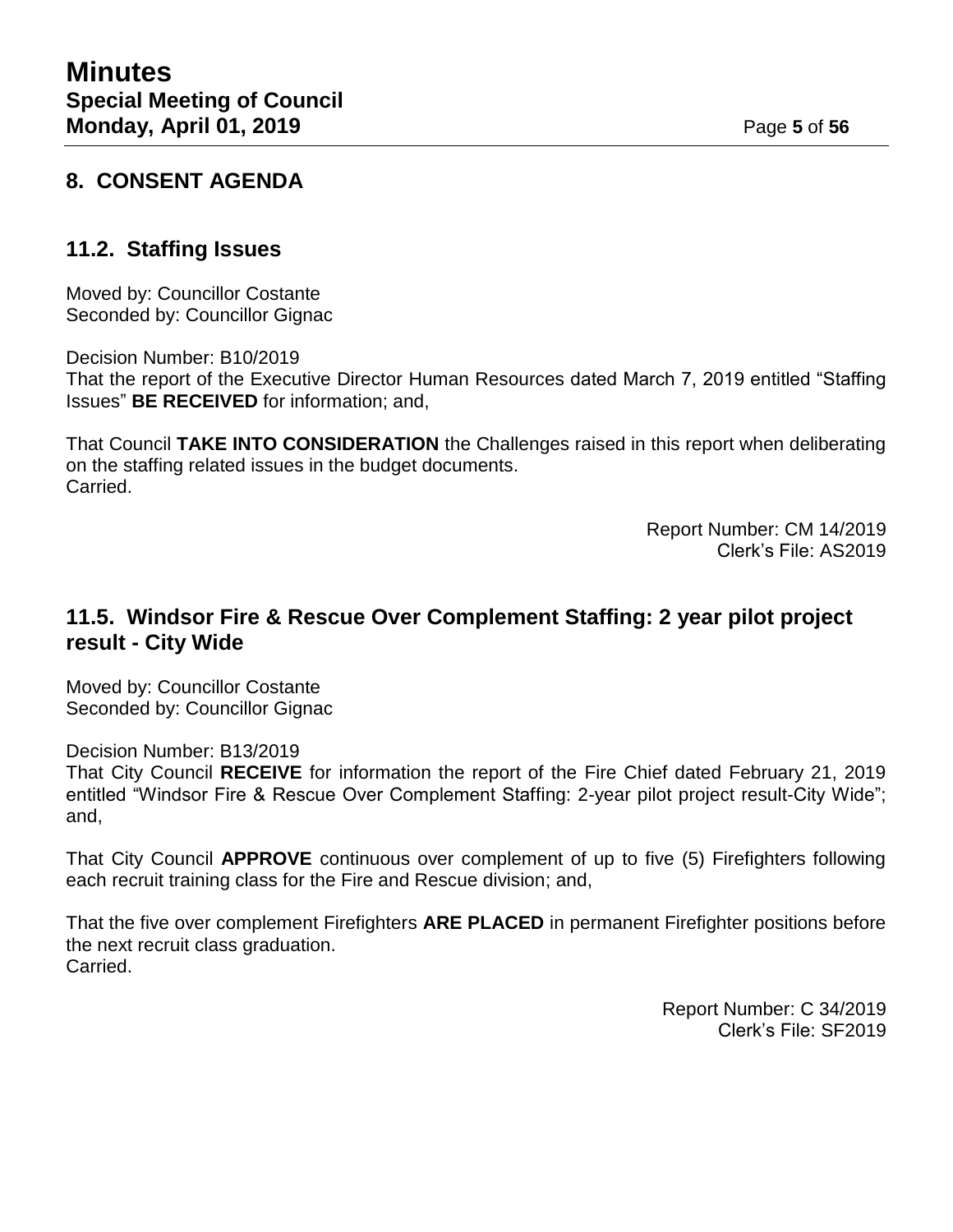## **11.11. 2017 Road Safety Report - CITY-WIDE**

Moved by: Councillor Costante Seconded by: Councillor Gignac

Decision Number: B19/2019 CR318/2018 ETPS 610 That report S 70/2018 of the Policy Analyst dated April 17, 2018 entitled "2017 Road Safety Report," **BE RECEIVED** for information. Carried.

> Report Number: SCM 232/2018 & S 70/2018 Clerk's File: ST2018

## **11.14. Pedestrian Crossovers - Priority List and Education Campaign - City-Wide**

Moved by: Councillor Costante Seconded by: Councillor Gignac

Decision Number: B22/2019

- 1. That the report of the Transportation Planning Engineer dated March 8, 2019 entitled "Pedestrian Crossovers - Priority List and Education Campaign" **BE RECEIVED** for information.
- 2. That \$10,000 **BE ALLOCATED** for a pedestrian crossover educational program to be funded from funding source 7045034 - Pedestrian Safety Project Fund.

Carried.

Report Number: C 49/2019 Clerk's File: ST2019

## **11.15. CQ20-2018 - Waterfront Parkland Acquisitions - City Wide**

Moved by: Councillor Costante Seconded by: Councillor Gignac

## **√CLERK'S CORRECTION\*\***

Decision Number: B23/2019

That the attached Policy entitled "Waterfront Parkland Acquisitions Policy" **BE RECEIVED √**and **APPROVED** in accordance with the recommendations contained in the report.**√** Carried.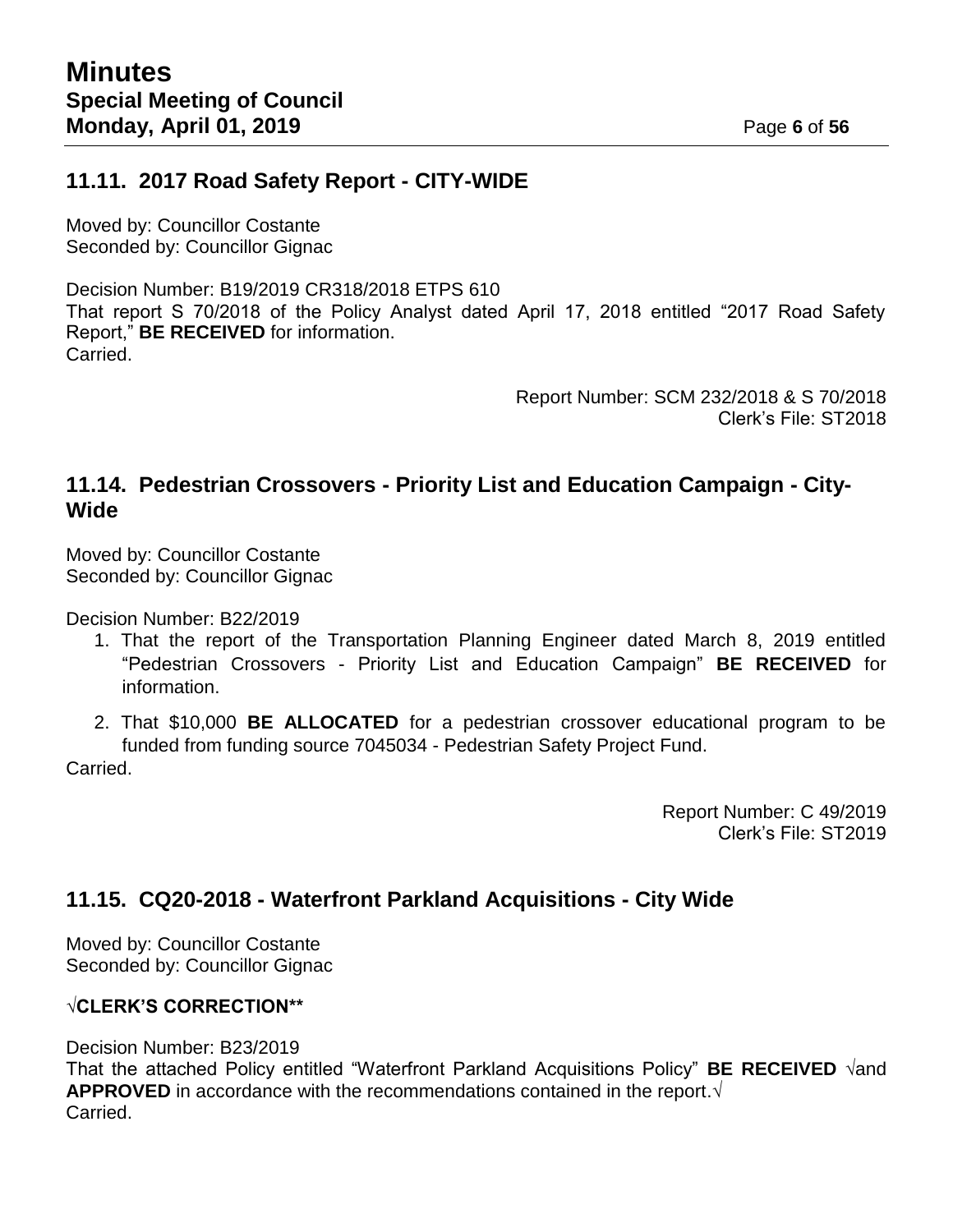Report Number: CM 41/2018 Clerk's File: SR2019

## **11.19. Investment in Affordable Housing - Meadowbrook Project Update**

Moved by: Councillor Costante Seconded by: Councillor Gignac

Decision Number: B27/2019

That the Investment in Affordable Housing – Meadowbrook Project Update report **BE RECEIVED**; and,

That City Council **APPROVE** the recommended funding in the 2019 7-year Capital Budget of \$12,000,000 for the Meadowbrook project (HCS-001-19) and pre-commit the 2020 funding of \$3,729,384 for immediate use on the Meadowbrook project; and,

That the Community Development and Health Services Commissioner or their authorized designate, **BE AUTHORIZED** to execute any such agreements as may be required by the Province of Ontario and/or the Government of Canada subject to review for legal content by the City Solicitor, financial content by the CFO/City Treasurer and technical content by the Executive Director of Housing and Children's Services; and,

That City Council **AUTHORIZE** Windsor Essex Community Housing Corporation (CHC) to increase the mortgage financing previously estimated at \$12 million through CMHC's Co-Investment Fund to a maximum of \$15,523,000; debt servicing (principal and interest payments) for this mortgage still to be fully funded from the rental and other revenues of CHC; and,

That City Council **AUTHORIZE** Windsor Essex Community Housing Corporation (CHC) to execute an agreement for the mortgage and grant funding with Canada Mortgage and Housing Corporation (CMHC).

Carried.

Report Number: C 19/2019 Clerk's File: GH/6905

## **11.20. Forest Glade Arena Dehumidification Replacement - Ward 7**

Moved by: Councillor Costante Seconded by: Councillor Gignac

Decision Number: B28/2019

I. That City Council **APPROVE** the following funding sources in order to fund the \$690,000 required for the Forest Glade Arena dehumidification replacement: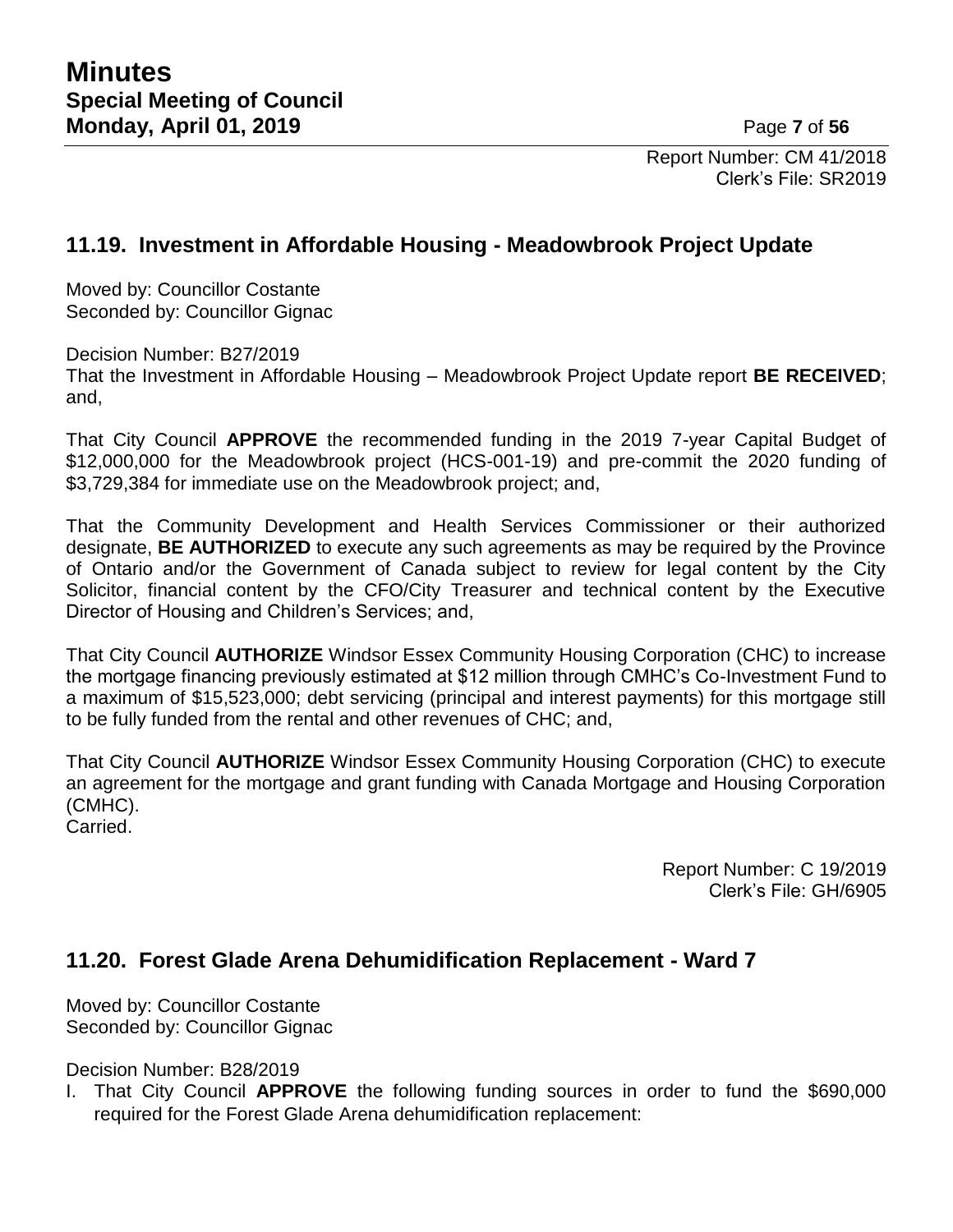# **Minutes Special Meeting of Council Monday, April 01, 2019 Page 8** of 56

- \$130,000 from unallocated and surplus funding in the Corporate Arena Refurbishments capital project (REC-005-07);
- \$220,000 of the 2019 funding for the Corporate Arena Refurbishments capital project (REC-005-07) which is included in the recommended 2019 7-year Capital Budget;
- A transfer of \$340,000 in surplus funds from the Municipal Pools Refurbishment project (REC-003-07) to the Corporate Arena Refurbishment project (REC-005-07); and,
- II. That Council **APPROVE** the purchase of RFT 99-18, Dehumidification (HVAC) Forest Glade Arena to Vollmer Inc., to an upset limit of \$690,000 (excluding HST), satisfactory, in financial content to City Treasurer, and in technical content to the Corporate Leader-Parks, Corporate Facilities, Recreation & Culture; and,
- III. That the CAO and City Clerk **BE AUTHORIZED** to execute an amendment to the existing agreement with Vollmer Inc., for the provision of the Forest Glade Arena dehumidification system replacement and services to an upset limit of \$690,000 (excluding HST), satisfactory in form to the City Solicitor, in financial content to City Treasurer, and in technical content to the Corporate Leader-Parks, Corporate Facilities, Recreation & Culture. Carried.

Report Number: C 46/2019 Clerk's File: SR2019

## **9. REQUESTS FOR DEFERRALS, REFERRALS OR WITHDRAWALS**

None.

# **10. PRESENTATIONS AND DELEGATIONS**

## **10.1. 2019 Operating Budget Report – City Wide**

## **Joe Mancina, Chief Financial Officer/City Treasurer**

Joe Mancina, Chief Financial Officer/City Treasurer appears before Council and provides a brief overview of the 2019 Operating and Capital Budget including the following details: Budget timeline process; Public Consultation process; details regarding Total Gross expenditures of \$847.1 million; total municipal levy of \$346.6 million; differences in mandatory and discretionary spending; comparisons in changes to total tax levy for 10 years (2007-2017); Property taxes comparison by category; continued fiscal responsibility in lowering taxes; overall comparison of residential charges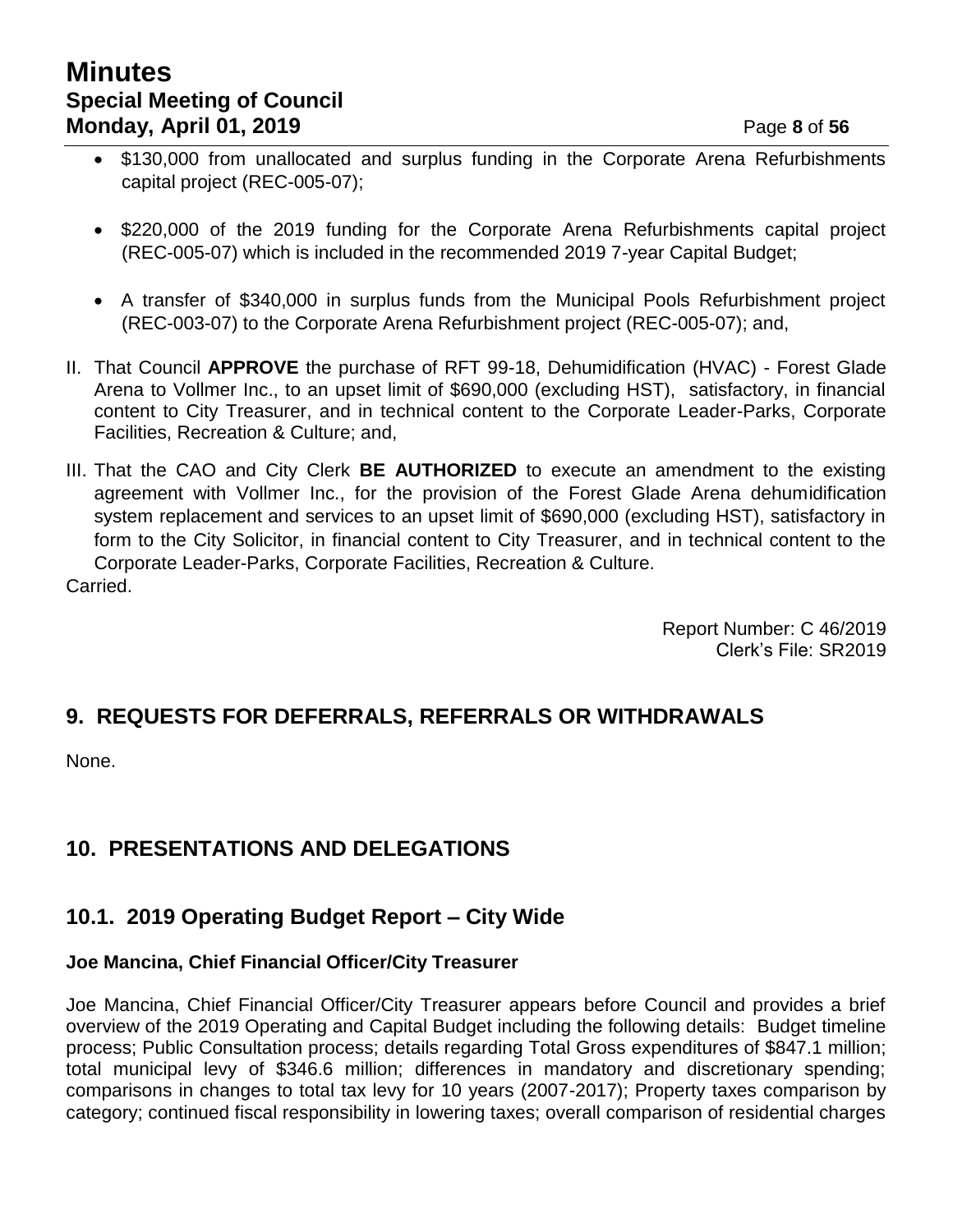## **Minutes Special Meeting of Council Monday, April 01, 2019 Page 9** of 56

specifically related to property taxes, sewer and water charges; continued fiscal responsibility related to decreasing debt from \$229.4 million in 2002 to a projected \$70.6 million in 2019 and projections of \$41.1 million in 2023; comparative analysis of reserves; City of Windsor Bond rating; 2018 Provincial Financial Indicators Report; inflationary pressures including contractual/wage settlements and provincial mandates including arbitration processes; service enhancements and funding to Agencies, Boards & Committee are reviewed; recommendations of a 1.6% tax levy increase with an increase to Agencies, Boards & Committees of 6.0% with a proposed property tax increase of approximately \$90.00 on a home valued at \$150,000.00; sewer surcharge rate increase (\$8.54/month to the average residential user); Capital funding of \$119.6.9 million for 2019 and \$845.1 million in the 7 year plan; Asset Management Plan; and grant funding.

#### **Kirk Whittal, Chief Operating Officer; and Jeff Belanger, Acting Director of Asset Management, Windsor Essex Community Housing Corporation**

Kirk Whittal, Chief Operating Officer; and Jeff Belanger, Acting Director of Asset Management, Windsor Essex Community Housing Corporation appear before Council and are available for questions regarding the 2019 budget.

#### **Melissa Lauzon, Executive Director, The Safety Village**

Melissa Lauzon, Executive Director, The Safety Village appears before Council and is available for questions regarding the community safety outreach programs & initiatives.

#### **Mike Gabor, representing Cat Rescue Advocacy Group**

Mike Gabor, resident Cat Rescue Advocacy Group appears before Council in support of the cat voucher program for feral and stray cats and concludes by thanking City Council for their groundbreaking work which has provided the basis for many surrounding communities' cat voucher programs.

#### **Sheila Wisdom, Executive Director; and Jennifer McKim, Board Chair, Windsor Symphony Orchestra**

Sheila Wisdom, Executive Director; and Jennifer McKim, Board Chair, Windsor Symphony Orchestra appear before Council and provide a brief overview of some of the initiatives at the Capitol Theatre including several upcoming events, their partnership with St. Clair College, preparations for their 100<sup>th</sup> anniversary celebration and conclude by thanking Council for the past contributions and would like this commitment to continue into the future with assistance towards the exterior marquis and decorative signing.

#### **David Cassidy, representing UNIFOR 444**

David Cassidy, representing UNIFOR 444 appears before Council and indicates that there is a call to action regarding economic diversification; the community can diversify from within by building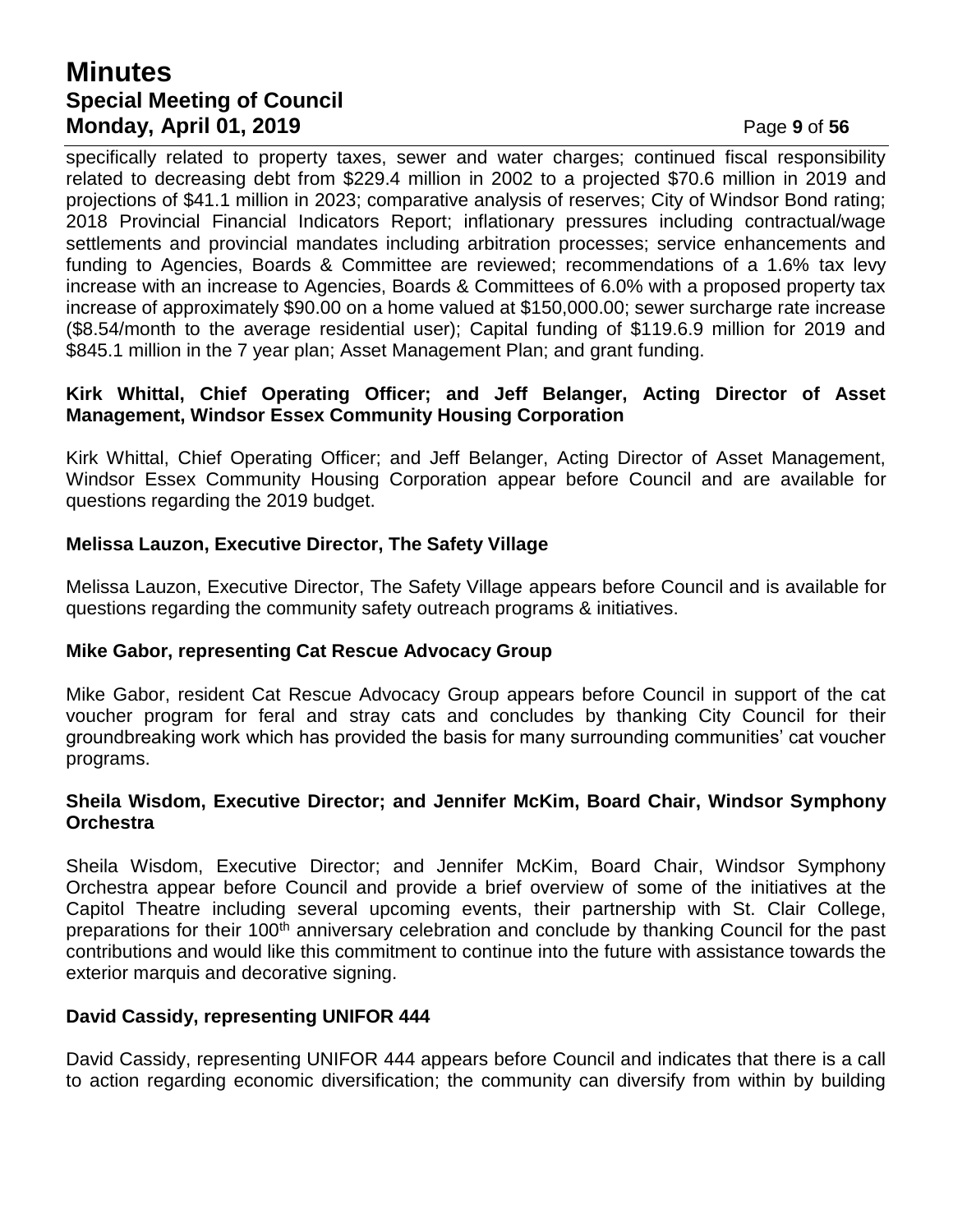## **Minutes Special Meeting of Council Monday, April 01, 2019 Page 10** of 56

social capital, attracting talent and business and concludes by urging Council to invest in people directly and its social infrastructure through education, training and an enhanced library system.

#### **Catherine Steen, resident of Ward 4**

Catherine Steen, resident of Ward 4 appears before Council in support of affordable housing and concludes by suggesting that increasing low income housing be considered as well as improving transit services, and that there should be an audit on how tax dollars are spent.

### **Kayla Lessard, Ford City Neighbourhood Renewal**

Kayla Lessard, Ford City Neighbourhood Renewal appears before Council in support of the continuation of the bulk pick up collection and concludes by suggesting that the program should continue year round and the limit on the number of items and the fee should be removed.

#### **Karlene Nielsen-Pretli, Community Coordinator; and James Wells, Ford City Neighbourhood Renewal**

Karlene Nielsen-Pretli, Community Coordinator; and James Wells, Ford City Neighbourhood Renewal appear before Council in support of the request for 2 positions: operations analyst transportation engineer and active & sustainable transportation coordinator position and conclude by suggesting that the increase to the staff complement would expedite traffic calming requests specifically in the Drouillard area which has seen an increase in traffic and safety issues.

#### **Christopher Pressey, President, Accelerator**

Christopher Pressey, President, Accelerator appears before Council and provides a brief outline about their organization including a review of the economic impact of the company; how they support entrepreneurship and small business growth which creates a strong future for our area and concludes by indicating the Accelerator utilizes a unique model and it is the economic engine for the region and they look forward to the opportunity of working with the City in the future.

#### **Eric Birkner, member, Ford City Residents Association**

Eric Birkner, member, Ford City Residents Association appears before Council in support of increased financial assistance for alley maintenance and concludes by suggesting currently there is poor drainage in most alleyways, issues of illegal dumping and urges Council to follow the United Way Alley Strategy Guidelines which would improve alleys by closing some, adding bike lanes to others, increasing drainage, and improve lighting to reduce safety concerns.

## **Marion Overholt, Executive Director, Legal Assistance of Windsor and Community Legal Aid**

Marion Overholt, Executive Director, Legal Assistance of Windsor and Community Legal Aid appears before Council and provides a brief overview of Legal Assistance of Windsor and speaks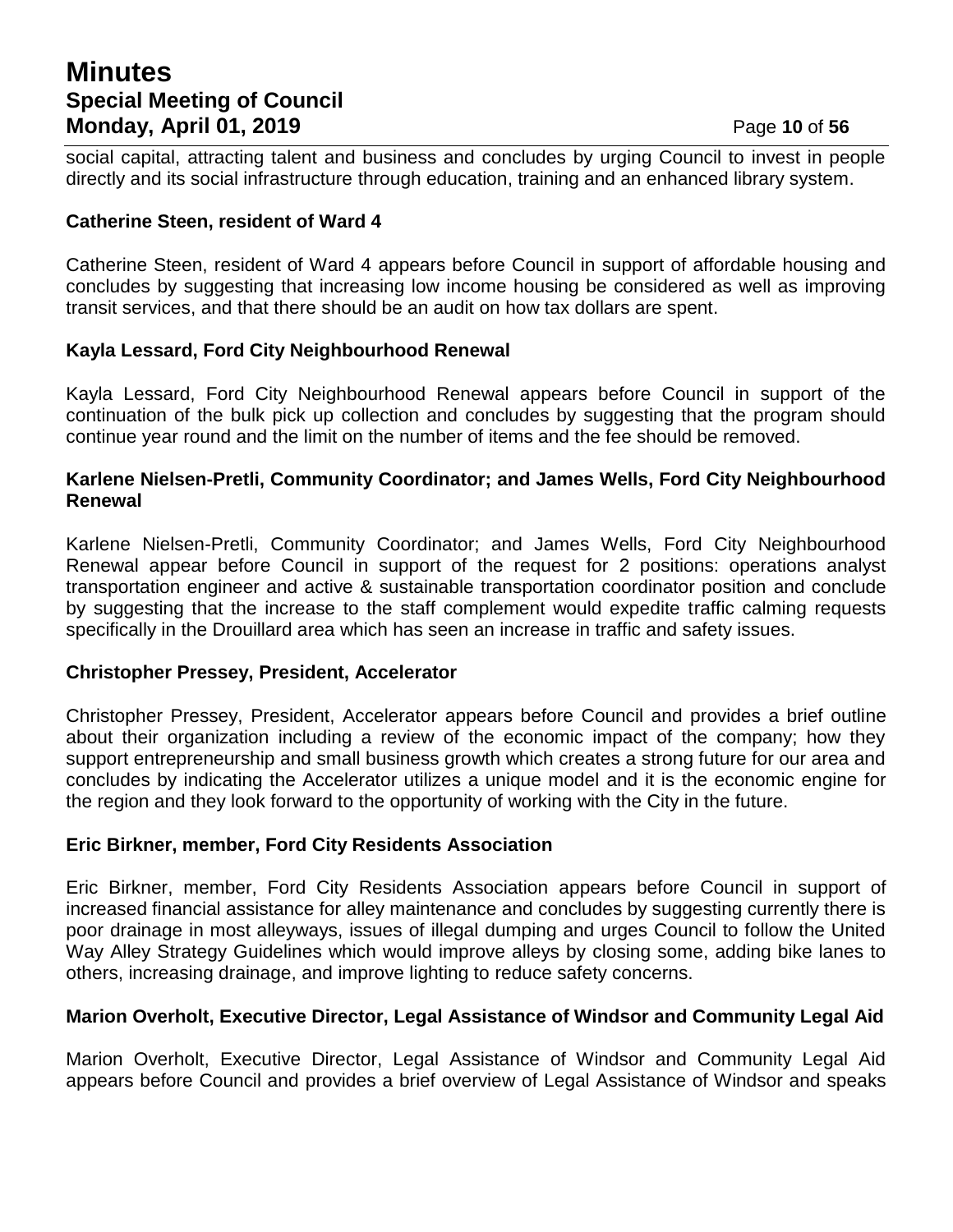## **Minutes Special Meeting of Council Monday, April 01, 2019 Page 11 of 56**

in support of the Outreach support worker position that is being proposed in the Operating Budget and concludes by suggesting that Council invest in affordable housing.

#### **Sarah Cipkar, Community Development Coordinator, Downtown Windsor Community Collaborative**

Sarah Cipkar, Community Development Coordinator, Downtown Windsor Community Collaborative appears before Council and provides a brief overview of their initiatives and concludes by suggesting that Council invest in the maintenance of parks and alleys and consider continuing with the bulk item pickup to discourage illegal dumping at no charge to residents.

#### **Melissa Carey, resident of Ward 5**

Melissa Carey, resident of Ward 5 appears before Council in support of the hiring of a cultural coordinator as proposed in the Operating Budget and concludes by suggesting this would be consistent with the municipal cultural master plan and benefit the community by promoting arts and culture.

#### **Brandon Belleperche, resident of Ward 3**

Brandon Belleperche, resident of Ward 3 appears before Council expressing concern about the fluoride issue and concludes by suggesting that a community vote take place.

#### **Kerry Ippolito, resident of Ward 5**

Kerry Ippolito, resident of Ward 5 appears before Council in support of investing funds for alley maintenance and cultural funding and concludes by suggesting that the funding would improve drainage, dumping, criminal behaviour issues that are widespread throughout the community and adds that a streamlined alley closing process would be a benefit to all residents.

#### **Joyce Zuk, Windsor Family Services**

Joyce Zuk, Windsor Family Services appears before Council in support of the administrative report regarding Homelessness Street Outreach Service; and concludes by suggesting that outreach is a critical role in identifying people in need of assistance in a more timely fashion.

Mayor Dilkens leaves the meeting at 2:59 o'clock p.m. and Councillor Francis assumes the Chair.

**Rob Moroz, Integrated Director, Hotel-Dieu Grace Healthcare/Canadian Mental Health Association Windsor-Essex and Lynn Calder, Executive Director, Assisted Living Southwestern Ontario**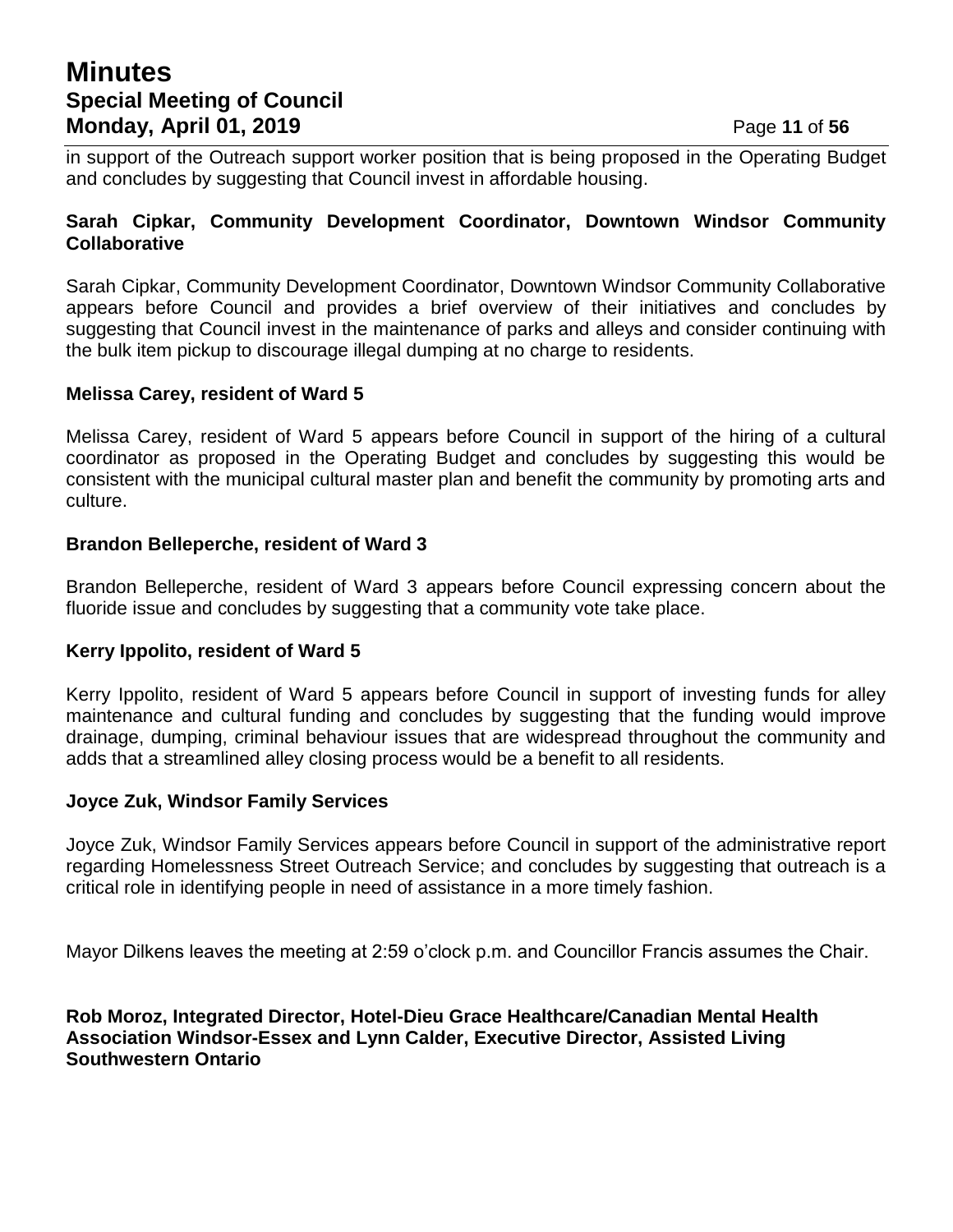## **Minutes Special Meeting of Council Monday, April 01, 2019 Page 12 of 56**

Rob Moroz, Integrated Director, Hotel-Dieu Grace Healthcare/Canadian Mental Health Association Windsor-Essex and Lynn Calder, Executive Director, Assisted Living Southwestern Ontario appear before Council in support of the administrative report regarding Homelessness Street Outreach Service and conclude by suggesting that available and affordable housing is the most important solution towards improving homelessness.

#### **Stephanie Bertrand, resident of Ward 9**

Stephanie Bertrand, resident of Ward 9 appears before Council in support of the administrative report regarding Homelessness Street Outreach Service and concludes by suggesting that this program will benefit the entire community.

### **Caroline Taylor, resident of Ward 2**

Caroline Taylor, resident of Ward 2 appears before Council in support of bulk item collection and concludes by suggesting the program cost to residents be eliminated and that pick-ups should occur on a regular year round schedule.

### **Patrick Firth, Coordinator, The Initiative: Glengarry Neighbourhood Renewal**

Patrick Firth, Coordinator, The Initiative: Glengarry Neighbourhood Renewal appears before Council in support of an increase to the arts, culture and heritage funding and the addition of a cultural initiatives coordinator, and concludes by suggesting these initiatives support the skill and talents of Windsorites which also strengthens the identity of residents which in turn promotes value and pride in neighbourhoods.

#### **Julie Tucker, Director, Arts Council Windsor & Region**

Julie Tucker, Director, Arts Council Windsor & Region appears before Council in support of an increase to the arts, culture and heritage funding and the addition of a cultural initiatives coordinator and concludes by suggesting that these investments contribute positively to the quality of life in the Community.

Mayor Dilkens returns to the meeting at 3:17 o'clock p.m. and Councillor Francis returns to his seat at the Council table.

#### **Anthony Sheremetta, resident of Ward 3**

Anthony Sheremetta, resident of Ward 3 appears before Council in support of increased funding for the maintenance of alleys and concludes by suggesting that the current condition of alleys is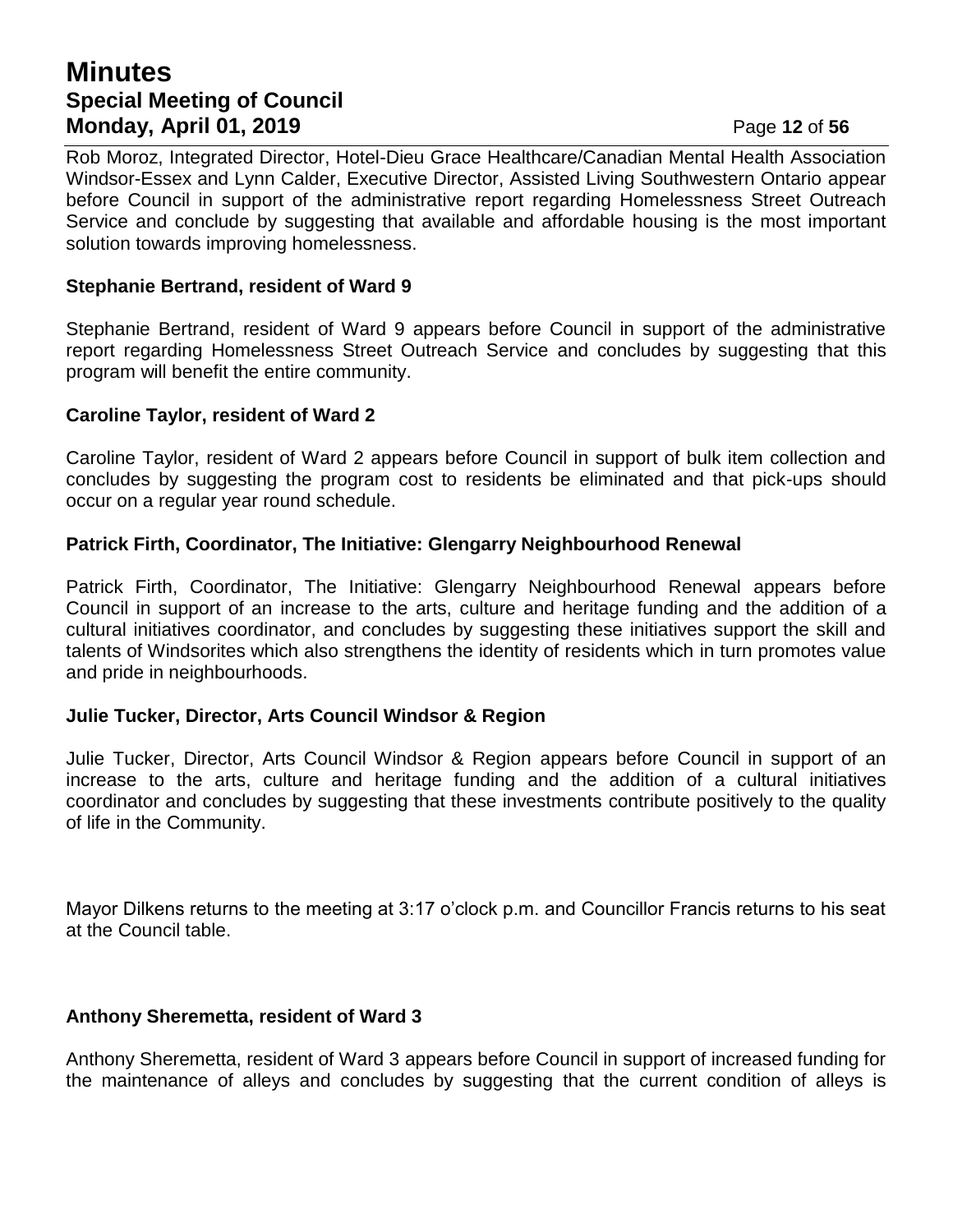unsafe and promotes criminal activity; and that funding would lead to increased usage and crime reduction.

#### **Debi Croucher, Executive Director, Downtown Windsor BIA**

Debi Croucher, Executive Director, Downtown Windsor BIA appears before Council in support of the administrative report regarding Homelessness Street Outreach Service, an increase to funding for arts, heritage and culture, increased alley maintenance funding especially lighting for residential and commercial applications, keeping the hanging basket program for BIA's and increased refuse receptacles in parks, and concludes by suggesting that this funding will produce less crime, loitering and nuisance complaints throughout the City.

#### **Frazier Fathers, Director of Continuous Improvement & Advocacy; and Lorraine Goddard, Chief Executive Officer, United Way Centraide Windsor-Essex County**

Frazier Fathers, Director of Continuous Improvement & Advocacy; and Lorraine Goddard, Chief Executive Officer, United Way Centraide Windsor-Essex County appear before Council in support of alleyway revitalization opportunities and conclude by suggesting that lack of upkeep, investment in infrastructure and lighting causes the community to avoid alley usage; and that a streamlined alley closing process should be developed.

#### **Linda Fraser, resident of Ward 7**

Linda Fraser, resident of Ward 7 appears before Council and expresses concern about the condition of the Riverside Breakwall and concludes by suggesting that the breakwall is owned by the City and that it should be addressed as soon as possible.

#### **Tom Carleton, resident of Ward 7**

Tom Carleton, resident of Ward 7 appears before Council and expresses concern about the condition of the Riverside Breakwall and concludes by suggesting that the breakwall is owned by the City and funding should be directed towards the repair of the infrastructure.

#### **Deann Masse and Dianne McDonald, residents of Ward 3**

Deann Masse and Dianne McDonald, residents of Ward 3 appear before Council in support of increased funding for Wigle Park, the completion of the path in the park, an additional park inspector, garbage cleanup and conclude by suggesting that Council make the investment in beautifying all 209 parks in the City.

#### **Brian Hogan, Windsor & District Labour Council**

Brian Hogan, Windsor & District Labour Council appears before Council citing the current public health nurses labour disruption and expresses concern about the welfare and safety of the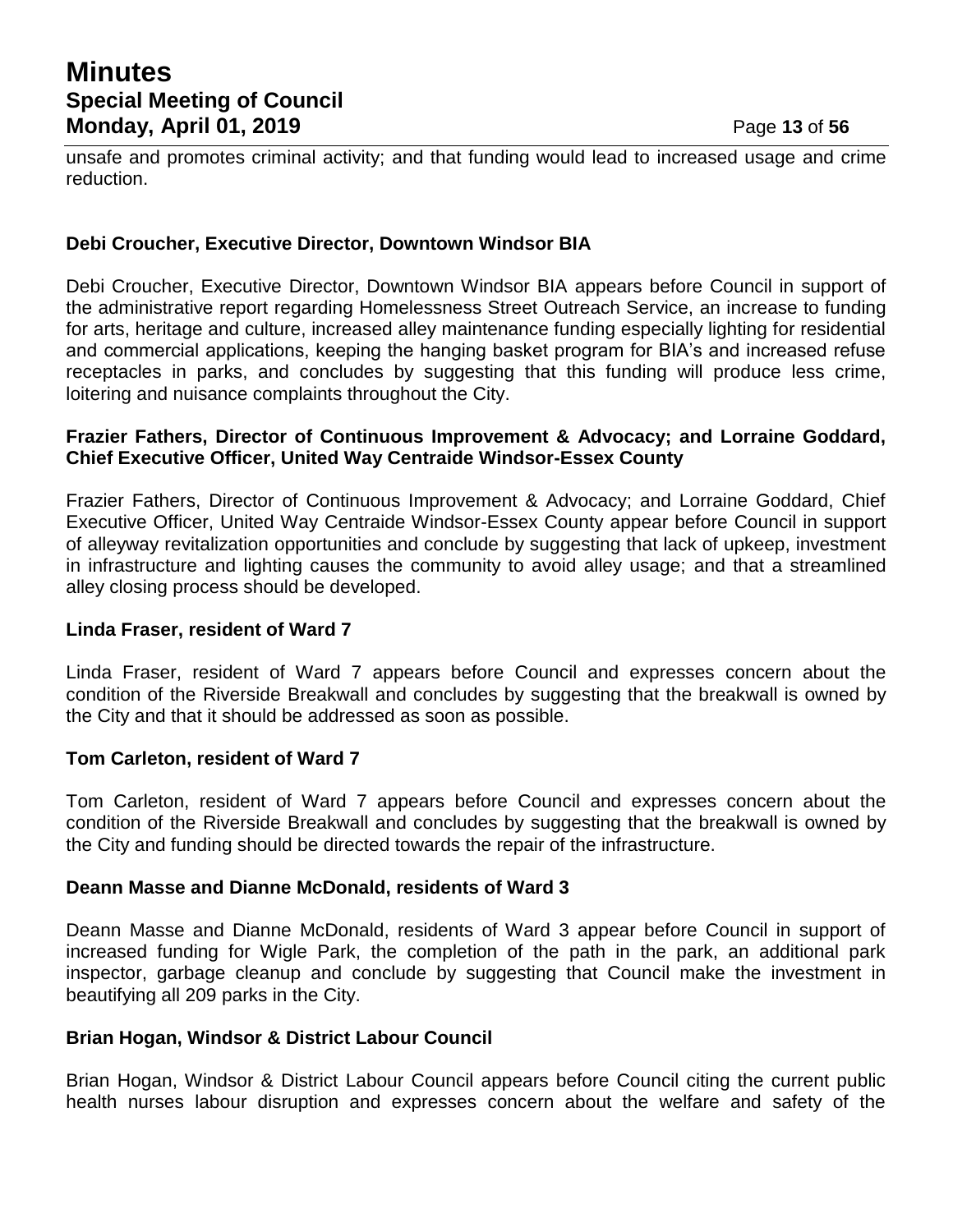## **Minutes Special Meeting of Council Monday, April 01, 2019 Page 14 of 56**

community; and concludes by suggesting that social infrastructure, child poverty, opioid and mental health issues, housing and global warming are all key issues that Council should focus on.

### **Brenda Weeks Clarke, resident of Ward 6**

Brenda Weeks Clarke, resident of Ward 6 appears before Council in support of Pedestrian Crossovers throughout the City and concludes by suggesting a crossing at Ford Boulevard should be considered a priority.

## **11. REGULAR BUSINESS ITEMS**

## **11.1. Homelessness Street Outreach Services - City Wide**

Moved by: Councillor Francis Seconded by: Councillor McKenzie

Decision Number: B9/2019

That this report providing background and supporting information with respect to the Homelessness Street Outreach Services - Budget Issue #2019-0180 within the 2019 Operating Budget Submission **BE RECEIVED** for information; and further,

That Council **APPROVE** the annualized funding for one Homelessness Street Outreach position and that one additional position be funded through the Budget Stabilization Reserve (BSR) to be contracted to Family Services Windsor-Essex as part of the 2019 Operating Budget Submission. Carried.

Councillor Bortolin was absent from the meeting when the vote was taken on this matter.

Report Number: C 4/2019 Clerk's File: SS/4274

## **11.3. Increased Demand for Emergency Shelter Services and Projected Budget Deficit - City Wide**

Moved by: Councillor Gignac Seconded by: Councillor Francis

Decision Number: B11/2019

That this report providing background and supporting information with respect to increased demand for emergency shelter services – Budget Issue #2019-0387 within the 2019 Operating Budget Submission **BE RECEIVED** for information; and,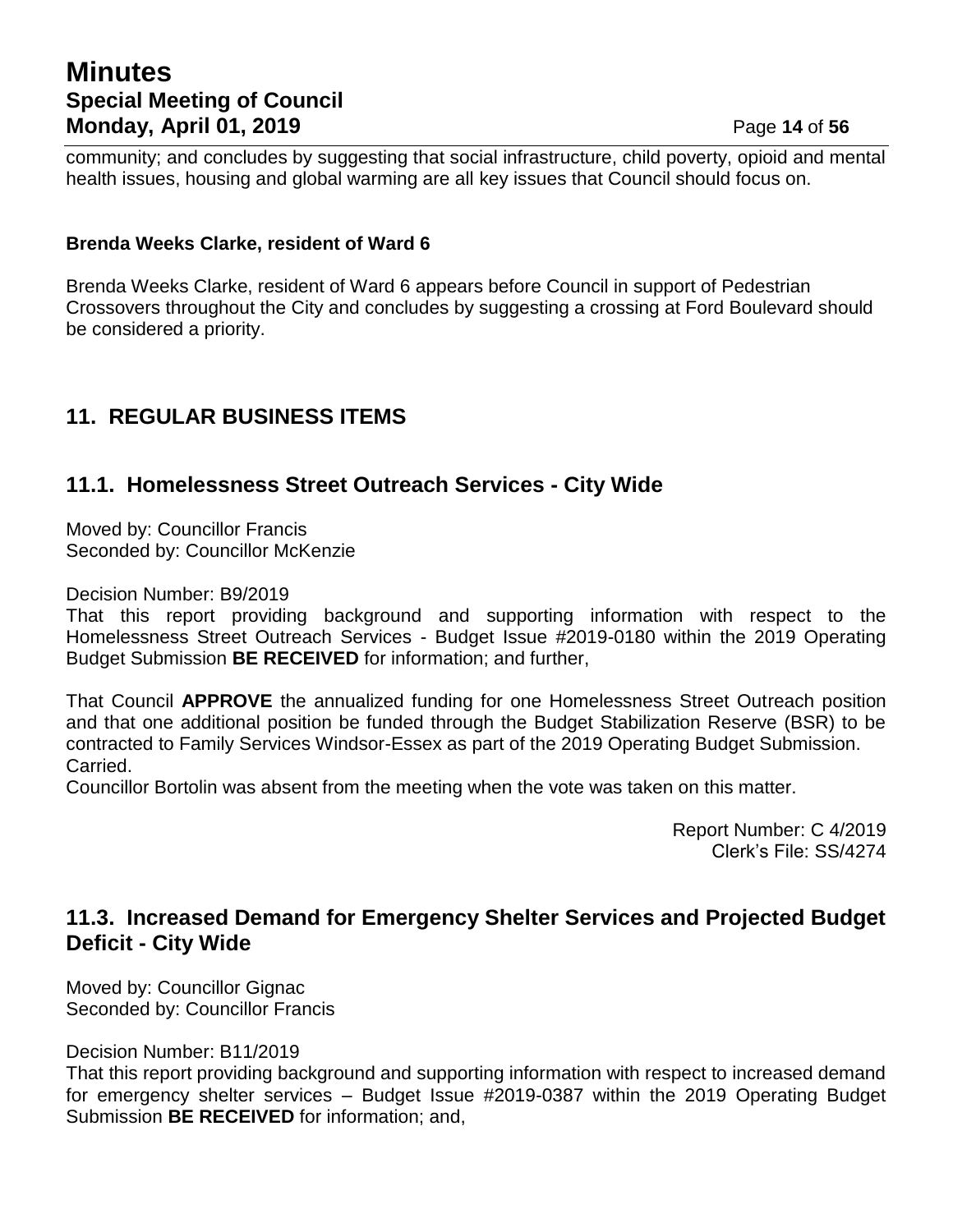That Council **APPROVE** one-time funding of up to \$500,000 through the 2019 Operating Budget Submission, Budget Issue #2019-0387, to offset a potential deficit in the Housing Services' Community Homelessness Prevention Initiative (CHPI) budget due to increased demand for emergency shelter services; and,

That Council **PETITION** the federal and provincial levels of government for increased, adequate and sustainable funding for both housing and homelessness programs. Carried.

> Report Number: C 5/2019 Clerk's File: SS/4274

## **11.4. Top 20 Collision Locations - Short Term Countermeasures - CITY-WIDE**

Moved by: Councillor Costante Seconded by: Councillor Gignac

Decision Number: B12/2019

That \$47,500 **BE ALLOCATED** from Project ECP-009-07, *Intersection Improvements Program*, to implement short-term road safety improvements at locations in the list of top 20 high collision intersections. Carried.

> Report Number: S 187/2018 Clerk's File: ST2019

## **11.6. Public Shore Wall Policy**

Moved by: Councillor Kusmierczyk Seconded by: Councillor Francis

Decision Number: B14/2019

That Council **FORMALLY REQUEST** the Lieutenant Governor of Ontario for permission to divest of the City-owned shore wall along Lake St. Clair; and,

That Administration **FURTHER REPORT BACK** with respect to the question regarding possible transfer ownership of shore walls and associated land; and,

That City Council **DIRECT** Administration to establish a Public Shore Wall Local Improvement Policy in accordance with the parameters of this report and bring forward for approval of City Council; and,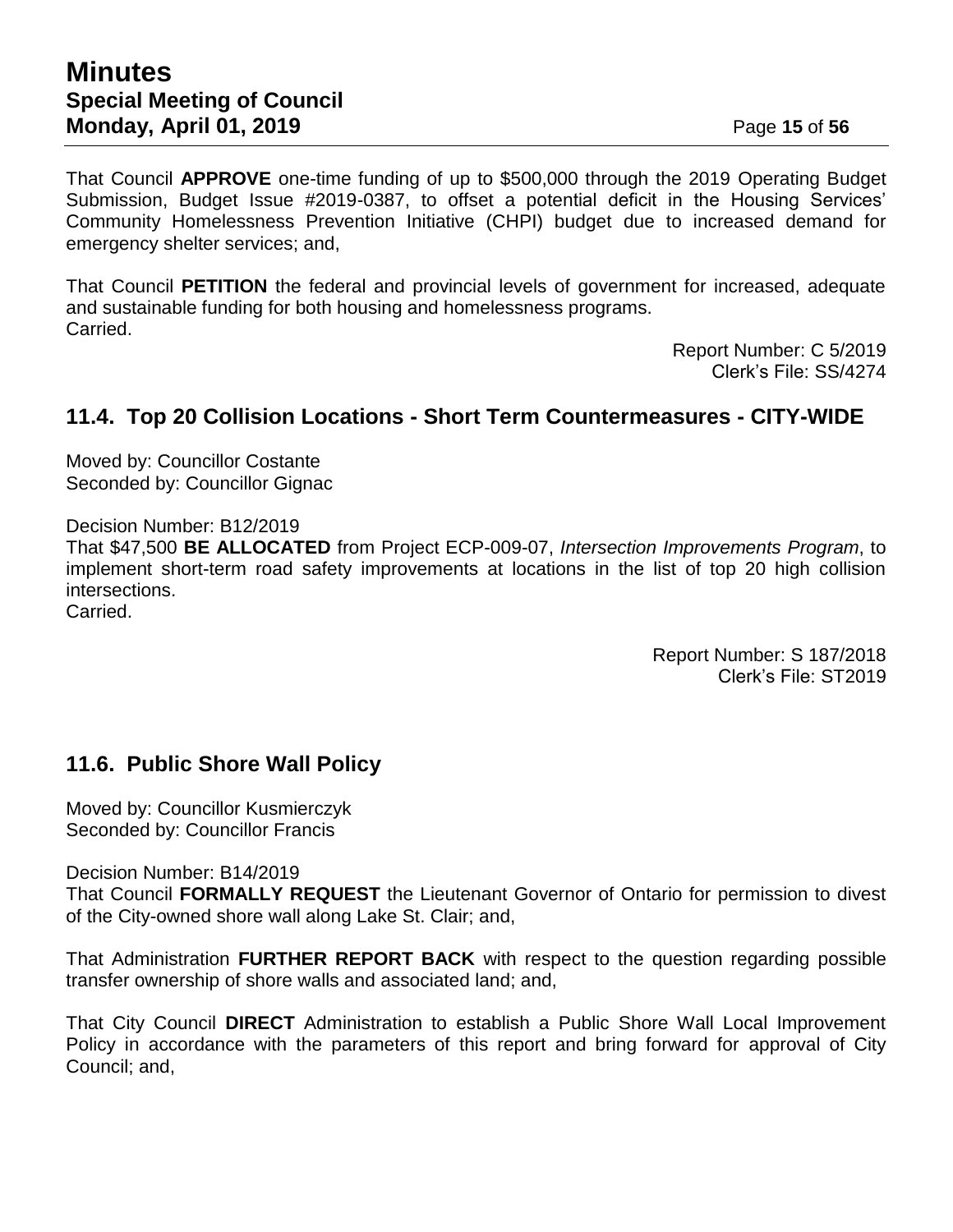## **Minutes Special Meeting of Council Monday, April 01, 2019 Page 16** of 56

That administration **CONDUCT** a condition assessment of the 1.5 km Riverside breakwall situated between the South Shore of Lake St. Clair and the north side of the lots located on the north side of Riverside Drive from Sand Point Beach to the Rendezvous Shores Subdivision; and,

That \$75,000 **BE FUNDED** as a Council priority project in 2019 from the Pay-as-you-go Reserve Fund 160 funding source; and,

That administration **BE REQUESTED** to report back with recommendations with those results including the number of affected property owners in Southwood Lakes and on the East end; and,

That administration **BE REQUESTED** to organize a public meeting with the Ward Councillors and affected residents to be scheduled before the report is finalized; and,

That ERCA **BE REQUESTED** to take on the project and fund the condition assessment. Carried.

> Report Number: C 188/2018 Clerk's File: AFB/13207 SR2019

## **11.7. Response to CQ25-2017 about the Riverside Breakwall - Ward 7**

Moved by: Councillor Kusmierczyk Seconded by: Councillor Francis

Decision Number: B15/2019 CR274/2018 That the response to the report of the Deputy City Solicitor dated April 23, 2018 entitled Response to CQ25-2017 about the Riverside Breakwall **BE RECEIVED**. Carried.

> Report Number: C 81/2018 Clerk's File: APM2018

The meeting recesses at 5:25 o'clock p.m.

The meeting reconvenes at 5:57 o'clock p.m.

## **11.8. High Level Detail of Recycling Silos in Parks**

Moved by: Councillor Holt Seconded by: Councillor Bortolin

Decision Number: B16/2019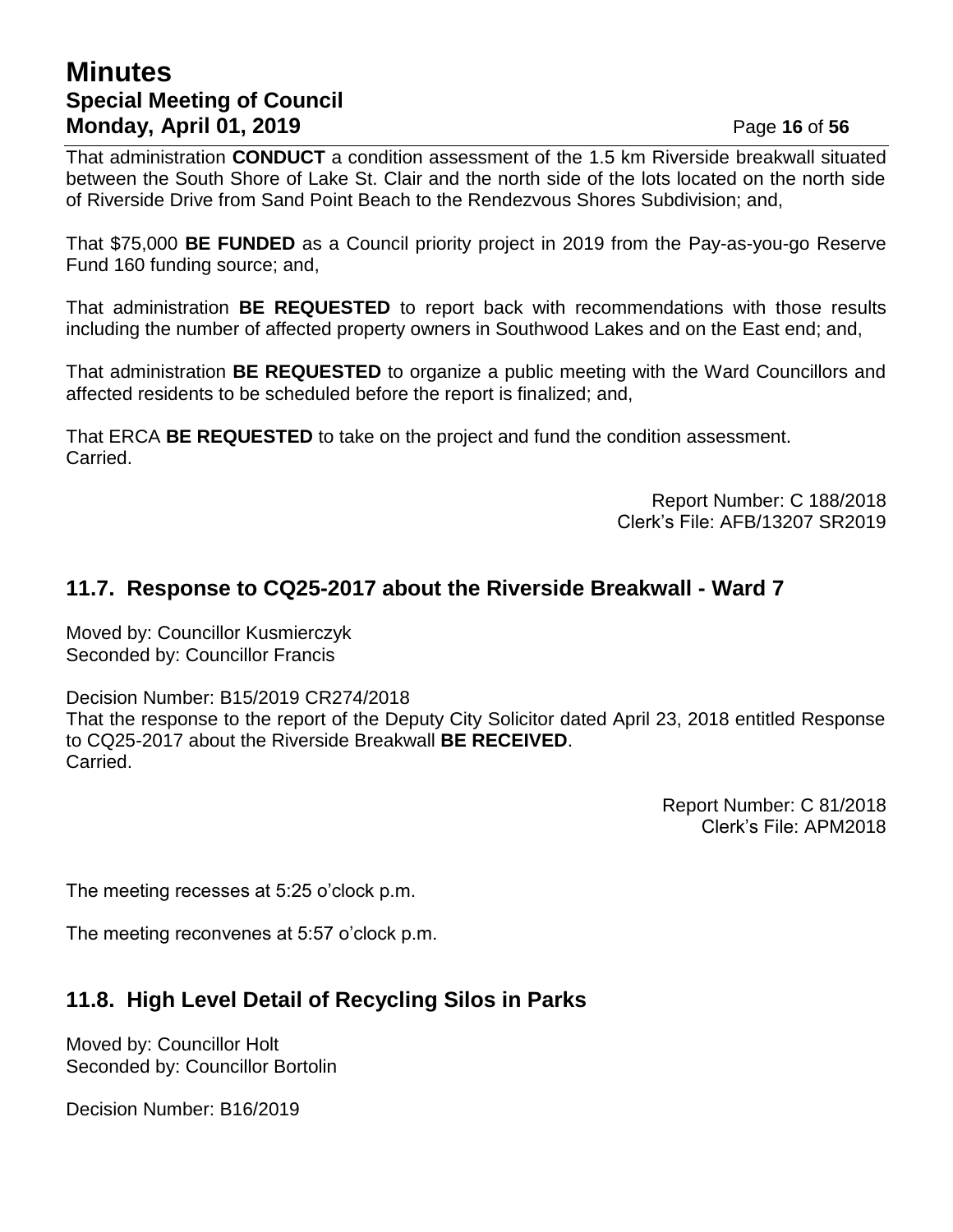## **Minutes Special Meeting of Council Monday, April 01, 2019 Page 17** of 56

That the report on the Acquisition of Recycle Silos in Parks **BE RECEIVED** in response to CR595/2018 regarding the request for high level preliminary numbers for increasing recycling silos in Parks; and further,

That City Council **APPROVE** the purchase and installation of an additional 191 recycling silos which would be twinned with current standalone garbage silos for a total of 302 units having twinned recycling units; and,

That the cost of \$321,000 **BE FUNDED** as follows; \$65,000 be redirected from the 2019 tree maintenance allocation identified in Table 3 of agenda Item 11.22 and \$64,000 per year for 4 years starting in 2020 be included in the 2020 8-year capital budget for the remaining funding for Council's consideration. Carried.

> Report Number: C 36/2019 Clerk's File: SR2019

## **11.9. Review of Winter Maintenance - CQ53-2017(SW2017), CQ3-2018 (SW2018), CQ4-2018 (SWQ2018) and 120. WAAC Report - City Wide**

Moved by: Councillor Francis Seconded by: Councillor Gignac

Decision Number: B17/2019 CR501/2018 ETPS 628

That the report of the Manager Contracts, Fleet Services, Maintenance Operations dated May 14, 2018 entitled "Review of Winter Maintenance – CQ 53-2017, CQ 3-2018, CQ 4-2018 and Report 120 WAAC Report" **BE RECEIVED** for information. Carried.

> Report Number: SCM 330/2018 & C 92/2018 Clerk's File: SW2018

## **11.10. CQ6-2018 - Winter Control for Residential Alleys - CITY-WIDE**

Moved by: Councillor Holt Seconded by: Councillor Gignac

Decision Number: B18/2019 CR596/2018 ETPS 632 That report of the Policy Analyst dated August 13, 2018 entitled "CQ 6-2018 - Winter Control for Residential Alleys," **BE RECEIVED** for information. Carried.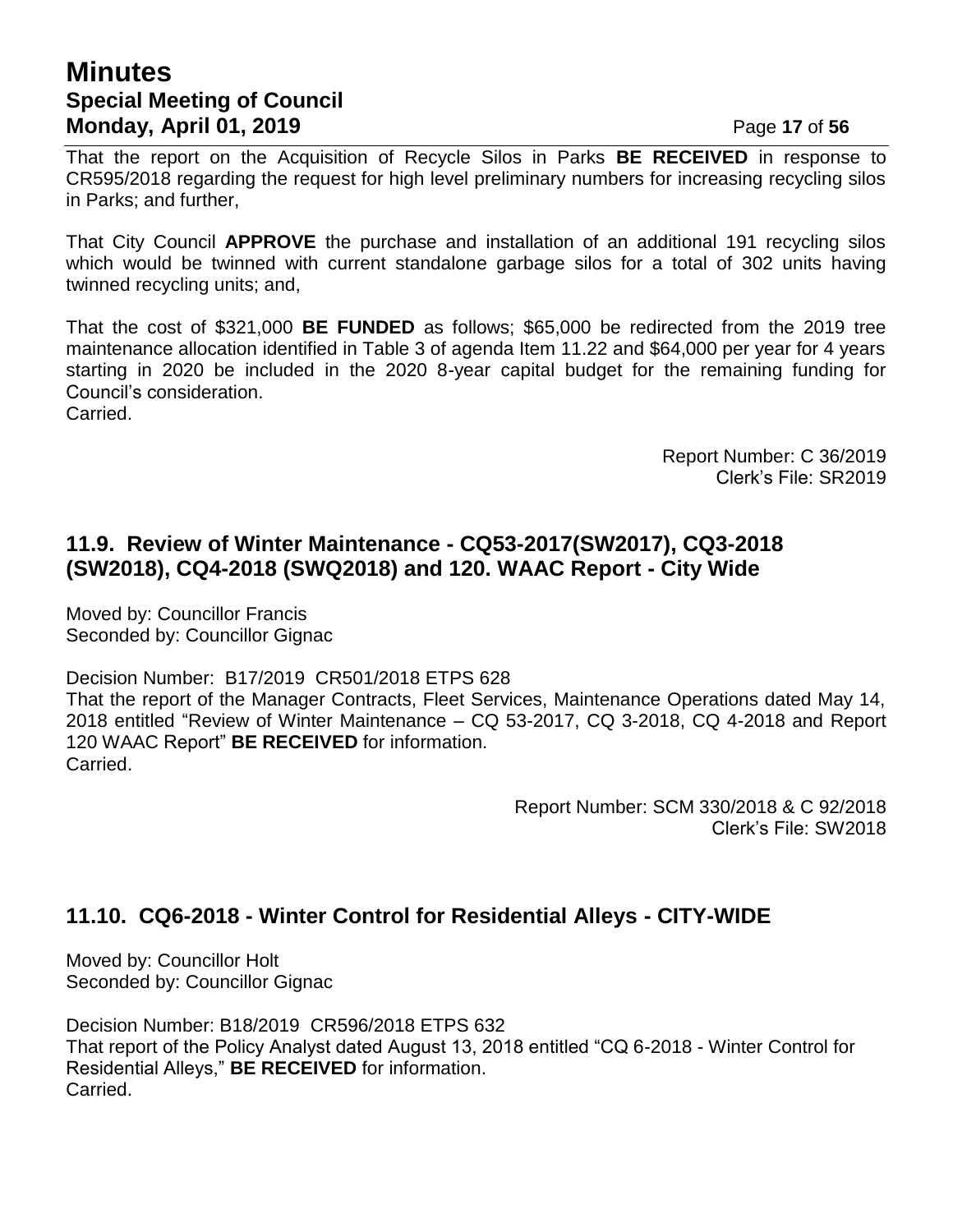Report Number: SCM 366/2018 & S 135/2018 Clerk's File: SW2018

## **11.12. Transit Windsor 2019 OPERATING BUDGET – Citywide**

Moved by: Councillor Costante Seconded by: Councillor McKenzie

Decision Number: B20/2019 CR655/2018 ETPS 648

That City Council and the Environment, Transportation and Public Safety Standing Committee, sitting as the Transit Windsor Board of Directors **RECOMMEND** Transit Windsor's 2019 Operating Budget reflective of a Property Tax Levy Contribution of \$14,558,244.00 which is \$1,286,725.00 (or 9.7%) greater than the 2018 Property Tax Levy contribution. Carried.

> Report Number: SCM 432/2018 & S 184/2018 Clerk's File: AFB/13207 MT2018

## **11.13. Pedestrian Crossovers - CITY-WIDE**

Moved by: Councillor Francis Seconded by: Councillor Gignac

Decision Number: B21/2019 ETPS 656 That the report of the Policy Analyst dated May 30, 2018 entitled "Pedestrian Crossovers – City-Wide" **BE RECEIVED**. Carried. Councillor McKenzie voting nay.

> Report Number: SCM 78/2019 & S 90/2018 Clerk's File: AFB/13207

## **11.16. Vacancy Rebate Program Review**

Moved by: Councillor Bortolin Seconded by: Councillor Kaschak

Decision Number: B24/2019

That the Vacancy Rebate Program **BE ABOLISHED** in all Business Improvement Areas (BIA) in the City of Windsor. Carried.

Councillors Kusmierczyk and Francis voting nay.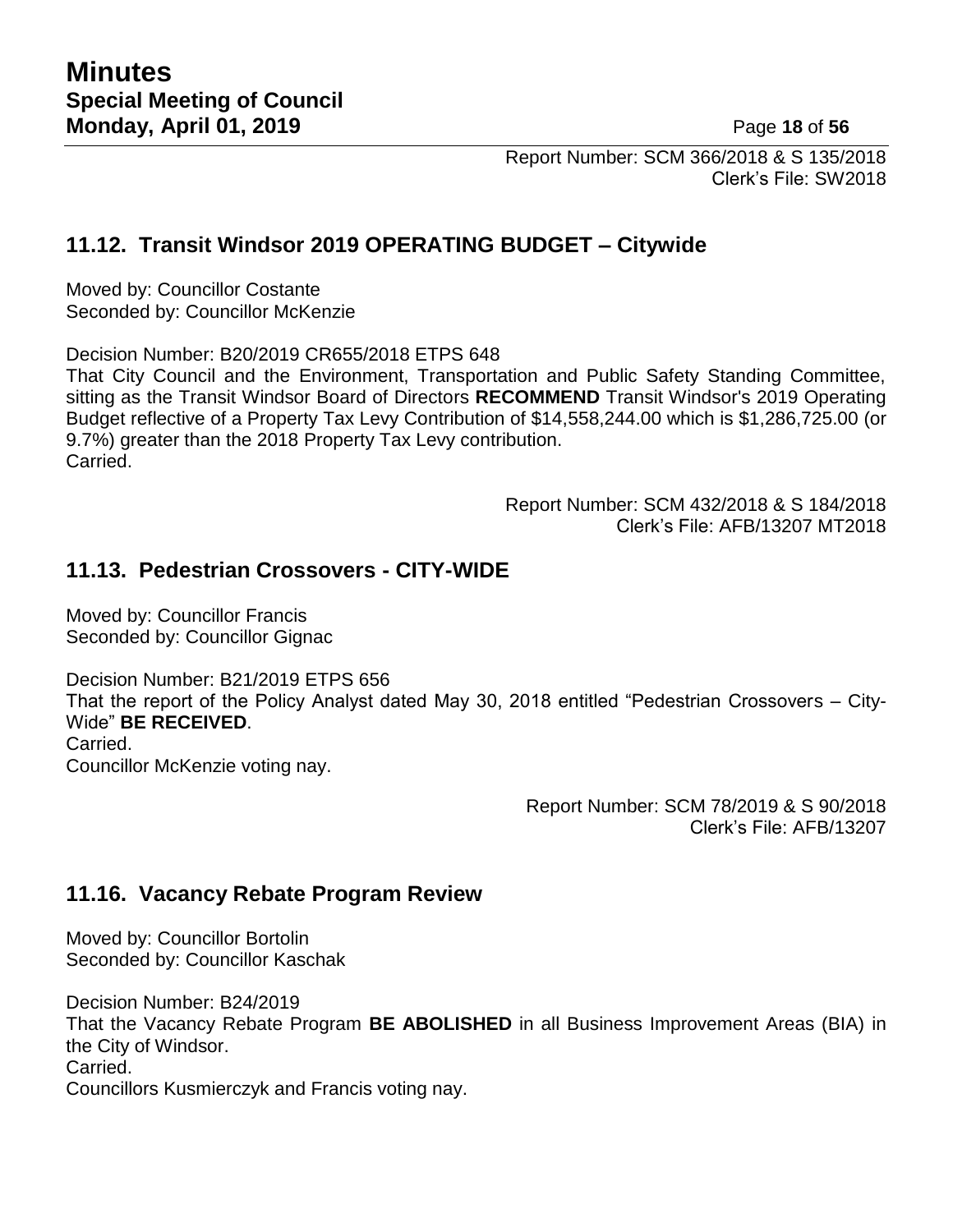Report Number: C 32/2019 Clerk's File: AF2019

## **11.17. Alley Lighting and Related Measures- Policy Direction**

Moved by: Councillor Bortolin Seconded by: Councillor Sleiman

Decision Number: B25/2019

That the Report to City Council detailing an Alley safety and Related Measures Policy Direction **BE RECEIVED**; and,

That Administration **BE DIRECTED** as follows:

That a Policy **BE DEVELOPED** for alley lighting; and,

That Administration **BE REQUESTED** to report back on what the structure of a Local Improvement Plan would look like including potential exceptions for extraordinary circumstances where they exist, such as high crime areas; and,

That Administration **REPORT BACK** on options for lighting other than Enwin, including solar lights with pricing. Carried.

> Report Number: S 129/2018 Clerk's File: AFB/13207

## **11.18. Future Options for the Alley Closing Subsidy Program (ACSP) - City Wide**

Moved by: Councillor Morrison Seconded by: Councillor Francis

OPTION 1 – DISCONTINUE THE ALLEY CLOSING SUBSIDY PROGRAM (ACSP)

- I. That the Alley Closing Subsidy Program BE DISCONTINUED as a pilot project upon approval of 2019 Capital Budget;
- II. That all Alley Closing Subsidy Program applications currently being processed BE COMPLETED in a timely manner; and,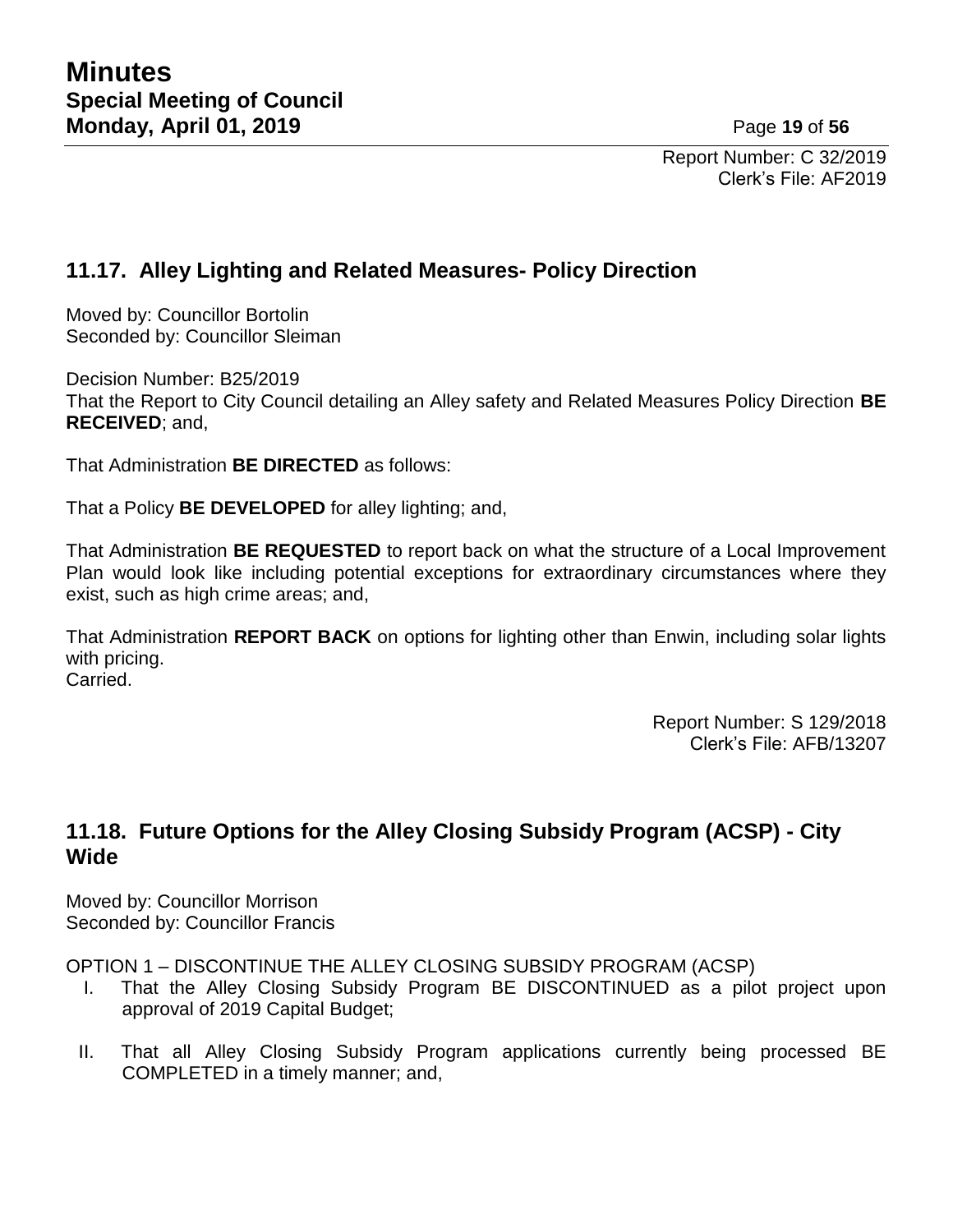## **Minutes Special Meeting of Council Monday, April 01, 2019 Page 20** of 56

III. That the remaining balance from the Alley Closing Subsidy Program BE REALLOCATED to the Pay as You Go Capital reserve to fund Council's future priorities.

The motion is **put** and is **lost**.

Aye votes: Councillors Morrison, Kaschak, Francis and Gignac. Nay votes: Councillors Costante, McKenzie, Holt, Sleiman, Kusmierczyk and Bortolin. Absent: None. Abstain: None.

Moved by: Councillor Bortolin Seconded by: Councillor Kusmierczyk

### **OPTION 3 – INCORPORATE A SUBSIDIZED COMPONENT INTO THE REGULAR ALLEY CLOSING PROGRAM**

Decision Number: B26/2019

- I. That the Alley Closing Subsidy Program **BE DISCONTINUED** as a pilot project upon approval of 2019 Capital Budget;
- II. That all Alley Closing Subsidy Program applications currently being processed **BE COMPLETED** in a timely manner;
- III. That the Regular Alley Closing Program **BE AMENDED** to include a subsidized component for residential alleys to offset the costs of making an application, legal surveys and land purchase;
- IV. That the process and prioritization (first come, first served) from the Alley Closing Subsidy Program **BE INCORPORATED** into the subsidized component of the Regular Alley Closing Program;
- V. That the remaining balance from the Alley Closing Subsidy Program **BE APPROVED** for transfer into the fund used to administer the subsidized component of the Regular Alley Closing Program; and That the non-staff related costs of the subsidized component of the Regular Alley Closing Program **BE FUNDED** for the next three years by the balance remaining in the Alley Closing Subsidy Program capital account (Project ID 7145002); and,
- VI. That an annual budget of \$40,000 **BE INCLUDED** in future Capital Budgets starting in 2022 to fund the non-staff related costs of the subsidized component of the Regular Alley Closing Program.

Carried.

Councillors Gignac, Morrison and Francis voting nay.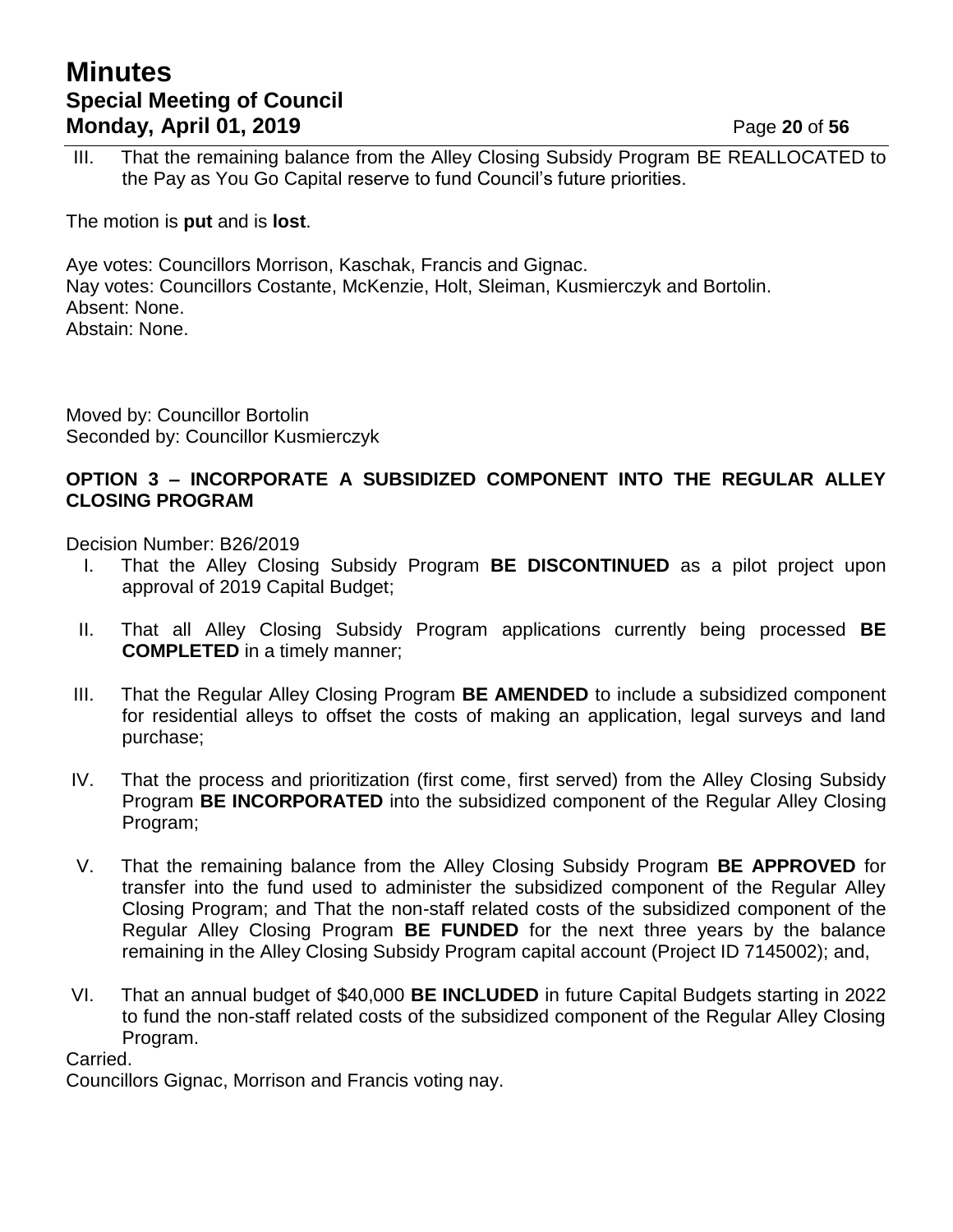Report Number: C 39/2019 Clerk's File: SAA2019

## **11.21. 2019 Sewer Surcharge Update - City Wide**

Moved by: Councillor Francis Seconded by: Councillor Costante

Decision Number: B29/2019

- I. That City Council **RECEIVE** the updated 2019 Sewer Surcharge Budget and 4-Year Sewer Surcharge Forecasts (2020-2023) as presented in Appendix A of the report; and,
- II. That the following wastewater rates **BE APPROVED** as soon as practicable:
	- A. Fixed Charge To be based on the meter size as detailed in Appendix B (\$17.38 for residential customers)
	- B. Water Consumption Charge To be based on a rate per cubic metre of water (\$2.90 per m3 of water for residential users and \$1.20 per m3 for commercial customers); and,
- III. That in order to avoid charging a surcharge on the water that is estimated to not have been returned to the sewer system, water consumption for the purpose of calculating the sewer surcharge bills for the extended summer months (May through October) continue to **BE BASED** on the lower of actual consumption or average winter usage (November through April) and that WUC continue to use the appropriate billing methodology to achieve this goal; and,
- IV. That Council **DIRECT** the City Solicitor to update the **Sewer Surcharge Bylaw** to reflect the new rates,

V. That City Council **ENDORSE** the **'Windsor / Essex Stormwater Management Standards Manual'** completed by Stantec Consulting and published December 6, 2018. Carried.

At the request of Councillor Francis, a recorded vote is taken.

Aye votes: Councillors Sleiman, Kusmierczyk, Costante, Gignac, Morrison, McKenzie, Holt, Francis, Kaschak, Bortolin and Mayor Dilkens.

Nay votes: None. Absent: None. Abstain: None.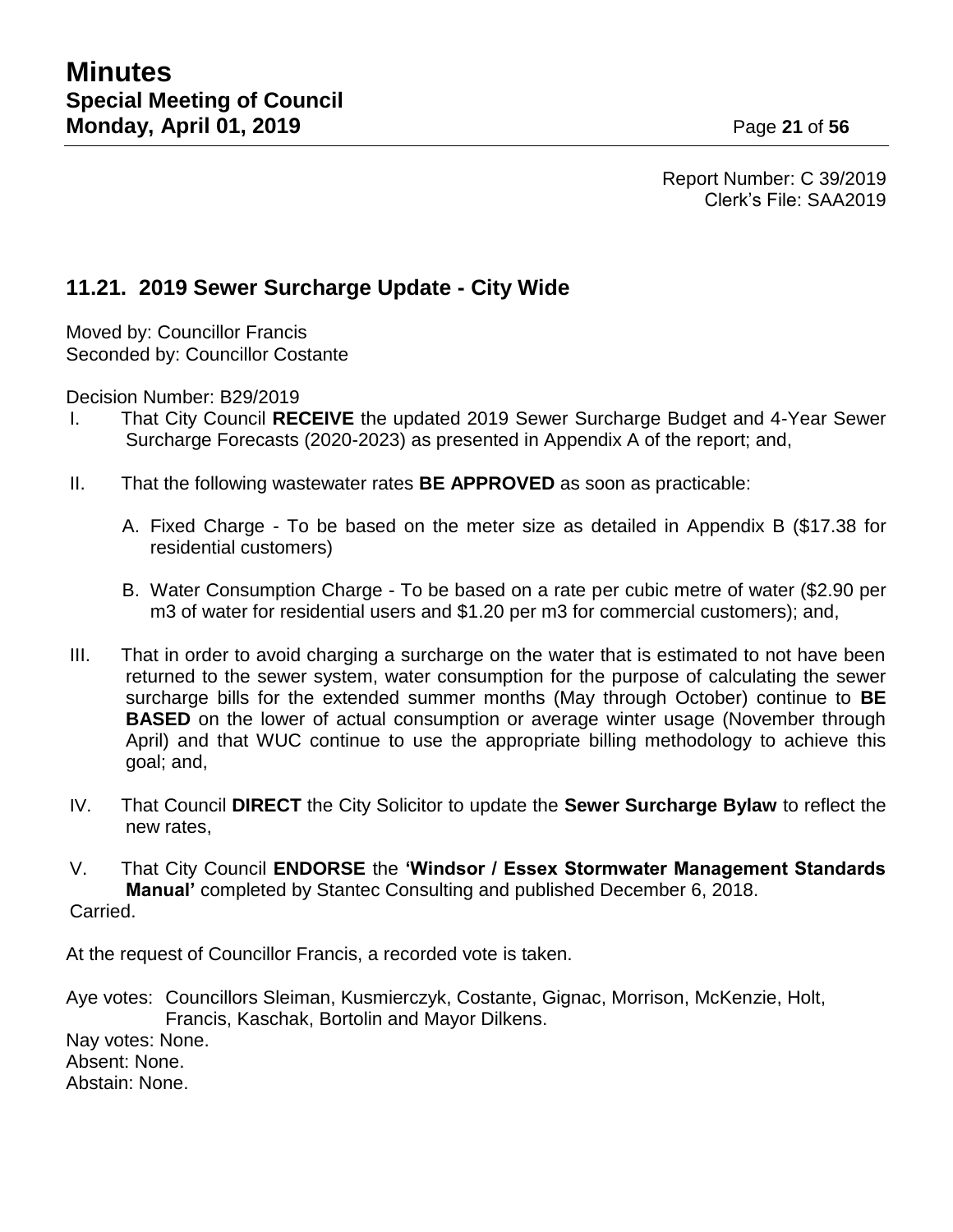Report Number: C 35/2019 Clerk's File: SW2019

## **11.22. Allocation of pending one time Federal Gas Tax (FGT) funding**

Moved by: Councillor Costante Seconded by: Councillor McKenzie

Decision Number: B30/2019

That City Council **APPROVE IN PRINCIPLE** the recommended projects listed in Table 1 for funding from the one-time Federal Gas Tax increase, which for the City of Windsor is estimated to be \$13,434,160; and,

That City Council **APPROVE IN PRINCIPLE** the recommended changes to the 2019 7-capital budget funding allocations as identified in Table 2; and,

That City Council **APPROVE IN PRINCIPLE** the allocation of \$400,000 from the Mic Mac Park project (#7171065) as identified in Table 2 for ineligible costs associated with the projects listed in Table 1; and,

That City Council **APPROVE IN PRINCIPLE** the recommended projects listed in Table 3, with the noted change resulting from agenda Item 11.8, totalling \$4,301,000, as a result of the funding changes identified in Table 2; and,

That subject to written confirmation that the City of Windsor will receive a one-time amount of not less than \$13,424,160 in Federal Gas Tax funding that the following recommendations **BE APPROVED**:

- 1. That the projects and their funding identified in Table 1 **BE APPROVED** to proceed and their respective project budgets established as detailed in Table 1; and,
- 2. That the funding changes identified in Table 2 from 2019 to 2024 **BE APPROVED** and the necessary changes made to the 2019 7-year capital budget; and,
- 3. That Administration **ALLOCATE** \$400,000 from the Mic Mac Lighting project (#7171065) to the various projects listed in Table 1 for their respective ineligible project costs; and,
- 4. That the projects listed in Table 3, with the noted change resulting from agenda Item 11.8 **BE APPROVED** and:
	- a. The 2019 to 2023 funding related to these projects **BE PRECOMMITED** for immediate use, so the projects may proceed; and,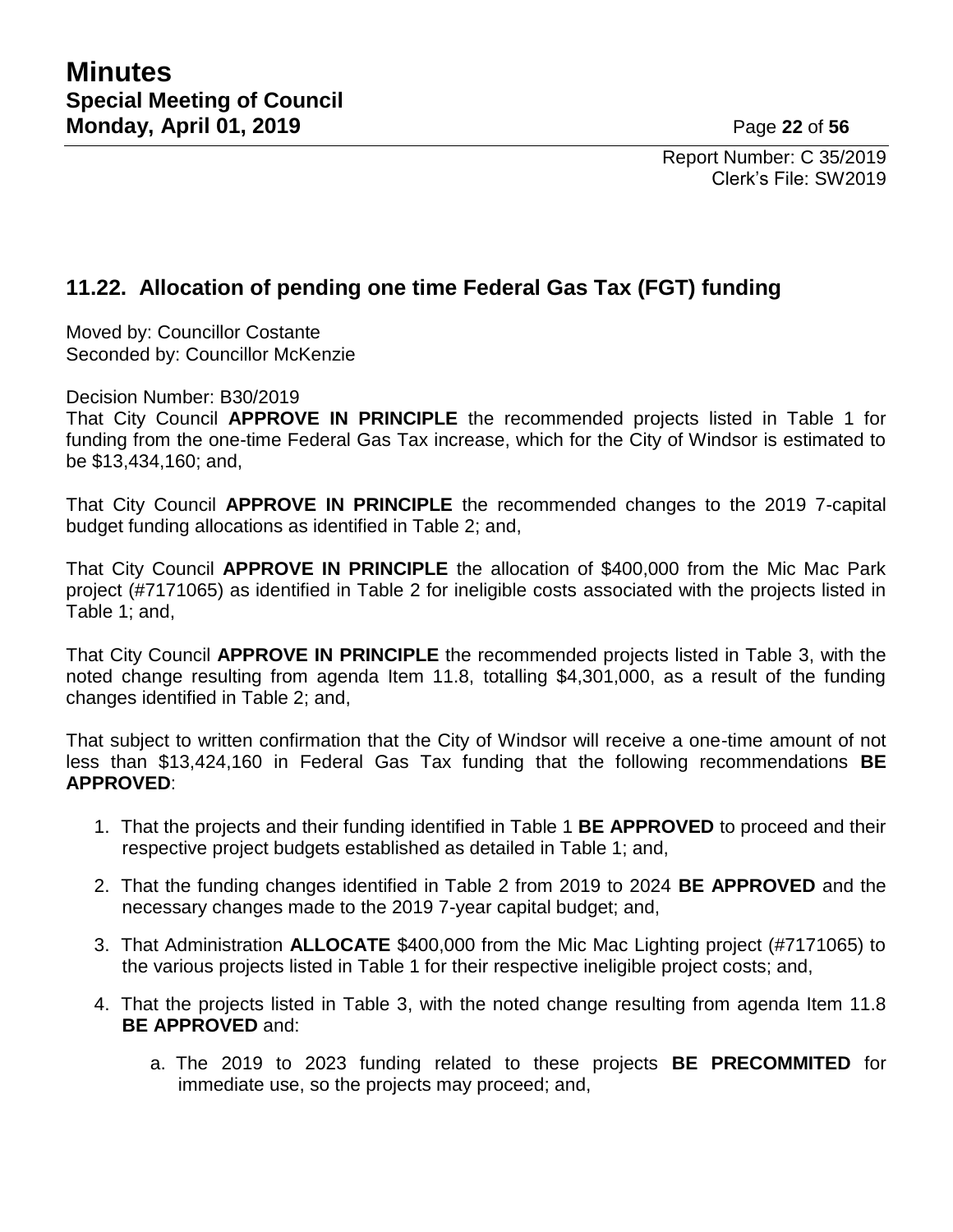# **Minutes Special Meeting of Council Monday, April 01, 2019 Page 23** of 56

- b. The current funding from the Riverside Park Project (#7181010) of \$400,000 as well as the remaining \$100,000 for Mic Mac park (#7171065) **BE REALLOCATED** as identified in Table 3 for immediate use; and,
- c. The funding in 2024 of \$600,000 identified for the University Avenue reconstruction **BE ESTABLISHED** as a Placeholder for this project; and,
- 5. That the award of tenders or RFP's for the identified works **BE PRE-APPROVED**, subject to being within the allocated budget and in accordance with Purchasing by-law 93-2012, and that the Chief Administrative Officer and City Clerk **BE AUTHORIZED** to sign all relevant agreements, in form satisfactory to the City Solicitor, in financial content satisfactory to the City Treasurer and in technical content satisfactory to, as relevant for each of the various projects, the City Engineer, City Planner or Corporate Leader of Parks, Recreation, Culture and Facilities; and,

That \$65,000 from the 2019 Tree Maintenance amount in Table 3 **BE REDIRECTED** to the purchase of recycling silos as per Item 11.8. Carried.

> Report Number: C 53/2019 Clerk's File: GM/9037 AFB/13207

#### **2019 Budget Binder Items**

#### **Reference #A4 Ontario Municipal Partnership Fund (OMPF) Reduction**

Moved by: Councillor Francis Seconded by: Councillor Gignac

Decision Number: B31/2019

That with regards to the "Ontario Municipal Partnership Fund (OMPF) Revenue Reduction" (Budget Issue #2019-0350), that an increase in revenue of \$529,200 **BE APPROVED** as opposed to the recommended reduction in revenue of \$375,000. Carried.

### **Reference #B51 Firefighters WSIB Occupational Illness and Disease Projected Cost Increases**

Moved by: Councillor Bortolin Seconded by: Councillor Gignac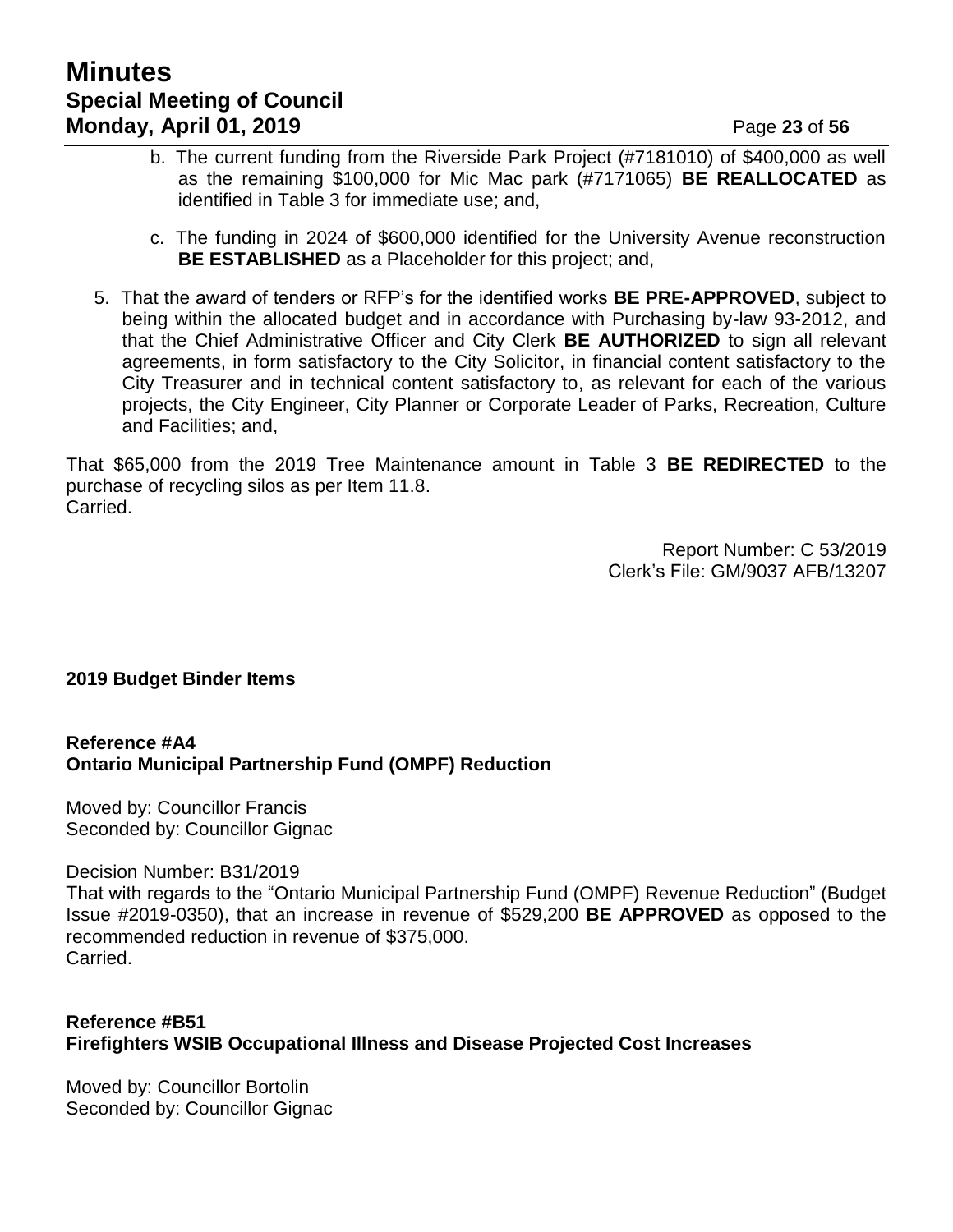## **Minutes Special Meeting of Council Monday, April 01, 2019 Page 24 of 56**

Decision Number: B32/2019

That with regards to the "Firefighters WSIB Occupational Illness and Disease Projected Cost" (Budget Issue #2019-0021), that \$500,000 **BE APPROVED** as opposed to the recommended \$1,000,000. Carried.

#### **Reference #B54 Holiday Lights Display**

Moved by: Councillor Bortolin Seconded by: Councillor Holt

That the recommended "Holiday Lights Display" (Budget Issue #2019-0354) in the amount of \$235,500 BE NOT APPROVED; and,

That Administration BE REQUESTED to investigate sponsorship opportunities to make up the shortfall.

The motion is **put** and is **lost**.

Aye votes: Councillors Bortolin and Holt. Nay votes: Councillors Costante, Gignac McKenzie, Kusmierczyk, Kaschak, Morrison, Sleiman and Francis. Absent: None. Abstain: None.

#### **Reference #B55 Conversion of Asset Coordinator Positions**

Moved by: Councillor Sleiman Seconded by: Councillor Francis

Decision Number: B33/2019

That with regards to the "Conversion of Asset Coordinator Positions" (Budget Issue #2019-0310), that one position in the amount of \$108,373 **BE APPROVED** as opposed to the recommended 2 positions in the amount of \$216,746, and that the second position remain temporary. Carried.

**Reference #B56 Restructuring of Parks Administrative Staff**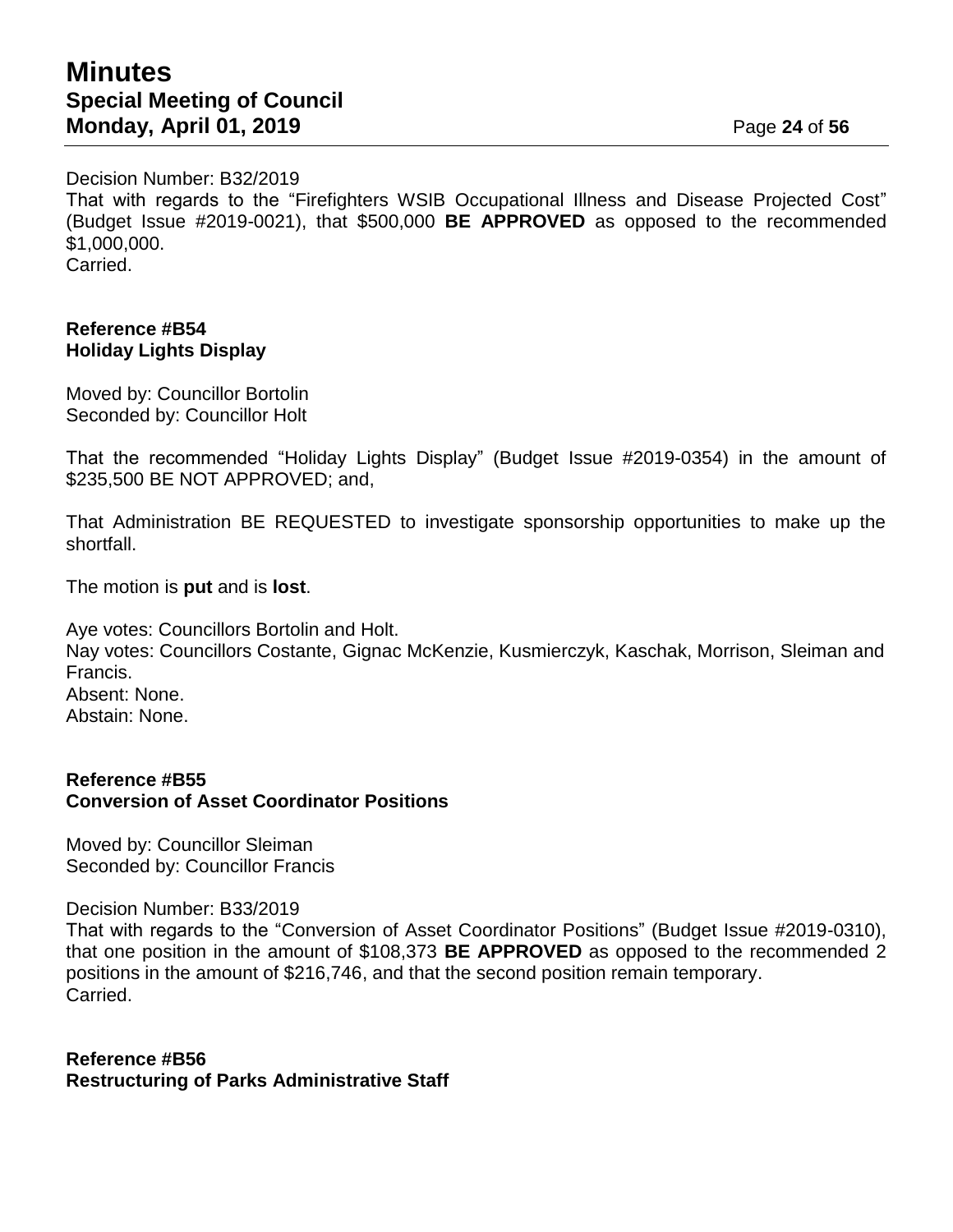## **Minutes Special Meeting of Council Monday, April 01, 2019 Page 25** of 56

Moved by: Councillor Francis Seconded by: Councillor Gignac

That the recommended "Restructuring of Parks Administrative Staff" (Budget Issue #2019-0337) in the amount of \$172,746 BE NOT APPROVED.

The motion is **put** and is **lost**.

Aye votes: Councillors Francis and Gignac. Nay votes: Councillors Kusmierczyk, Morrison, Holt, Sleiman, Costante, McKenzie, Bortolin and Kaschak. Absent: None. Abstain: None.

## **Reference #B58 Establishment of Permanent Manager, Parks & Facilities – Assets & Projects Position**

Moved by: Councillor Francis Seconded by: Councillor Gignac

That the recommended "Restructuring of Parks Administrative Staff" (Budget Issue #2019-0051) in the amount of \$149,491 BE NOT APPROVED.

Motion is **put** and is **lost**.

Aye votes: Councillors Francis and Gignac. Nay votes: Councillors Kusmierczyk, Morrison, Holt, Sleiman, Costante, McKenzie, Bortolin and Kaschak. Absent: None. Abstain: None.

#### **Reference #B59 Establishment of Two Permanent Human Resources Business Partner Positions (HRBP) Positions**

Moved by: Councillor Costante Seconded by: Councillor Gignac

Decision Number: B34/2019

That with regards to the "Establishment of Two Permanent Human Resources Business Partner Positions (HRBP) Positions" (Budget Issue #2019-0023), that one position in the amount of \$50,073 **BE APPROVED** as opposed to the recommended two positions in the amount of \$149,135.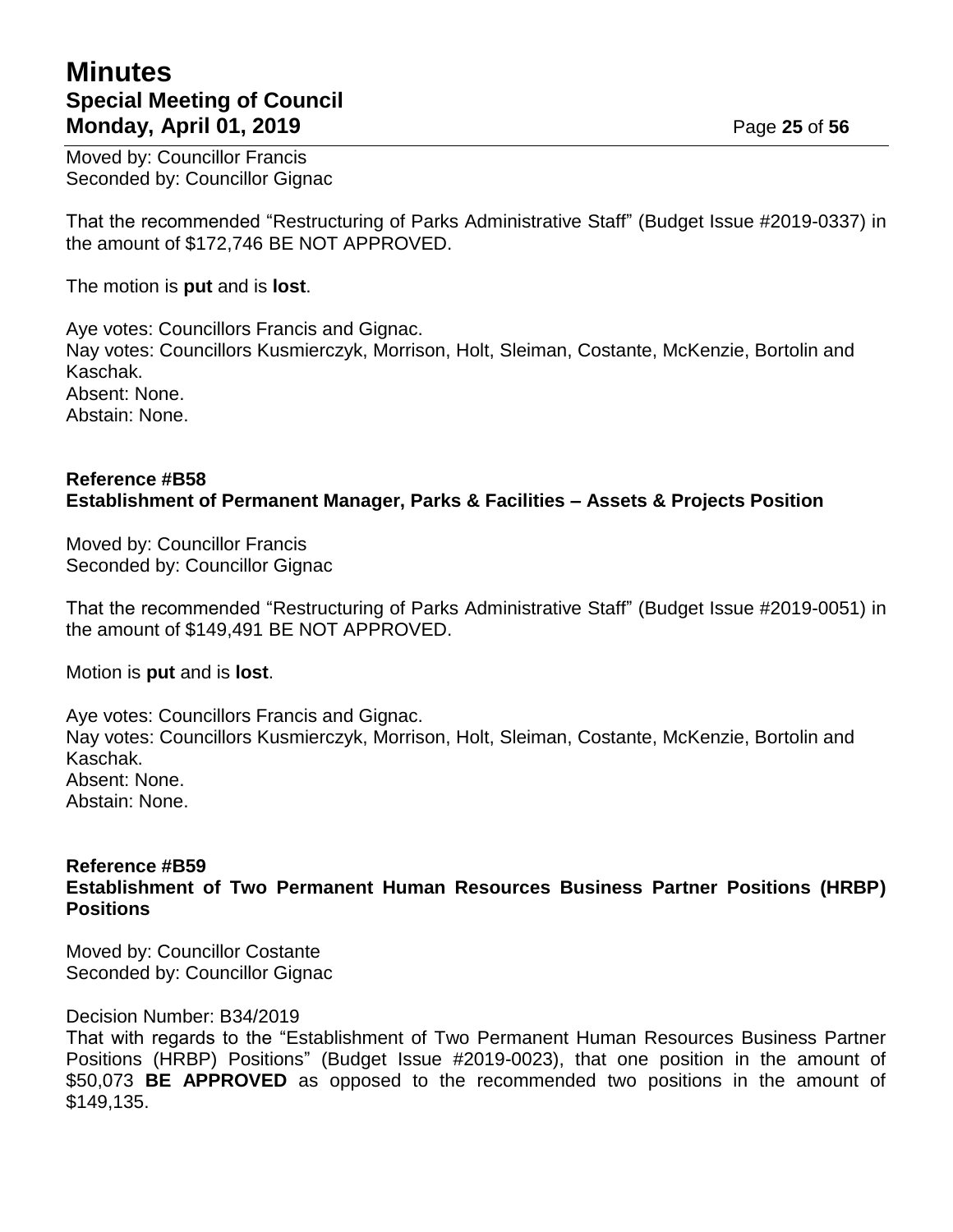Carried.

### **Reference #B61 Addition of one Legal Counsel**

Moved by: Councillor Francis Seconded by: Councillor Gignac

That the recommended "Addition of one Legal Counsel" (Budget Issue #2019-0306) in the amount of \$136,560 BE NOT APPROVED.

Motion is **put** and is **lost**.

Aye votes: Councillors Francis and Gignac. Nay votes: Councillors Kusmierczyk, Morrison, Holt, Sleiman, Costante, McKenzie, Bortolin and Kaschak. Absent: None. Abstain: None.

#### **Reference #B62 Conversion of Temporary Occupational Health & Safety (H&S) Advisor to Permanent**

Moved by: Councillor Costante Seconded by: Councillor Kaschak

Decision Number: B35/2019 That the recommended "Conversion of Temporary Occupational Health & Safety (H&S) Advisor to Permanent" (Budget Issue #2019-0018), in the amount of \$114,155 **BE NOT APPROVED** and that it remain temporary. Carried.

#### **Reference #B77 In-Camera issue**

Moved by: Councillor Costante Seconded by: Councillor Francis

Decision Number: B36/2019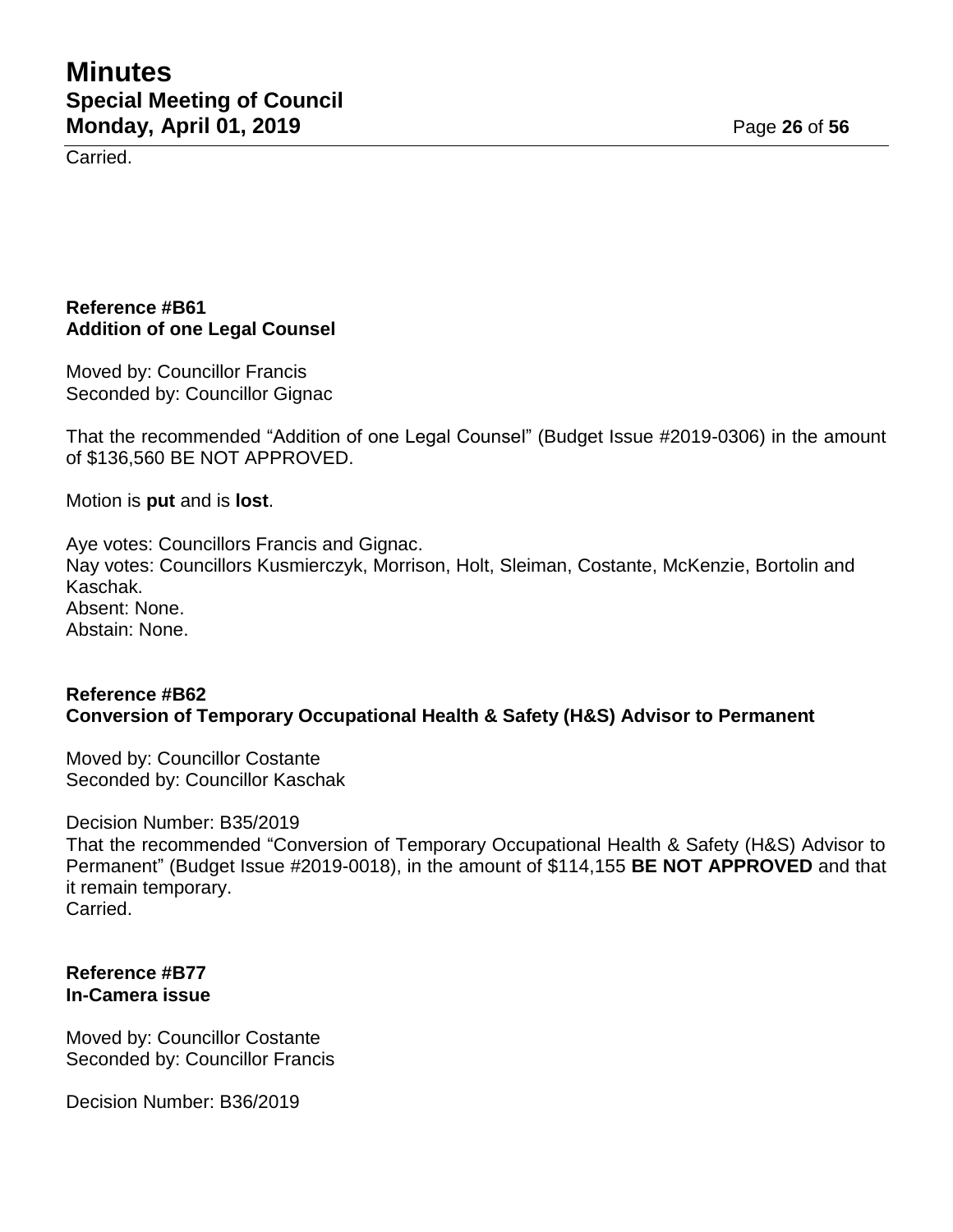## **Minutes Special Meeting of Council Monday, April 01, 2019 Page 27** of 56

That the recommended "In Camera item" (Budget Issue #2019-0282), in the amount of \$55,688 **BE NOT APPROVED**, and that it continue to be funded as part-time. Carried.

## **Reference #B81 Convert Part-Time 311 Support Analyst to Full-Time 311 Support Analyst**

Moved by: Councillor Francis Seconded by: Councillor Costante

Decision Number: B37/2019

That the recommended "Convert Part-Time 311 Support Analyst to Full-Time 311 Support Analyst" (Budget Issue #2019-0376), in the amount of \$38,655 **BE NOT APPROVED**, and that it continue as part-time.

Carried.

#### **Reference #C107 Increase in Contingency Budget**

Moved by: Councillor Costante Seconded by: Councillor Kaschak

Decision Number: B38/2019

That with regards to the "Increase in Contingency Budget" (Budget Issue #2019-0342), that \$2,000,000 **BE APPROVED** as opposed to the recommended \$4,000,000. Carried.

#### **Reference #C110 Parks Supervisor for Playground Inspection Program**

Moved by: Councillor Bortolin Seconded by: Councillor Kusmierczyk

Decision Number: B39/2019 That the recommended "Parks Supervisor for Playground Inspection Program" (Budget Issue #2019-0233), in the amount of \$180,506 **BE NOT APPROVED**. Carried.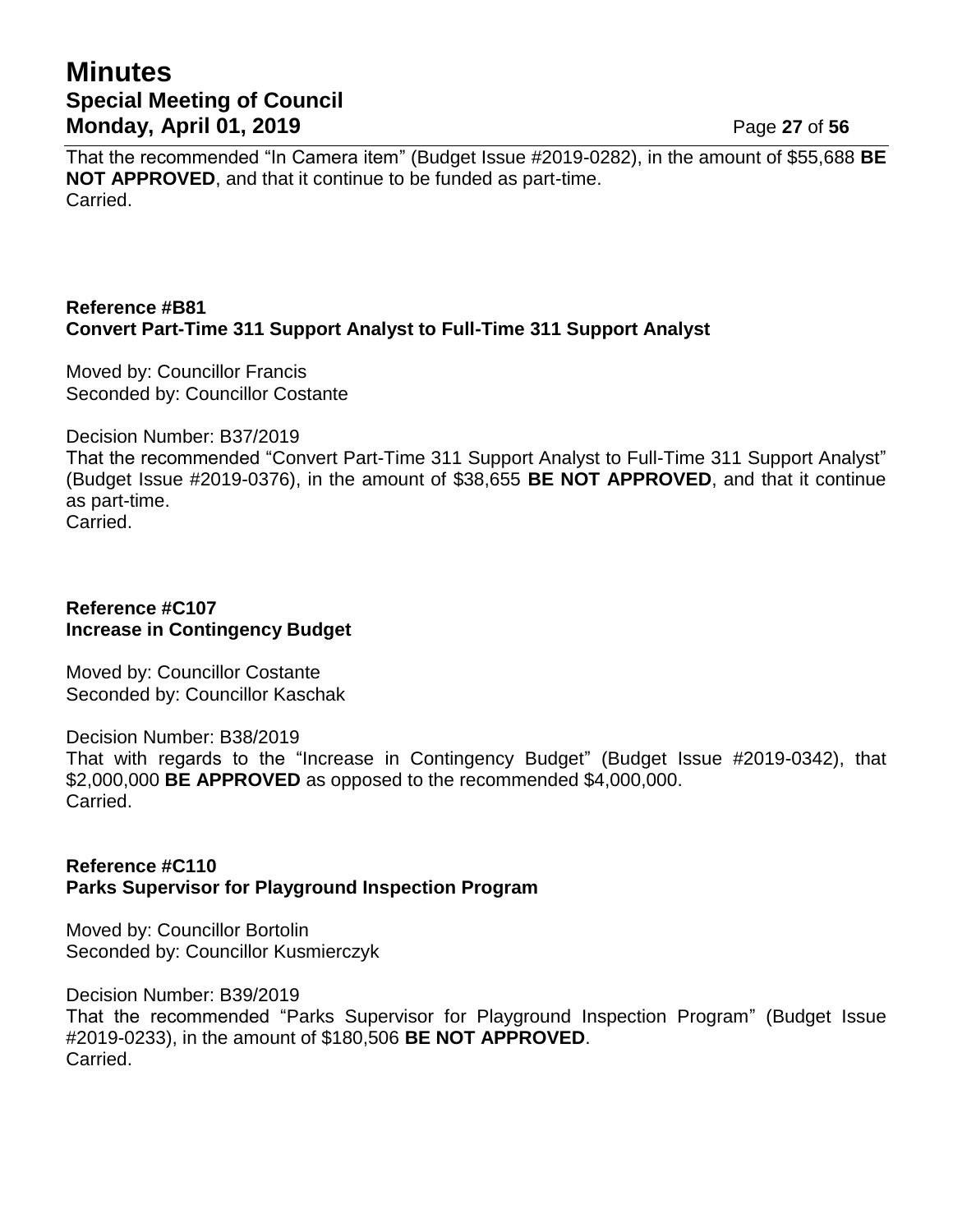#### **Reference #C111 Additional of Tractor Operator and Students for Vacant Land Maintenance**

Moved by: Councillor Francis Seconded by: Councillor Gignac

Decision Number: B40/2019 That the recommended "Addition of Tractor Operator and Students for Vacant Land Maintenance" (Budget Issue #2019-0224), in the amount of \$169,114 **BE NOT APPROVED**. Carried.

Aye votes: Councillors Francis, Gignac, Sleiman, Morrison, Kaschak and Mayor Dilkens. Nay votes: Councillors Bortolin, Holt, McKenzie, Costante and Kusmierczyk. Absent: None. Abstain: None.

#### **Reference #C115 Addition of a Public Education Officer Position**

Moved by: Councillor Francis Seconded by: Councillor Gignac

Decision Number: B41/2019 That the recommended "Addition of a Public Education Officer Position" (Budget Issue #2019- 0119), in the amount of \$103,153 **BE NOT APPROVED**. Carried. Councillor Holt voting nay.

#### **Reference #C116 Addition of a Horticulturalist III Position**

Moved by: Councillor Francis Seconded by: Councillor Gignac

Decision Number: B42/2019 That with regards to the "Addition of a Horticulturalist III Position" (Budget Issue #2019-0189), in the amount of \$101,433 **BE NOT APPROVED** and that \$20,000 related to maintenance material **BE APPROVED**.

Carried.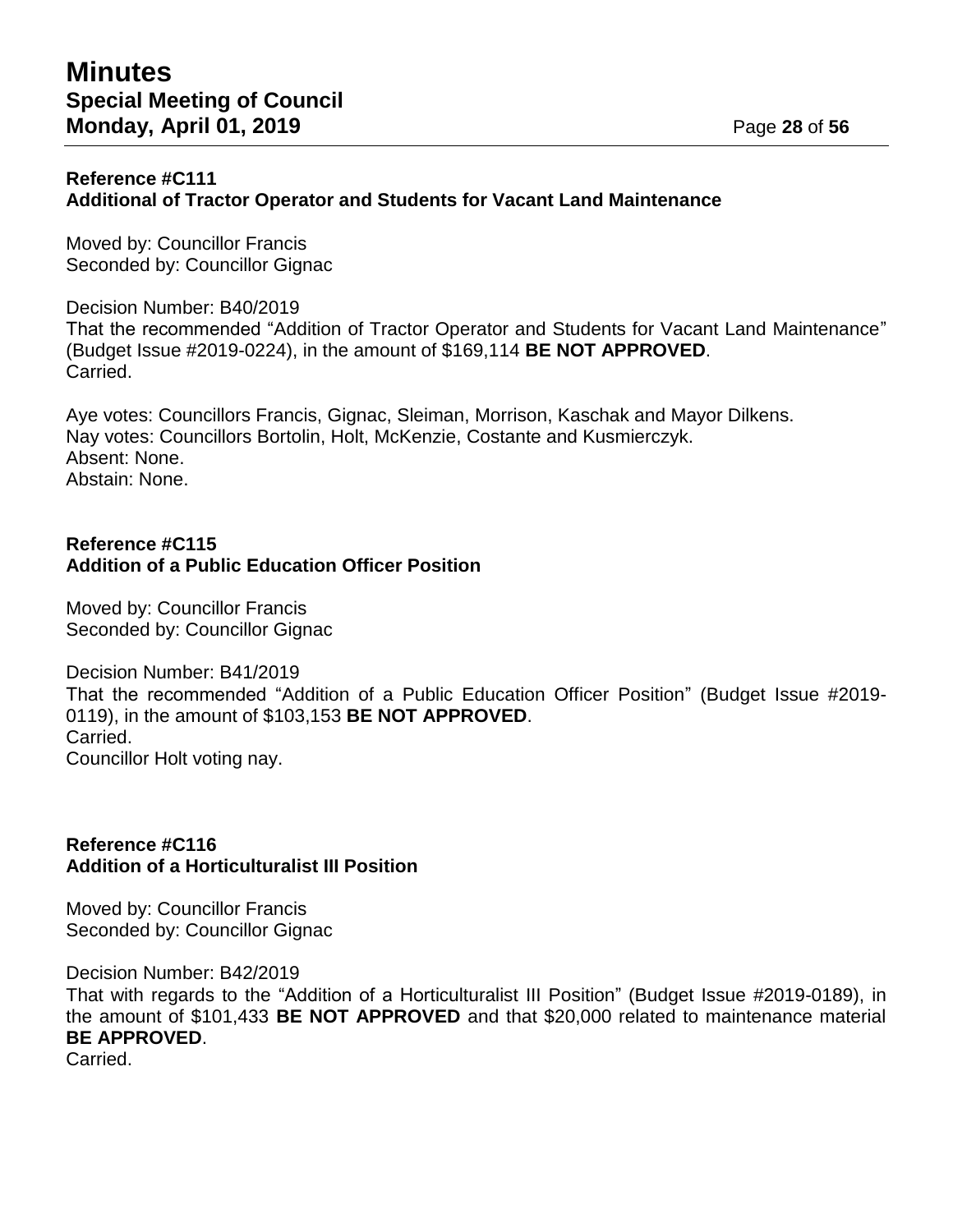#### **Reference #C117 Parks Inspection and Prevention Maintenance Position**

Moved by: Councillor Gignac Seconded by: Councillor Francis

Decision Number: B43/2019 That the recommended "Parks Inspection and Prevention Maintenance Position" (Budget Issue #2019-0236), in the amount of \$100, 480 **BE NOT APPROVED**. Carried. Councillor Holt voting nay.

#### **Reference #C118 Addition of Friday Branch Hours**

Moved by: Councillor Bortolin Seconded by: Councillor Gignac

Decision Number: B61/2019

That the recommended "Addition of Friday Branch Hours" (Budget Issue #2019-0358) in the amount of \$98,412 **BE NOT APPROVED**, and that it **BE FUNDED** through one-time dollars and that Administration **REPORT BACK** in 2020.

#### **Reference #C119 Addition of Service Staff for Parks for Hazardous Debris & Garbage Collection Enhancement**

Moved by: Councillor Bortolin Seconded by: Councillor Holt

That the recommended "Addition of Service Staff for Parks for Hazardous Debris & Garbage Collection Enhancement" (Budget Issue #2019-0200) in the amount of \$94,508 BE APPROVED as one-time funding, and that Administration BE DIRECTED to prepare a report for Council's consideration during 2020 budget deliberations on this matter, including metrics.

Motion is **put** and is **lost** due to an equality of votes.

Aye votes: Councillors Kaschak, McKenzie, Costante, Holt and Bortolin. Nay votes: Councillors Morrison, Kusmierczyk, Francis, Gignac and Sleiman. Absent: None. Abstain: None.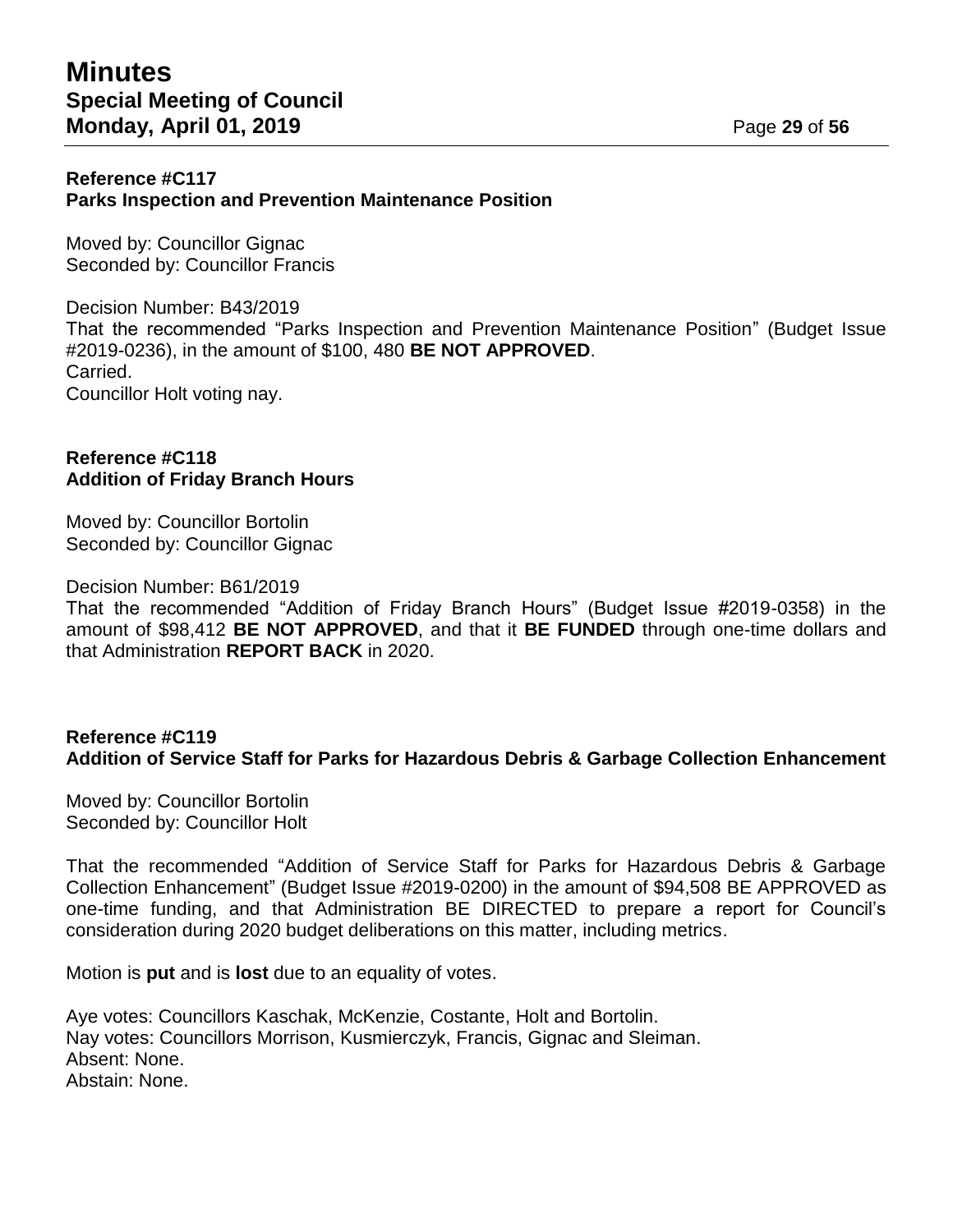#### **Reference #C119 Addition of Service Staff for Parks for Hazardous Debris & Garbage Collection Enhancement**

Moved by: Councillor Gignac Seconded by: Councillor Francis

Decision Number: B44/2019 That the recommended "Addition of Service Staff for Parks for Hazardous Debris & Garbage Collection Enhancement" (Budget Issue #2019-0200) in the amount of \$94,508 **BE NOT APPROVED**. Carried.

Councillors McKenzie, Holt, Bortolin and Costante voting nay.

### **Reference #C120 Addition of Controls and Systems Analyst**

Moved by: Councillor Gignac Seconded by: Councillor Francis

That the recommended "Addition of Controls and Systems Analyst" (Budget Issue #2019-0299) in the amount of \$90,361 BE NOT APPROVED.

Motion is **put** and is **lost** due to an equality of votes.

Aye votes: Councillors Francis, Gignac, Kaschak, Sleiman and Costante. Nay votes: Councillors Kusmierczyk, Morrison, Holt, McKenzie and Bortolin. Absent: None. Abstain: None.

### **Reference #C121 Addition of a Permanent Signal Electrician II Position**

Moved by: Councillor Gignac Seconded by: Councillor Morrison

Decision Number: B45/2019 That the recommended "Addition of a Permanent Signal Electrician II Position" (Budget Issue #2019-0313) in the amount of \$89,181 **BE NOT APPROVED**. Carried. Councillors Bortolin, Kusmierczyk and Holt voting nay.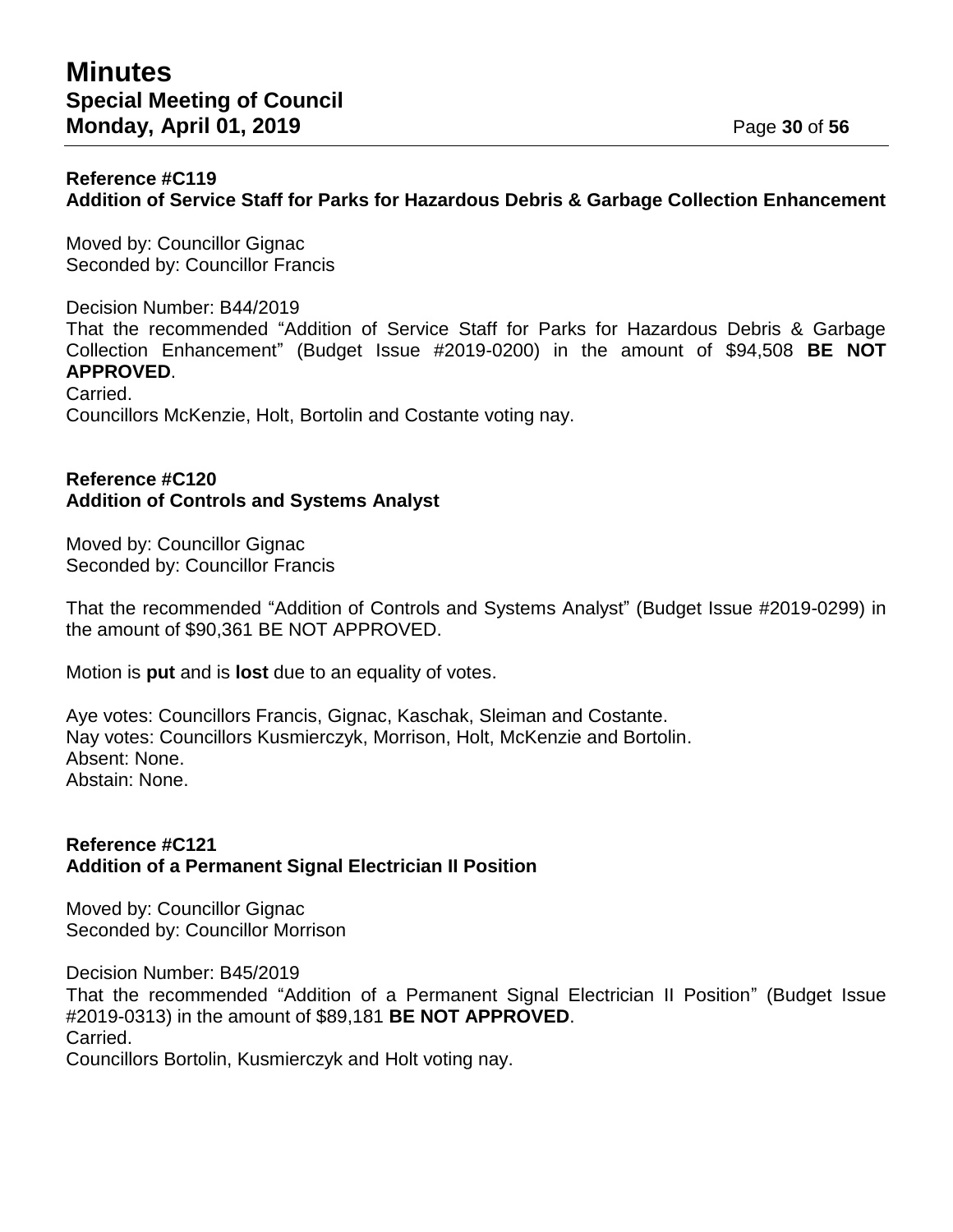#### **Reference #C123 Increase Wages for Crossing Guards**

Moved by: Councillor Gignac Seconded by: Councillor Francis

Decision Number: B46/2019 That the recommended "Increase Wages for Crossing Guards" (Budget Issue #2019-0331) in the amount of \$83,657 **BE NOT APPROVED**; and,

That Administration **BE REQUESTED** to investigate the possibility of cost sharing with Community partners and/or to determine whether another delivery agent would be willing to partner and deliver this on the City's behalf. Carried. Councillors Bortolin, McKenzie, Kusmierczyk and Holt voting nay.

#### **Reference #D157 New User Fee - Dirty Yard Work Order**

Moved by: Councillor Morrison Seconded by: Councillor Costante

Decision Number: B47/2019

That with regards to the "New User Fee – Dirty Yard Work Order" (Budget Issue #2019-0286, that the amount of \$483,750 **BE APPROVED** as opposed to the recommended amount of \$168,750 to reflect full cost recovery; and,

That one-time funding of \$157,500 **BE APPROVED** to offset a potential revenue shortfall related to the timing of implementation. Carried.

Councillors McKenzie and Kaschak voting nay.

### **Reference #D180 Increase Annual Residential Parking Permit Fees**

Moved by: Councillor Bortolin Seconded by: Councillor Costante

That with regards to the recommended "Increase Annual Residential Parking Permit Fees" (Budget Issue #2019-0221) that the amount of \$13,000 BE APPROVED as opposed to the recommended amount of \$20,060.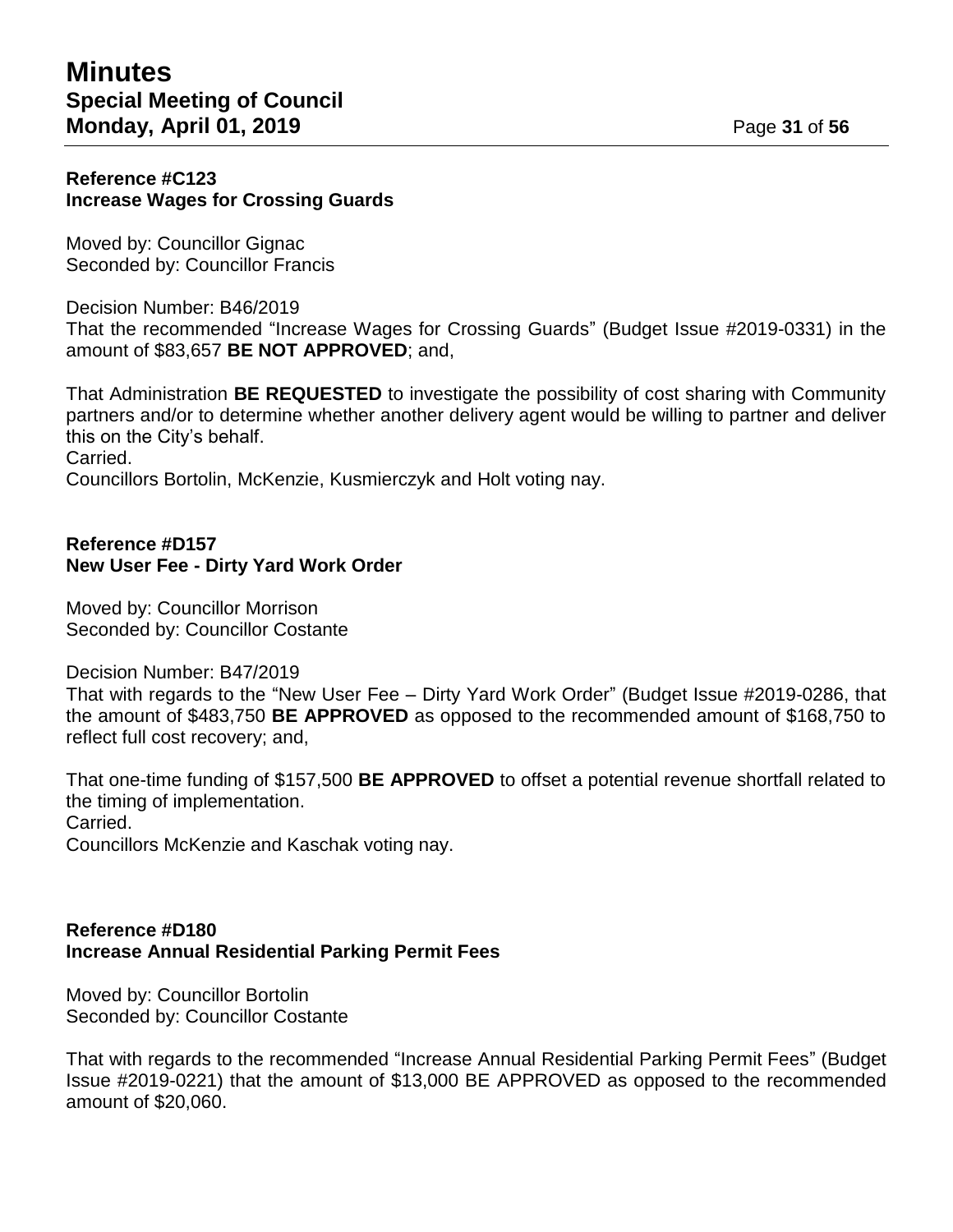Motion is **put** and is **lost**.

Aye votes: Councillors Costante, Bortolin, McKenzie, Holt and Kaschak. Nay votes: Councillors Kusmierczyk, Gignac, Morrison, Sleiman and Francis. Absent: None. Abstain: None.

### **Reference #D204 Parking Revenue Increase for Monthly Rate Adjustment in Garages and Lots**

Moved by: Councillor Bortolin Seconded by: Councillor Holt

#### Decision Number: B48/2019

That with regards to the "Parking Revenue Increase for Monthly Rate Adjustment in Garages and Lots" (Budget Issue #2019-0134), that a monthly rate increase of \$10/month (instead of \$5/month as recommended) for both garages and lots be **BE APPROVED** resulting in an estimated annual revenue increase of \$123,600 as opposed to the recommended amount of \$61,800 in order to better reflect full cost recovery.

Carried.

Councillors Gignac, Sleiman, Francis and Kaschak voting nay.

#### **Reference #G276 Addition of Operations Analyst Transportation Engineer Position**

Moved by: Councillor Holt Seconded by: Councillor Bortolin

That the recommended "Addition of Operations Analyst Transportation Engineer Position" (Budget Issue #2019-0174) in the amount of \$134,651 BE APPROVED.

Motion is **put** and is **lost**.

Aye votes: Councillors Holt, Bortolin, McKenzie, Kaschak and Kusmierczyk. Nay votes: Councillors Costante, Gignac, Morrison, Sleiman, Francis and Mayor Dilkens. Absent: None. Abstain: None.

#### **Reference #G277**

**Addition of an Active and Sustainable Transportation Coordinator Position**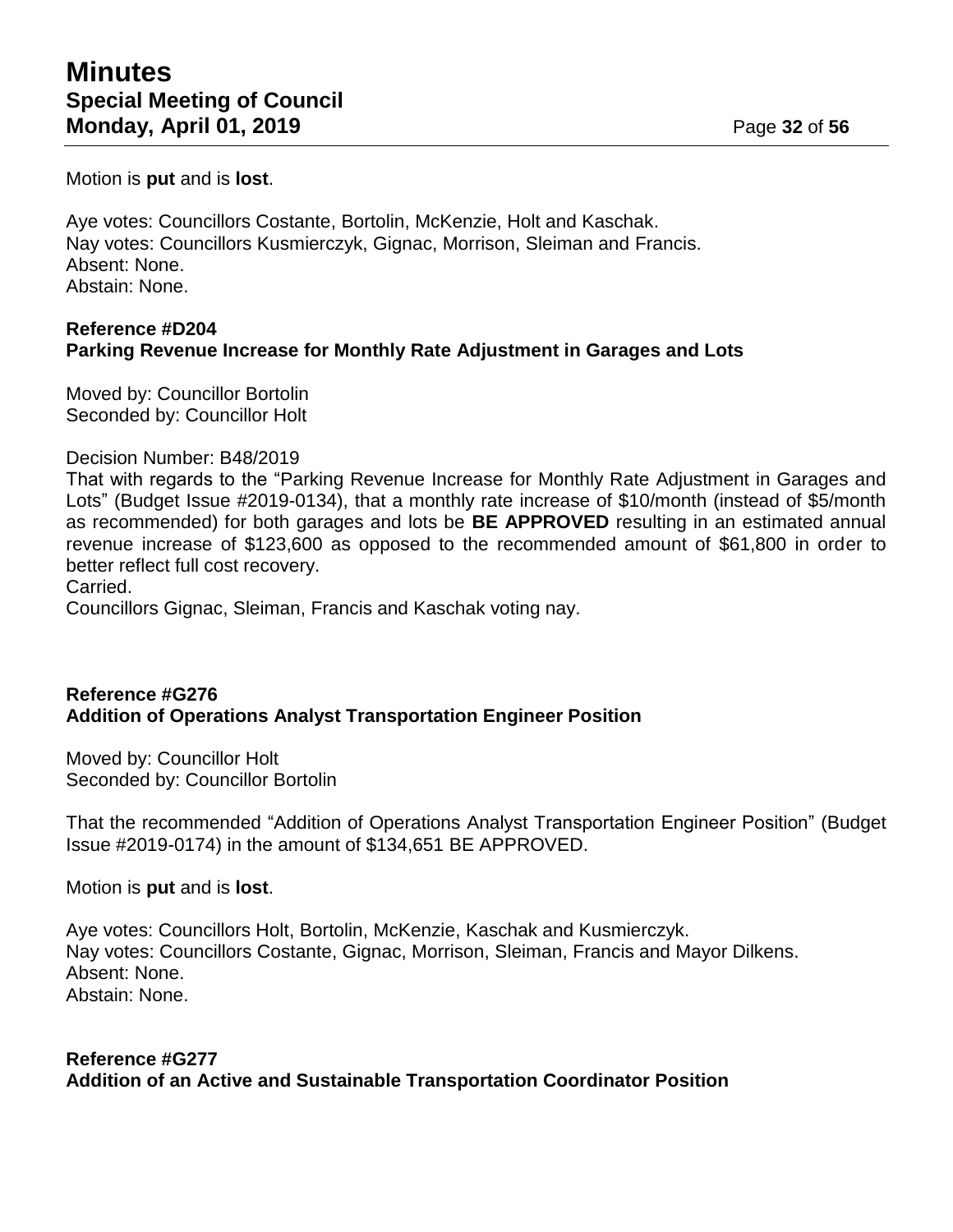## **Minutes Special Meeting of Council Monday, April 01, 2019 Page 33** of 56

Moved by: Councillor Holt Seconded by: Councillor Bortolin

That the recommended "Addition of an Active and Sustainable Transportation Coordinator Position" (Budget Issue #2019-0175) in the amount of \$134,426 BE APPROVED.

Motion is **put** and is **lost**. Aye votes: Councillors Holt, Bortolin, McKenzie and Costante. Nay votes: Councillors Kusmierczyk, Gignac, Morrison, Sleiman, Francis and Kaschak. Absent: None. Abstain: None.

#### **Reference #G285 Establish Budget for Outreach Programs**

Moved by: Councillor Bortolin Seconded by: Councillor Holt

Decision Number: B49/2019 That the not recommended "Establish Budget for Outreach Programs" (Budget Issue #2019-0278), in the amount of \$7,000 **BE APPROVED**. Carried.

Aye votes: Councillors McKenzie, Holt, Kusmierczyk, Bortolin, Costante and Kaschak. Nay votes: Councillors Francis, Gignac, Sleiman, Morrison and Mayor Dilkens. Absent: None. Abstain: None.

#### **Reference #H288 Windsor Police Services**

Moved by: Councillor Morrison Seconded by: Councillor McKenzie

Decision Number: B50/2019 That with regards to the "Windsor Police Services" that \$4,534,228 **BE APPROVED** as opposed to the requested \$5,538,228. Carried.

## **Reference #H290 Windsor Essex Community Housing Corporation (CHC)**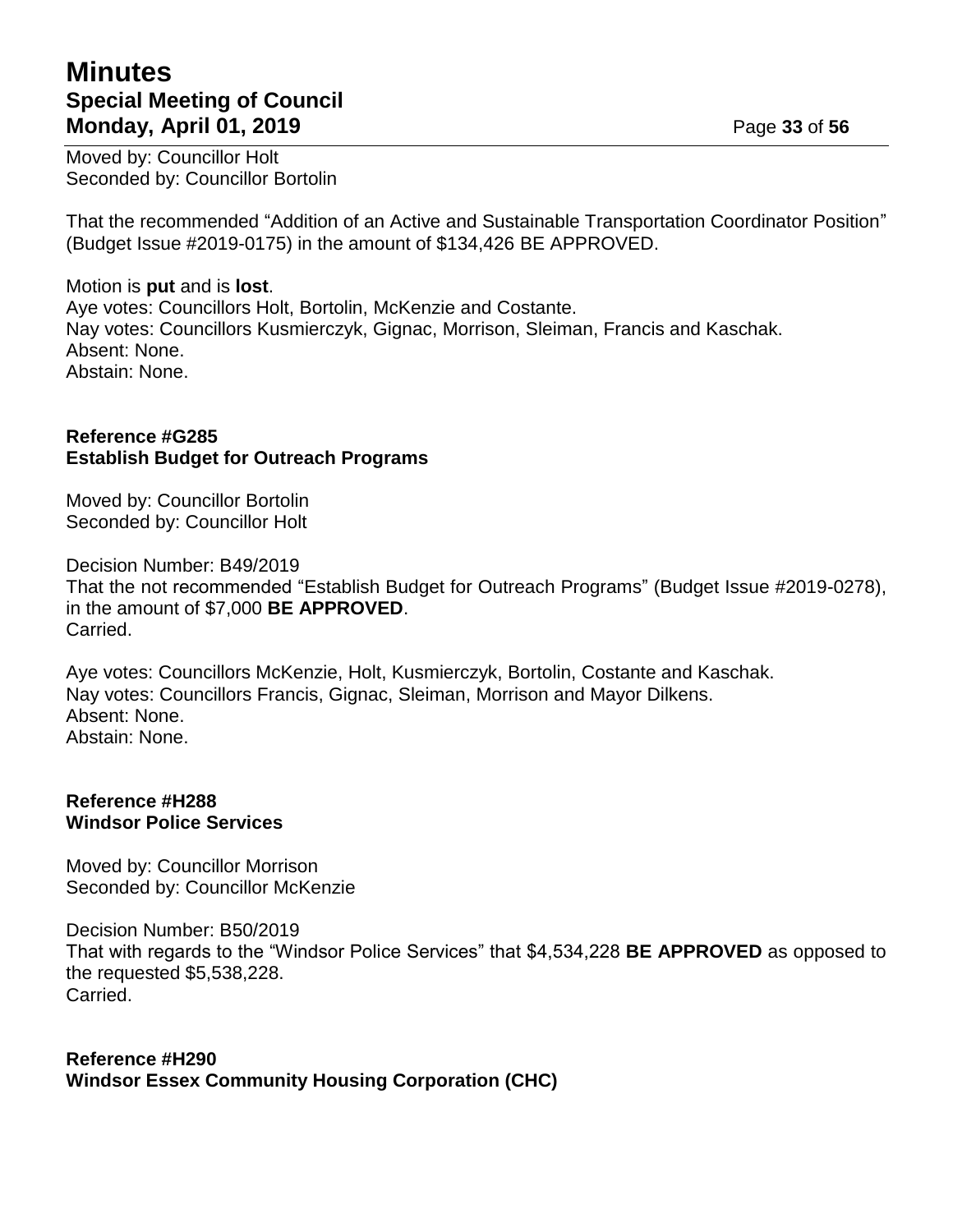## **Minutes Special Meeting of Council Monday, April 01, 2019 Page 34 of 56**

Moved by: Councillor Gignac Seconded by: Councillor Francis

Decision Number: B51/2019 That with regards to the "Windsor Essex Community Housing Corporation (CHC)" that \$262,468 **BE APPROVED** as opposed to the requested \$469,845. Carried.

#### **Reference #H294 Windsor Symphony**

Moved by: Councillor Francis Seconded by: Councillor Gignac

That with regards to the "Windsor Symphony" that an increase of \$25,000 BE NOT APPROVED.

Motion is **put** and is **lost**.

Aye votes: Councillors Francis, Sleiman and Gignac. Nay votes: Councillors Kusmierczyk, Costante, McKenzie, Holt, Morrison, Bortolin and Kaschak. Absent: None. Abstain: None.

#### **Increase Bulk Item Collection Service**

Moved by: Councillor Bortolin Seconded by: Councillor Holt

Decision Number: B52/2019

That an amount of \$26,602 **BE APPROVED** for a year round service of bulk item collection at the current servicing level of \$10.00 per item and 85 collections per week maximum; and,

That Administration **BE REQUESTED** to report back on options including potential targeted pickups or other type of service delivery that would try to combat or mitigate illegal dumping or multiple illegal dumping sites.

Carried.

Councillors Francis and Gignac voting nay.

#### **Dog Leash by-law**

Moved by: Councillor Holt Seconded by: Councillor Bortolin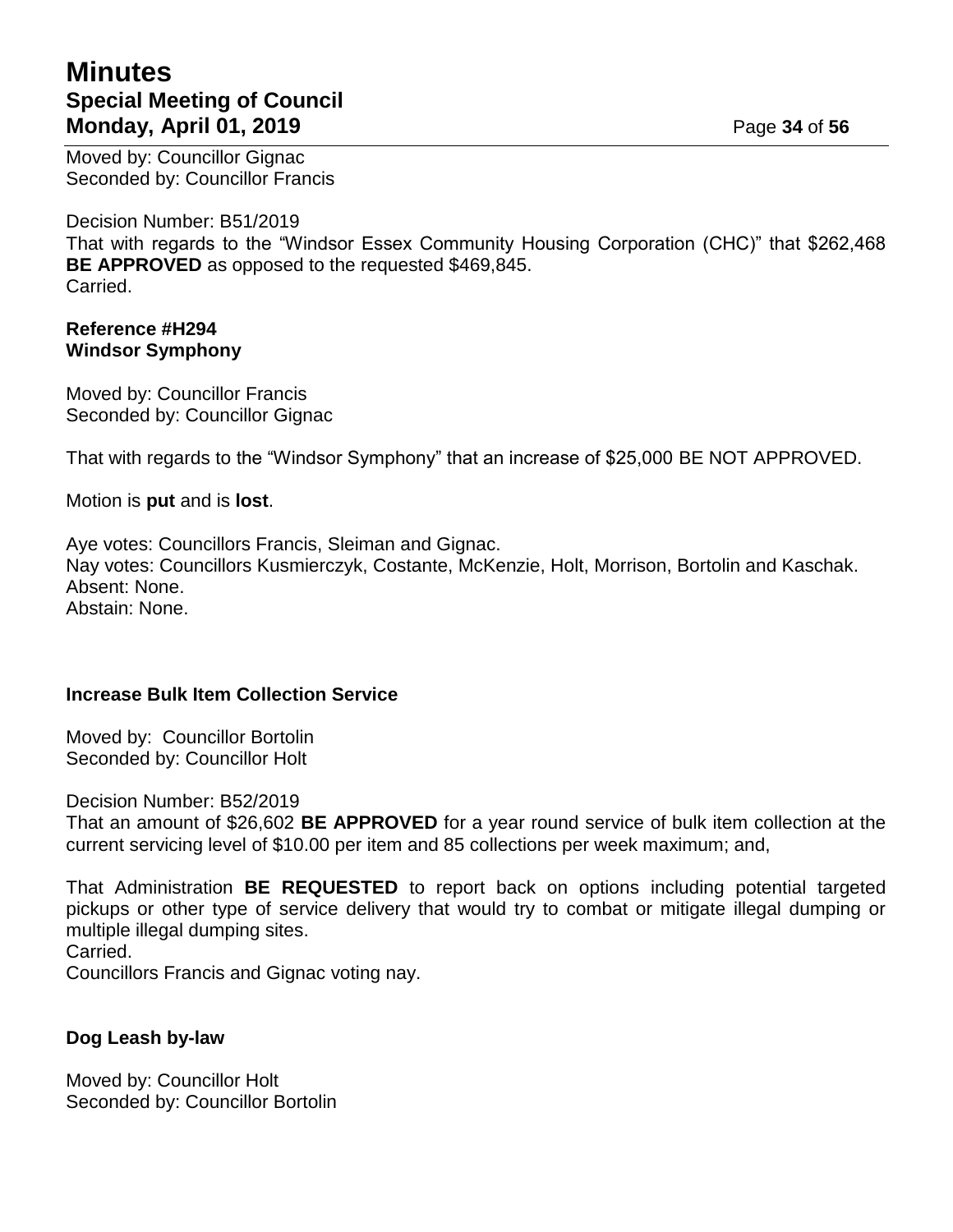Decision Number: B53/2019 That \$7500 **BE PROVIDED** to the By-Law Enforcement Division for purposes of providing overtime for park patrol and enforcement of the dog leash By-Law 245-2004. Carried. Councillors Francis, Gignac and Morrison voting nay.

#### **Economic Development**

Moved by: Councillor Kusmierczyk Seconded by: Councillor Sleiman

Decision Number: B54/2019

That City Council **APPROVE** a placeholder of \$400,000 for Economic Development subject to a report being brought back outlining details. Carried.

## **10.1. 2019 Operating Budget Report – City Wide**

Moved by: Councillor Sleiman Seconded by: Councillor Holt

Decision Number: B7/2019

That City Council **APPROVE** the 2019 recommended budget documents as amended by City Council to reflect a \$1,804,585 (or 0.45% increase to the property tax levy) for requirements related to City departments; and,

That City Council **APPROVE** \$5,669,817 (or 1.40% impact on the property tax levy) in requests from City funded Agencies, Boards and Committees (ABC's); and,

That contingent upon approval of the 2019 Recommended Budget, one-time funding estimated at \$4,169,029 (plus or minus any amounts related to Council changes to the recommended budget) **BE APPROVED** from the specific Reserve Funds as detailed in this report; and,

That the updated Long Term Debt Forecast of the report (Section G of the Introduction) **BE RECEIVED** for information; and,

That the 2019 Schedule of Fees detailed in Section 14 of the budget document, (plus or minus any amounts related to Council changes to the recommended budget) Schedule C: 2019 User Fee Schedule, **BE APPROVED**; and,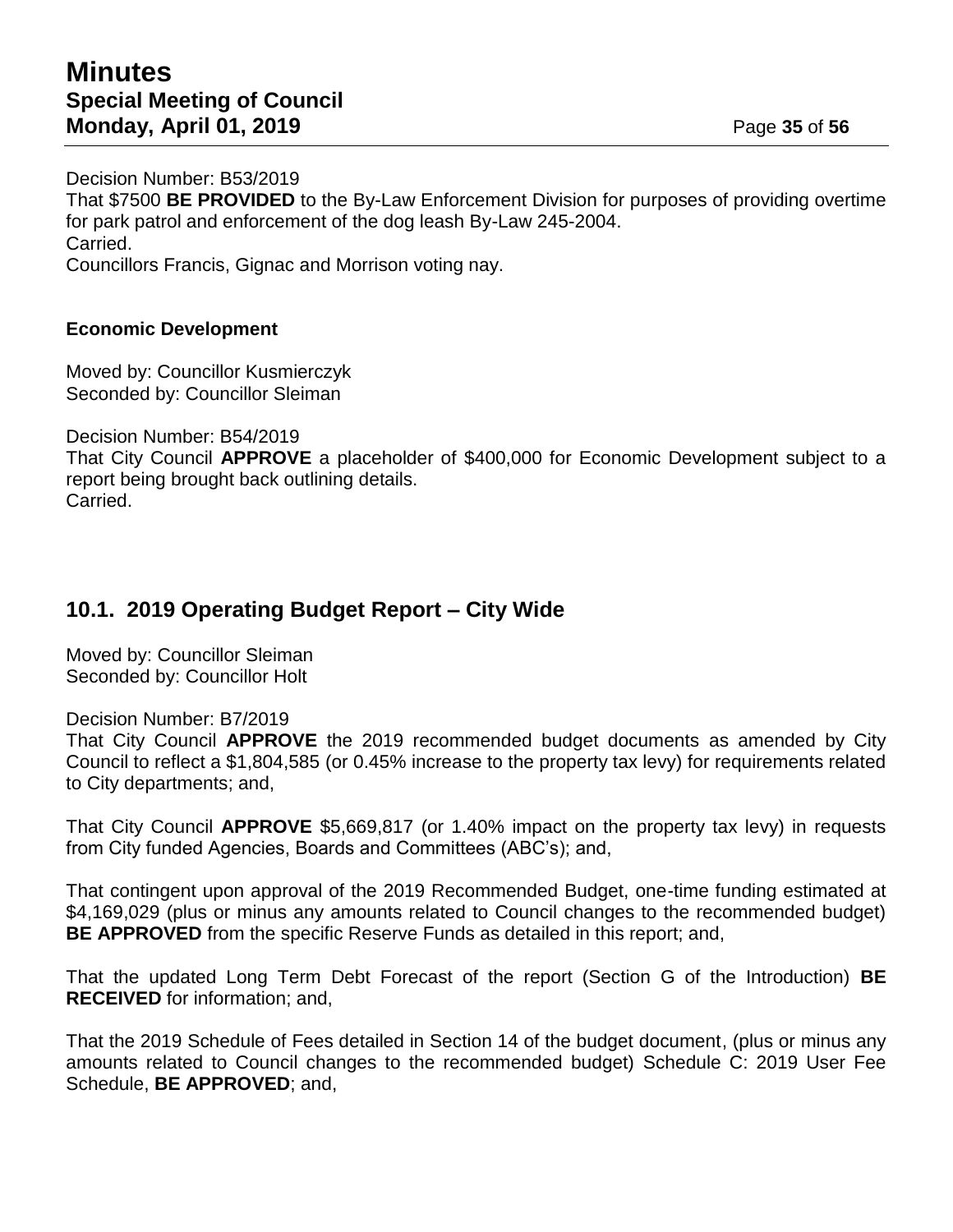## **Minutes Special Meeting of Council Monday, April 01, 2019 Page 36** of 56

That the Fees & Charges Bylaw of record **BE AMENDED** to reflect the 2019 Schedule of Fees; and,

That the necessary by laws **BE PRESENTED** for Council's approval in support of the adoption of the 2019 Operating Budget; and,

That Council **APPROVE** the required transfers to and from various funds in accordance with the 2019 Approved Budget; and,

That the CFO & City Treasurer **BE AUTHORIZED** to process budget adjustments during the fiscal year, which do not change the overall approved property tax levy. Carried. Councillor Bortolin voting nay.

> Report Number: C 33/2019 Clerk's File: AFB/13207

### **Capital Budget**

#### **Handi-Transit**

Moved by: Councillor Sleiman Seconded by: Councillor Gignac

Decision Number: B55/2019 That City Council **APPROVE** a Pre-commitment of \$75,000 in 2020 for Handi-Transit, to purchase 4 buses. Carried.

#### **Minor Alley Maintenance Program OPS-001-11**

Moved by: Councillor Bortolin Seconded by: Councillor Kaschak

Decision Number: B56/2019

That funding of \$50,000 **BE REALLOCATED** from each of years 2022-2025 to the 2019 Capital Budget for alley lighting for Local Improvement Requests, for a total of \$200,000. Carried.

Councillors Francis, Gignac and Sleiman voting nay.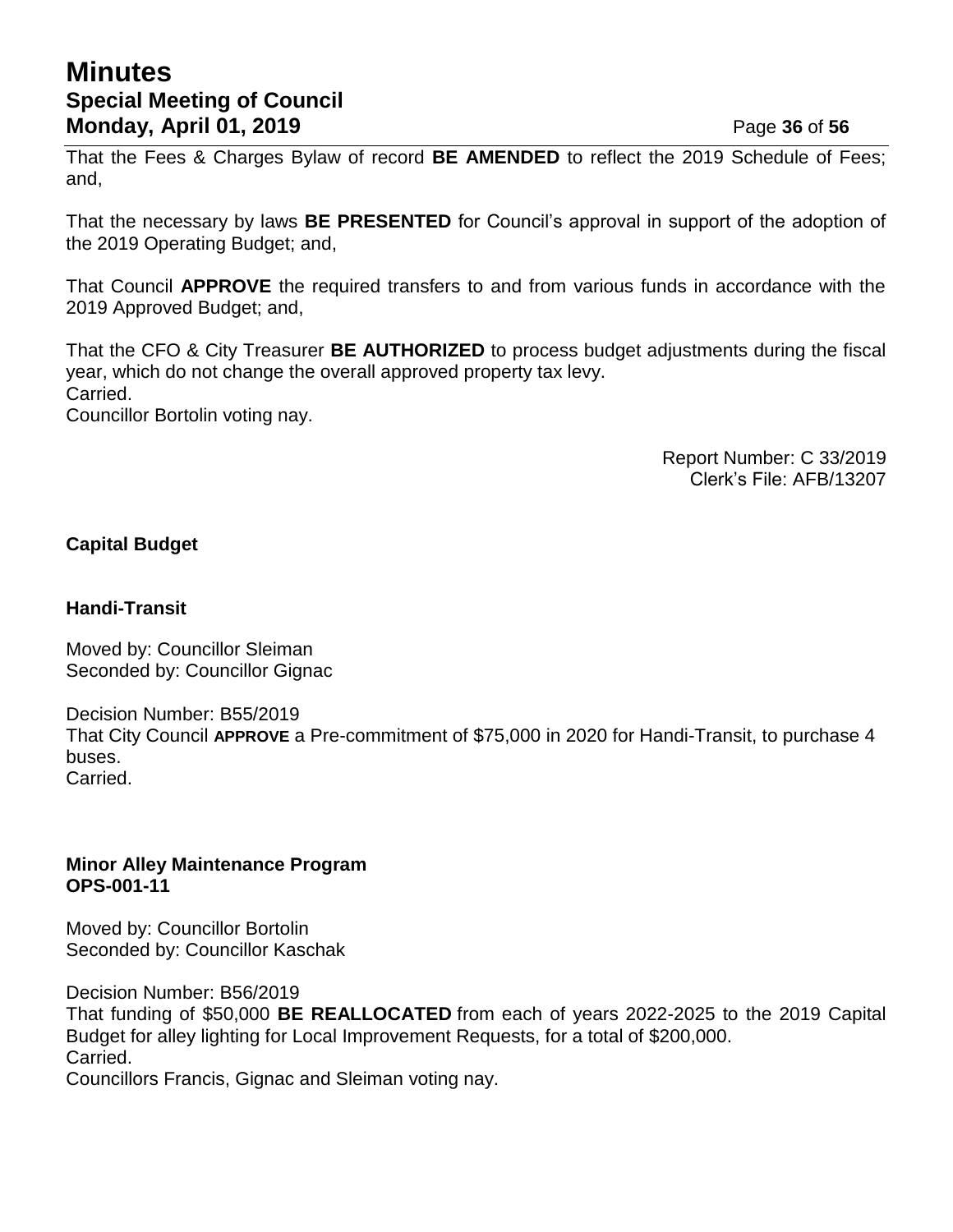## **Minutes Special Meeting of Council Monday, April 01, 2019 Page 37** of 56

#### **Capitol Theatre (ENG-010-17)**

Moved by: Councillor Gignac Seconded by: Councillor Kusmierczyk

Decision Number: B57/2019 That funding in the amount of \$40,000 **BE APPROVED** for Marquee and other repairs to the Capitol Theatre; and,

That this **BE REALLOCATED** from Project #FIN-001-19 2019 Grant Matching Funding and Mitigating Inflationary Pressures Account. Carried.

#### **Crosswalk Funding (OPS-001-19)**

Moved by: Councillor Kusmierczyk Seconded by: Councillor Costante

Decision Number: B58/2019

That funding in the amount of \$200,000 **BE APPROVED** to fund crosswalks from the crosswalk priorities list as approved by City Council in 2019; and,

That the funding for the crosswalks **BE REALLOCATED** from Project #FIN-001-19 2019 Grant Matching Funding and Mitigating Inflationary Pressures Account. Carried. Councillor McKenzie voting nay.

## **10.2. 2019 Capital Budget 7-Year Plan - City Wide**

## *\*City Treasurer's Note:√√*

"City Council is advised that in relation to the recent approval of the 2019 Capital Budget (Council resolution B8/2019) that item PFO-004-19 – Mic Mac Park Drainage should have been reflected as Malden Park Drainage."

Moved by: Councillor Holt Seconded by: Councillor Morrison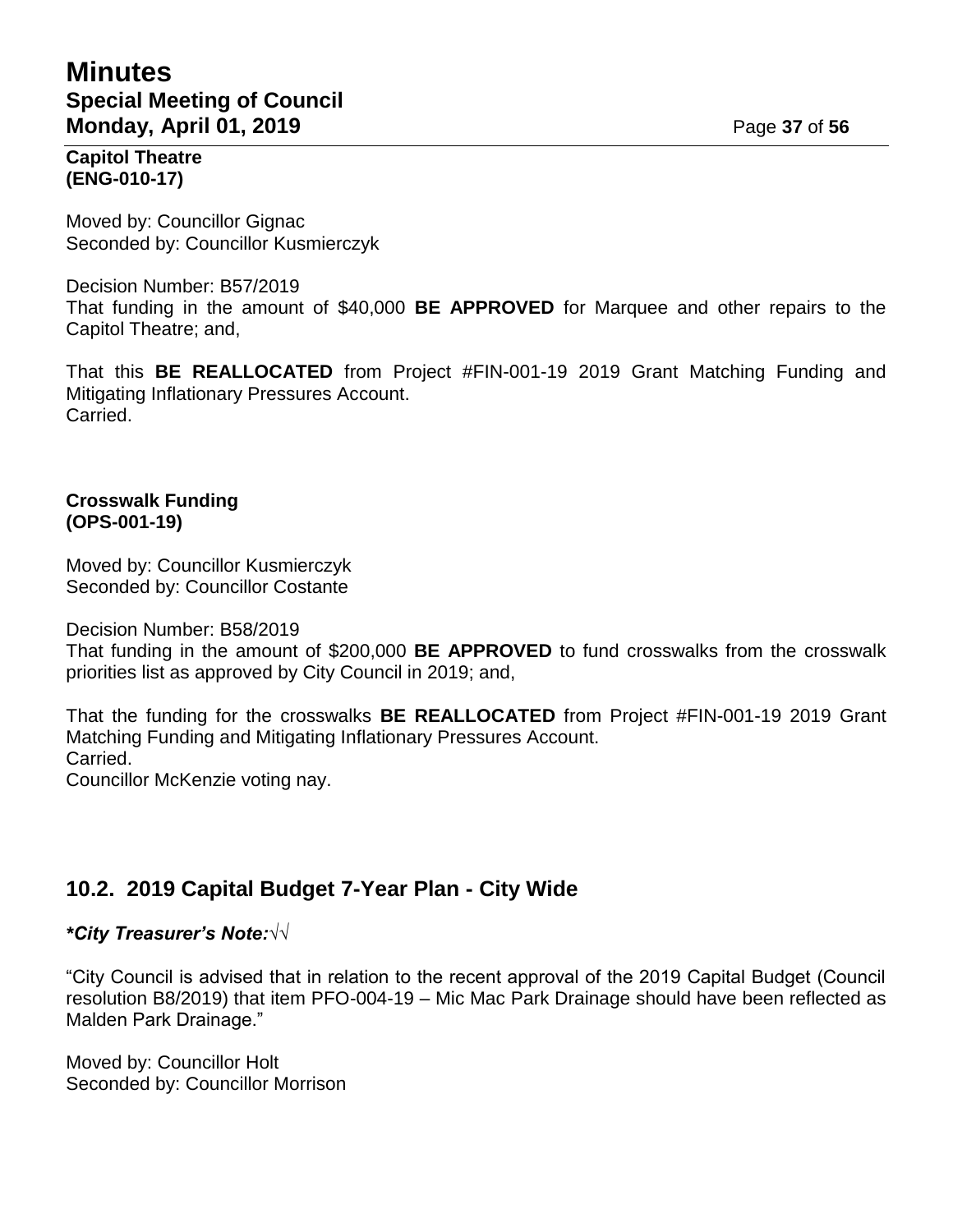## **Minutes Special Meeting of Council Monday, April 01, 2019 Page 38** of 56

Decision Number: B8/2019 That City Council **RECEIVE** the 2019 Capital Budget 7-Year Plan documents reflective of approx. \$845.104 M in total funding; and,

That City Council **APPROVE** the recommended allocation of the 2019 available funding, net of funding required for pre-commitments and placeholders, for capital projects totalling approximately \$60.422 M (subject to any further changes approved by Council); and,

That City Council **APPROVE IN PRINCIPLE** the recommended allocation of the 2020 through 2025 available funding, net of funding required for pre-commitments and placeholders, for capital projects totalling approx. \$564.538 M (subject to any further changes approved by Council); and,

That City Council **APPROVE** redirecting funding of \$2,522,000, previously identified as a placeholder for a pedestrian tunnel, to the City Hall Square and Civic Esplanade project (PLN-021- 07); and,

That City Council **APPROVE** the changes in the annual distribution of funding between the City Hall Square and Civic Esplanade project (PLS-021-07) with the E-Plan & E-Permit project (PLN-005-07) so they are more in line with the anticipated timing of expenditures thereby reducing interim financing costs; and,

That City Council **APPROVE** the redistribution of the \$15,000,000 placeholder for the Paul Martin building, as identified in the Capital Budget project number CAO-001-16; and,

That City Council **RESCIND** the pre-commitment of \$125,000 in 2021 from the Victoria EA – Chatham to Park project (OPS-006-17) as there is sufficient funding in the University Ave. 8-80 project (7144008) to complete the Victoria EA study costs; and,

That Administration **BE DIRECTED** to **REPORT BACK** to Council regarding the infrastructure deficit and a high-level plan to address it; and,

As amended a total of \$240,000 from the 2019 Grant Matching and Inflationary Pressures project (FIN-001-19) be reallocated to: Capitol Theatre Capital Improvements (ENG-010-17) in the amount of \$40,000 for the new Marquee sign and Pedestrian Crossing (OPS-001-19) in the amount of \$200,000 for priority pedestrian crossings as identified in agenda Item 11.14. Carried.

> Report Number: C 226/2018 Clerk's File: AFB/13207

**Transit Windsor Fleet Replacement Program**

**B59/2019 RESCINDED BY CR248/2019 ADOPTED MAY 21, 2019 (CLAUSE A) ONLY)**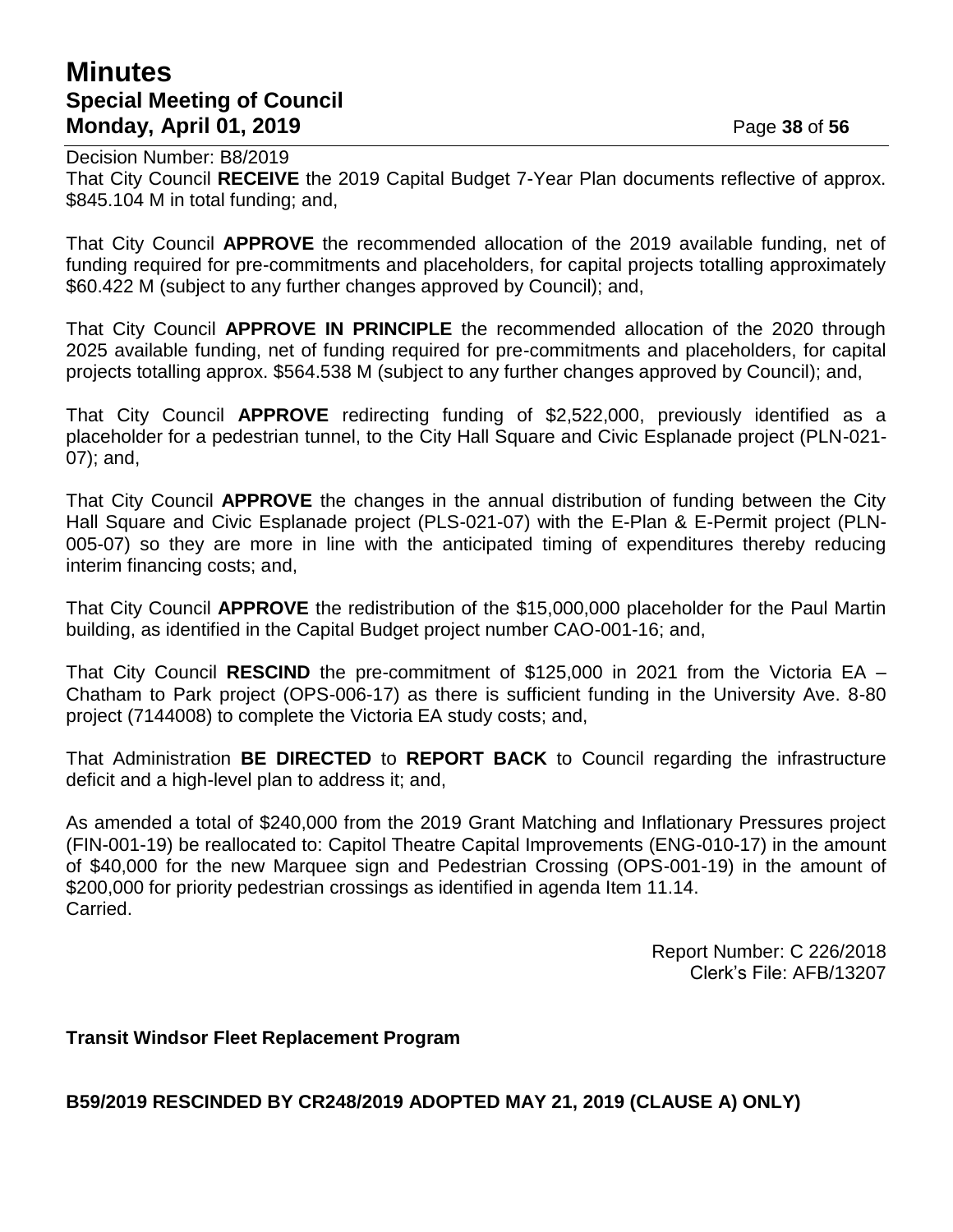Moved by: Councillor Gignac Seconded by: Councillor Francis

Decision Number: B59/2019

- a) That City Council **PRECOMMIT** funding from project Transit Windsor Fleet Replacement Program (TRN-001-07) in 2020 (\$2,085,500), 2021 (\$3,010,500) and 2022 (\$4,800,000) for City matching funding in the Investing in Canada Plan – Public Transit grant;
- b) That City Council **APPROVE** the funding in the Bikeways Development project 7111031 as well as the in the 2019 7-year capital budget for \$600,000 in 2019, to be used as City Matching funding for the Investing in Canada Plan – Public Transit grant
- c) That Administration **BE DIRECTED** to put forward projects for the grant program which meet the eligible criteria and program outcomes and:
	- Do not result in cancelling or postponing previously approved projects funded by the Bike ways Development
	- Increases the number of sidewalk and cycling projects meeting grant requirement and align with planned road and sidewalk construction where necessary
	- Includes replacement plan for fleet is sustained
	- Addresses the need for additional buses, growth projects and other assets to address the City's current increased ridership.
- d) That approval for the projects, funding and submissions to the Investing in Canada Plan Public Transit **BE GIVEN** by City Council prior to the May 28, 2019 deadline
- e) That Administration **BE DIRECTED** to report back to City Council on what projects were submitted and how they were funded.

Carried.

## **12. Consideration of Committee Reports**

## **12.1. Report of the Special In-Camera meeting or other Committee as may be held prior to Council**

Moved by: Councillor Gignac Seconded by: Councillor Holt

Decision Number: B60/2019 That the report of the In Camera meeting held April 1, 2019 **BE ADOPTED** as presented. Carried.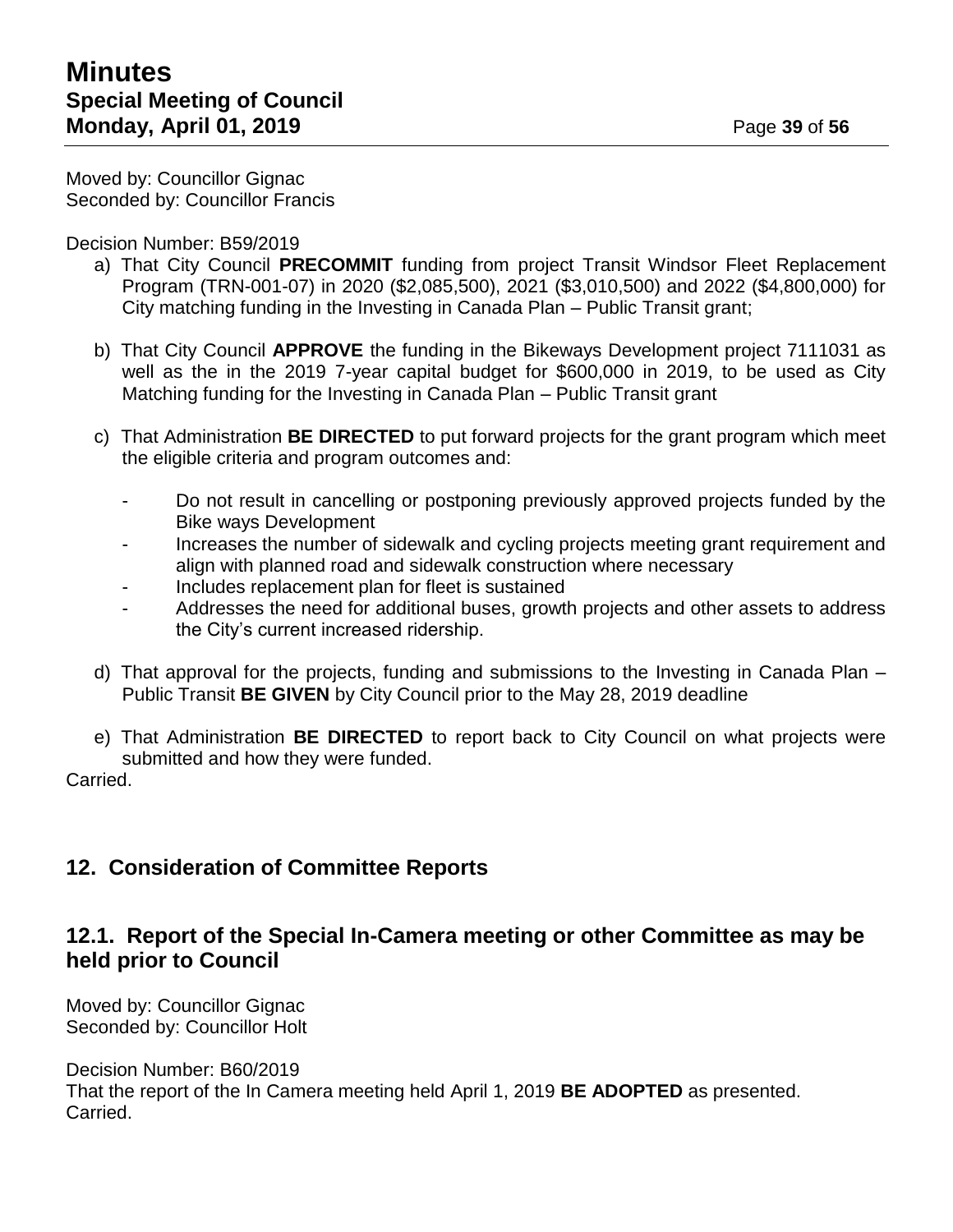Clerk's File: ACO2019

## **13. BY-LAW (First and Second Readings)**

Moved by: Councillor Kaschak Seconded by: Councillor Kusmierczyk

That the following By-law No. 43-2019 be introduced and read a first and second time:

**43-2019** "A BY-LAW TO CONFIRM PROCEEDINGS OF THE COUNCIL OF THE CORPORATION OF THE CITY OF WINDSOR AT ITS SPECIAL MEETING HELD ON THE 1ST DAY OF APRIL, 2019" Carried.

## **14. MOVE BACK INTO FORMAL SESSION**

Moved by: Councillor McKenzie Seconded by: Councillor Morrison

That the Committee of the Whole does now rise and report to Council respecting the business items considered by the Committee:

- 1) Communication Items (as amended)
- 2) Consent Agenda (as amended)
- 3) Items Deferred Items Referred
- 4) Consideration of the Balance of Business Items (as amended)
- 5) Committee Reports (as presented)
- 6) By-laws given first and second readings (as presented) Carried.

## **15. THIRD AND FINAL READING OF THE BY-LAW**

Moved by: Councillor Sleiman Seconded by: Councillor Bortolin

That the following By-law No. 43-2019, having been read a first and second time be now read a third time and finally passed and that the Mayor and Clerk **BE AUTHORIZED** to sign and seal the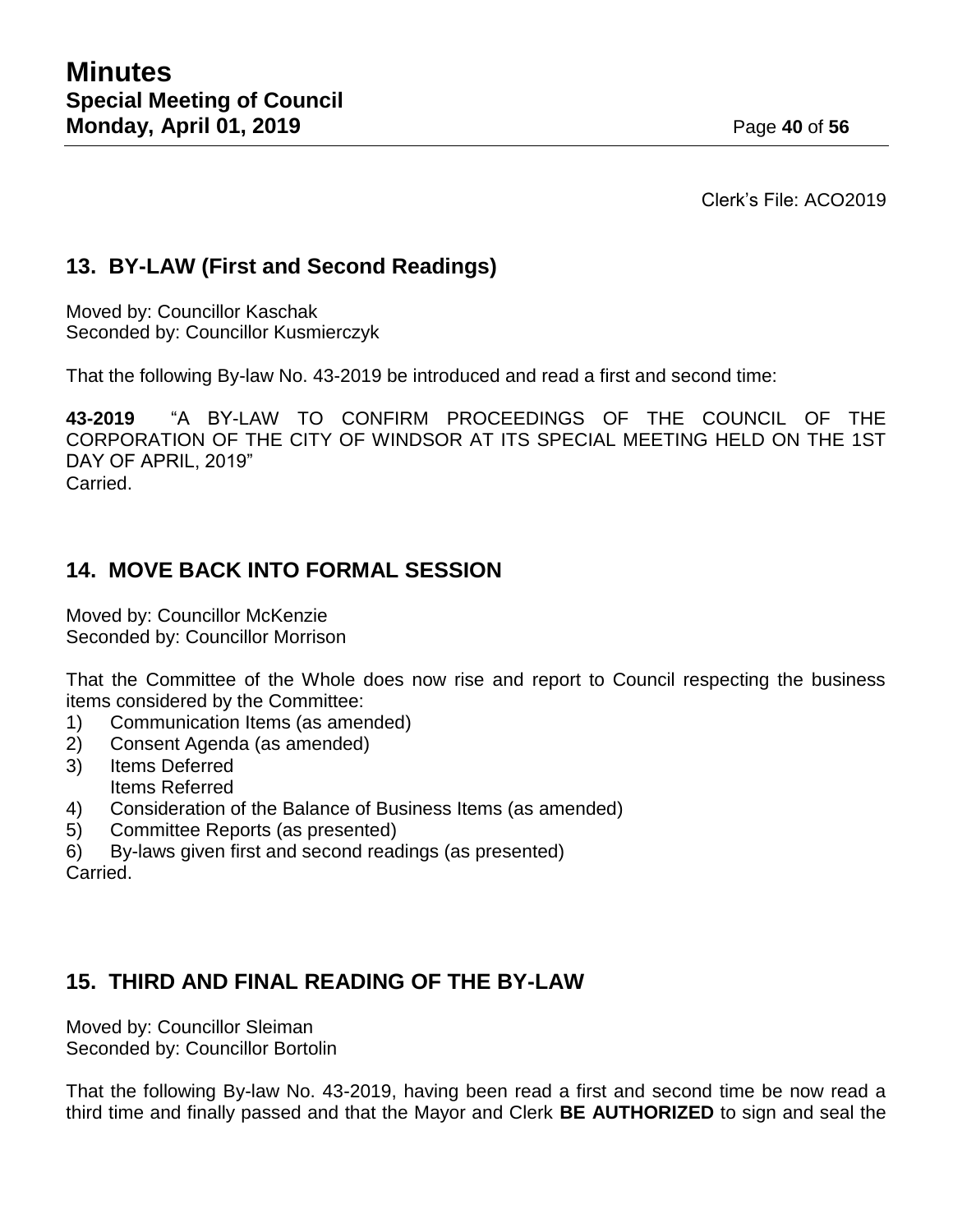# **Minutes Special Meeting of Council Monday, April 01, 2019 Page 41 of 56**

same notwithstanding any contrary provision of the Council. Carried.

## **16. ADJOURNMENT**

Moved by: Councillor Gignac Seconded by: Councillor Holt

That this Council meeting stand adjourned until the next regular meeting of Council or at the call of the Mayor. Carried.

Accordingly, the meeting is adjourned at 11:58 o'clock p.m.

Mayor

**City Clerk**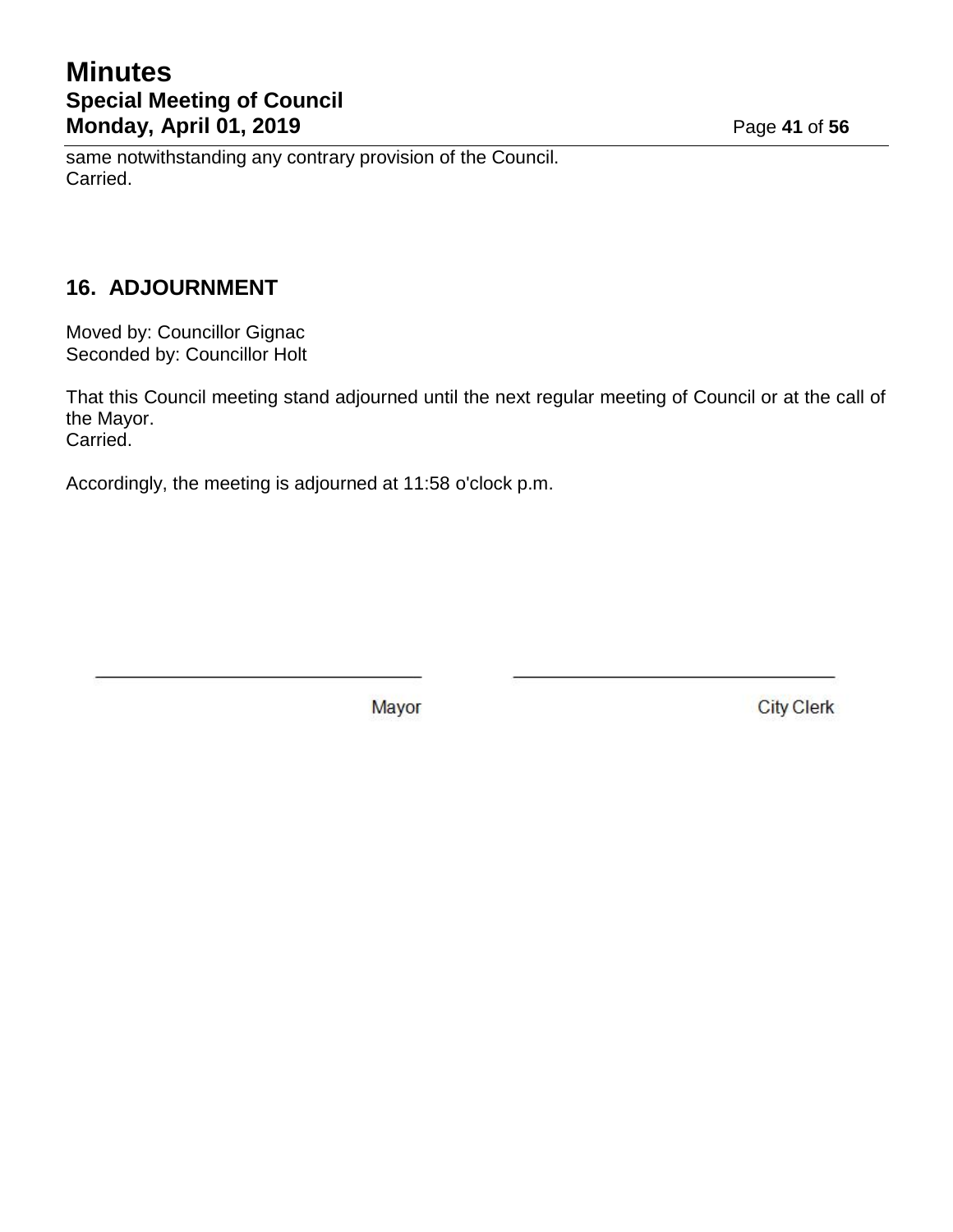Adopted by Council at its meeting held April 1, 2019 (B60/2019) VC/bm

#### **SPECIAL MEETING OF COUNCIL – IN CAMERA April 1, 2019**

#### **Meeting called to order at: 12:04 p.m.**

#### **Members in Attendance:**

Mayor D. Dilkens Councillor F. Francis Councillor F. Costante Councillor C. Holt Councillor R. Bortolin Councillor G. Kaschak Councillor J. Gignac (arrives at 12:08 p.m.) Councillor K. McKenzie Councillor J. Morrison Councillor E. Sleiman Councillor I. Kusmierczyk

#### **Also in attendance:**

O. Colucci, Chief Administrative Officer

- J. Payne, Community Development and Health Commissioner and Corporate Leader Social Development, Health, Recreation and Culture
- M. Winterton, City Engineer and Corporate Leader Environmental Protection and **Transportation**
- V. Critchley, City Clerk/Licence Commissioner and Corporate Leader Public Engagement and Human Resources
- J. Mancina, Chief Financial Officer/City Treasurer and Corporate Leader Finance and Technology
- S. Askin-Hager, City Solicitor and Corporate Leader Economic Development and Public Safety
- C. Brown, CEO for YQG and WDTC/Corporate Leader of Transportation **Services**
- J. Wilson, Corporate Leader, Parks, Facilities, Recreation and Culture
- S. Laforet, Fire Chief and J. Waffle, Deputy Fire Chief

**Verbal Motion is presented by Councillor Sleiman, seconded by Councillor Costante, to move in Camera for discussion of the following item(s):**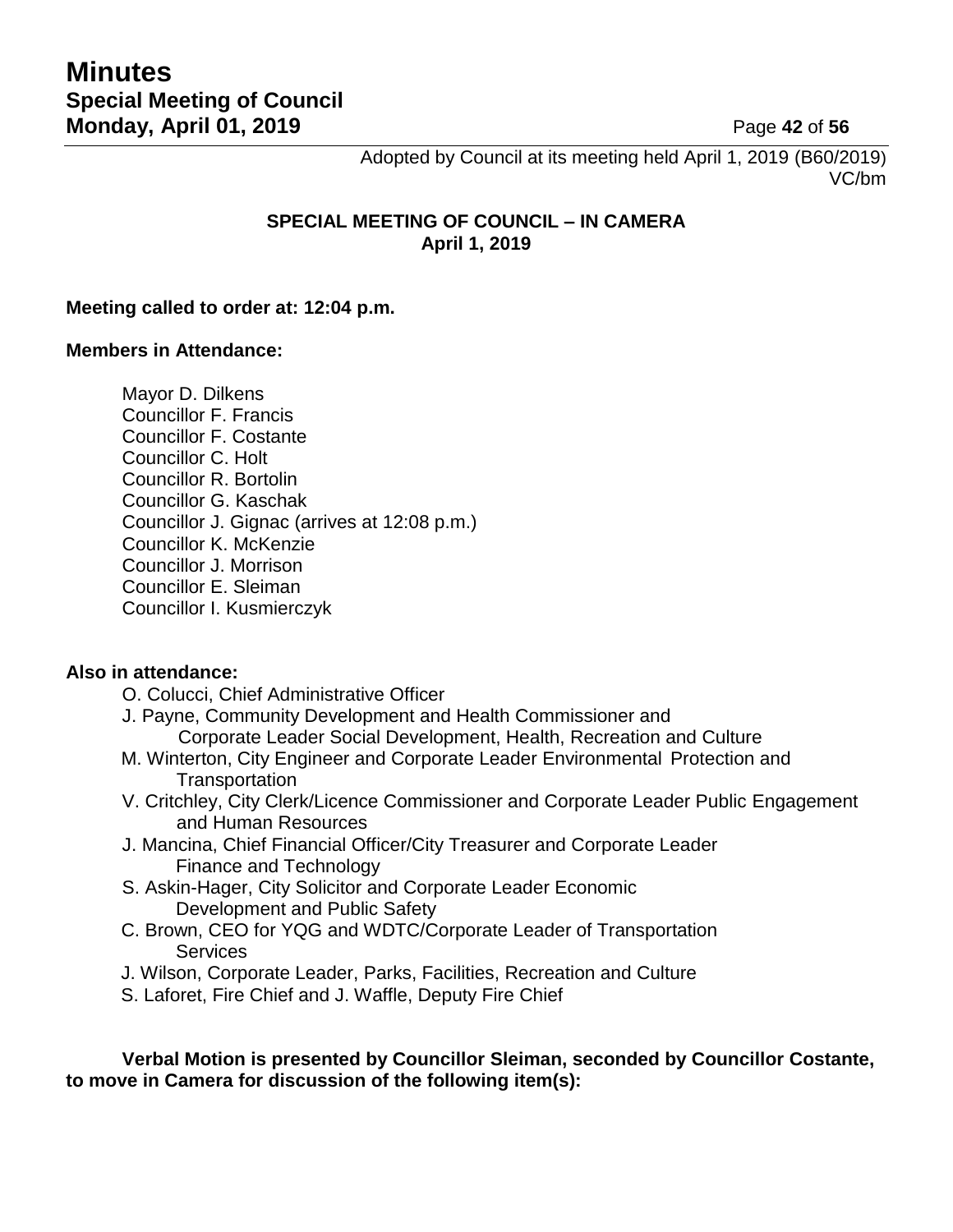# **Minutes Special Meeting of Council Monday, April 01, 2019 Page 43 of 56**

| <u>Item</u><br>$N$ o. | <b>Subject</b>                                                                                                        | <b>Section - Pursuant to</b><br>Municipal Act, 2001, as<br>amended |
|-----------------------|-----------------------------------------------------------------------------------------------------------------------|--------------------------------------------------------------------|
|                       | Personal matter - about identifiable<br>individuals/labour relations - in-<br>camera budget issues - verbal<br>report | 239(2)(b)(d)                                                       |

#### **Motion Carried.**

#### **Declarations of Pecuniary Interest:**

Councillors Bortolin and Francis declare an interest and refrain from discussion on the ALS litigation as they have been involved with charities which comprise the Plaintiff Class Group.

**Discussion on the items of business. (Various items on in-camera budget items)**

**Verbal Motion is presented by Councillor Kusmierczyk, seconded by Councillor Sleiman,**

**to move back into public session. Motion Carried.**

**Moved by Councillor McKenzie, seconded by Councillor Morrison, THAT the Clerk BE DIRECTED to transmit the recommendation(s) contained in the report(s) discussed at the In-Camera Council Meeting held April 1, 2019 directly to Council for consideration at the next Regular Meeting.**

1. That the confidential verbal reports from Administration regarding personal matters about identifiable individuals respecting budget items **BE RECEIVED FOR INFORMATON**.

**Motion Carried.**

**Moved by Councillor Morrison, seconded by Councillor Holt, That the special meeting of council held April 1, 2019 BE ADJOURNED. (Time: 12:45 p.m.) Motion Carried.**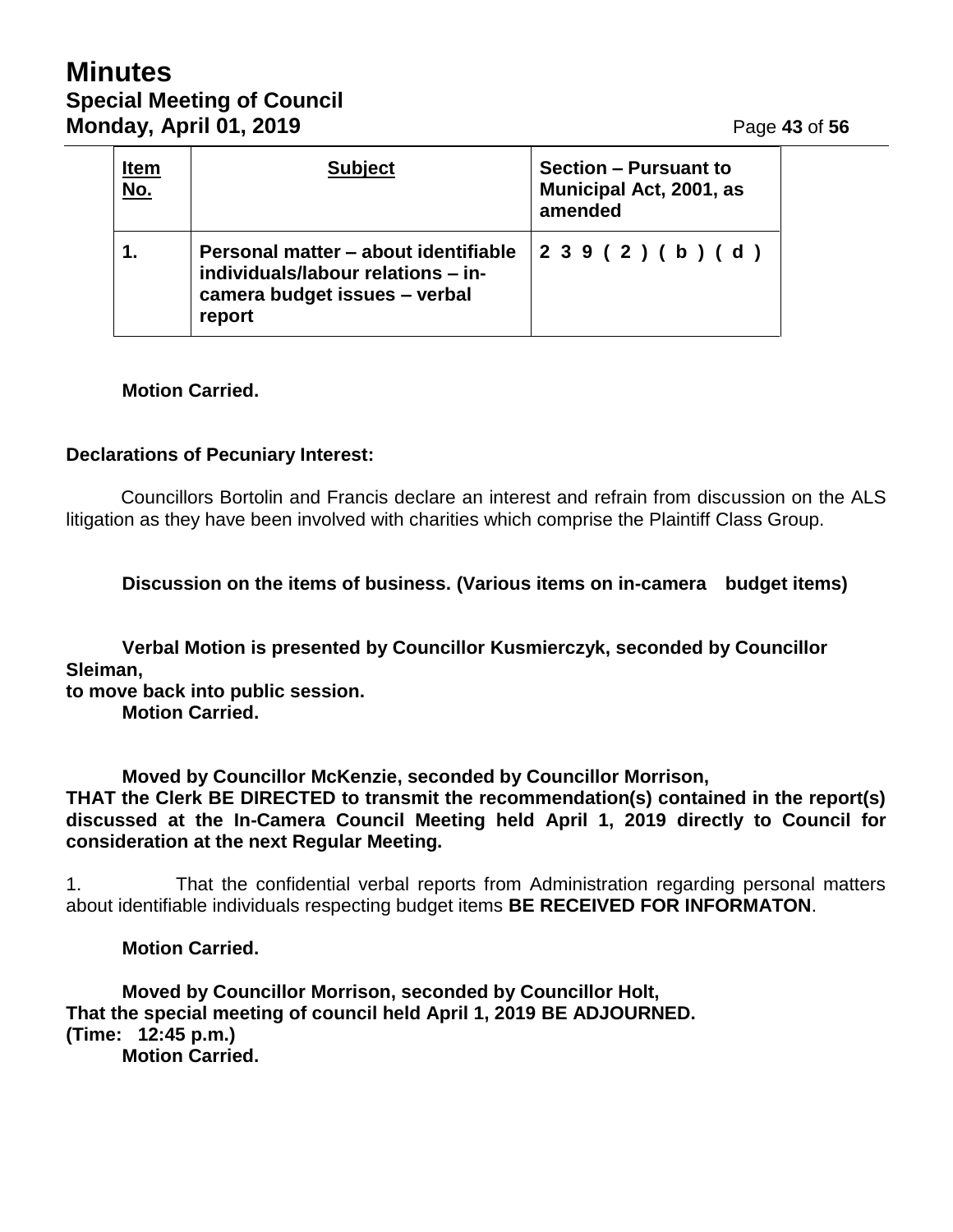B23/2019 - Item 11.15

## **THE CORPORATION OF THE CITY OF WINDSOR POLICY (Appendix A)**

|                     | Service Area: Office of the City Solicitor              | Policy No.:            |              |
|---------------------|---------------------------------------------------------|------------------------|--------------|
| Department:         | Legal, Real Estate & Risk Management                    | Approval Date:         |              |
| Division:           | <b>Real Estate Services</b>                             | Approved By:           | <b>DRAFT</b> |
|                     |                                                         | <b>Effective Date:</b> |              |
| Subject:            | <b>Waterfront Parkland Acquisitions</b> Procedure Ref.: |                        |              |
| <b>Review Date:</b> |                                                         | Pages:                 | Replaces:    |
| Prepared By:        | <b>Frank Scarfone</b>                                   |                        | Date:        |

### **1. POLICY**

**1.1** This policy sets out the requirements and processes for future Waterfront Parkland Acquisitions for the City.

#### **2. PURPOSE**

**2.1** This Policy makes it mandatory for the Manager of Real Estate Services to engage in a process to acquire waterfront property for parkland purposes where there is a willing seller.

**2.2** This Policy outlines the steps, which Administration will need to follow when dealing with potential waterfront property for parkland acquisitions, including but not limited to: obtaining independent market value appraisals, ensuring consistency with adjacent Community Improvement Plans, and obtaining environmental assessment reports.

#### **3. SCOPE**

**3.1** This policy applies to the Corporate-wide acquisition of waterfront property for parkland purposes, as guided by the Manager of Real Estate Services, and the Manager of Parks Development.

#### **4. RESPONSIBILITY**

**4.1** City Council is responsible for:

- **4.1.1** Approving the acquisition of waterfront properties for parkland.
- **4.1.2** Providing Administration with direction in specific circumstances where the process for waterfront property acquisitions for parkland may need to be modified. Examples include directions on whether to obtain an independent market value appraisal when there are time constraints, or how to proceed if the costs of a potential parkland acquisition exceeds the amount available in the Parkland Acquisition Fund.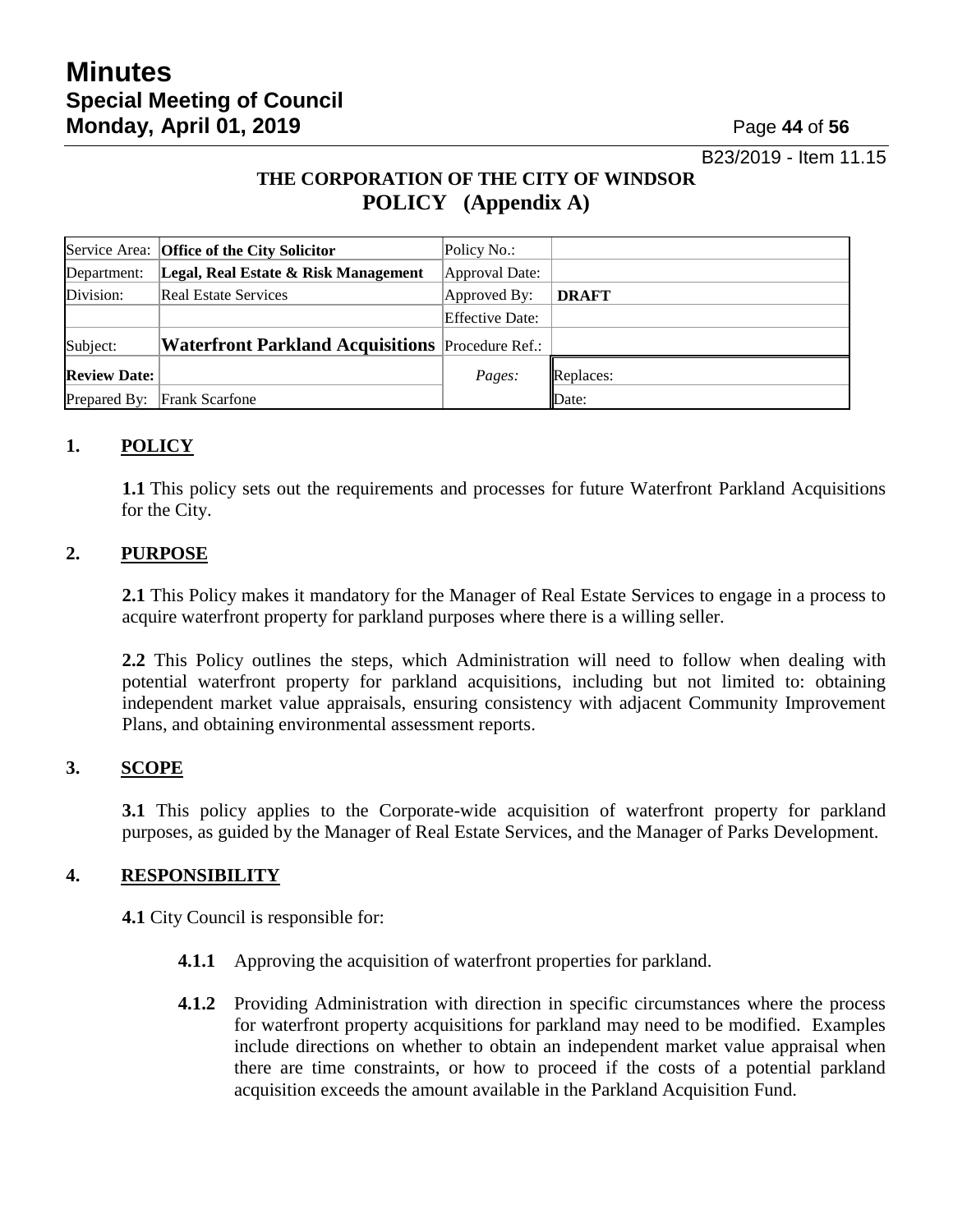**4.2** The Manager of Real Estate Services is responsible for:

- **4.2.1** The Waterfront Parkland Acquisition process.
- **4.2.2** Reporting to Council on potential waterfront property acquisitions for parkland, including recommendations for Council's consideration.
- **4.2.3** Ensuring that any potential acquisition of waterfront property for parkland is consistent with adjacent Community Improvement Plans.
- **4.2.4** Informing Council if the costs of acquiring a waterfront property for parkland exceeds the funds available in the Parkland Acquisition Fund and seeking Council's further direction on the matter.
- **4.2.5** Determining whether a potential waterfront property for parkland has a current or previous industrial use, or for other reasons may be suspected to be contaminated, and include in any offer to purchase a condition that the City obtain an environmental assessment report. In the event of known or suspected contamination, seek further direction from Council.
- **4.2.6** Undertaking in partnership with the Manager of Parks Development, periodic reviews of waterfront properties that may be suitable for parks purposes, and the subsequent preparation of a report for Council's consideration and direction as to whether the properties should be purchased.
- **4.2.7** Ongoing monitoring and administration of waterfront property acquisitions for parkland.
- **4.2.8** Supporting the Parks Department in the research of waterfront properties that may be suitable for parkland purposes.
- **4.3** The Manager of Parks Development is responsible for:
	- **4.3.1** Monitoring and ensuring that all potential waterfront property acquisitions for parkland are consistent with the Central Riverfront Implementation Plan, Rediscover our Parks – Parks & Outdoor Recreation Master Plan any Community Improvement Plans (CIP's), the City of Windsor Official Plan and any other relevant council policy.
	- **4.3.2** Determining whether potential waterfront parkland acquisitions are in the vicinity of existing waterfront parkland.
	- **4.3.3** Overseeing in partnership with the Manager of Real Estate Services, periodic reviews of waterfront properties that may be suitable for parks purposes, and the subsequent preparation of a report for Council's consideration and direction as to whether the properties should be purchased.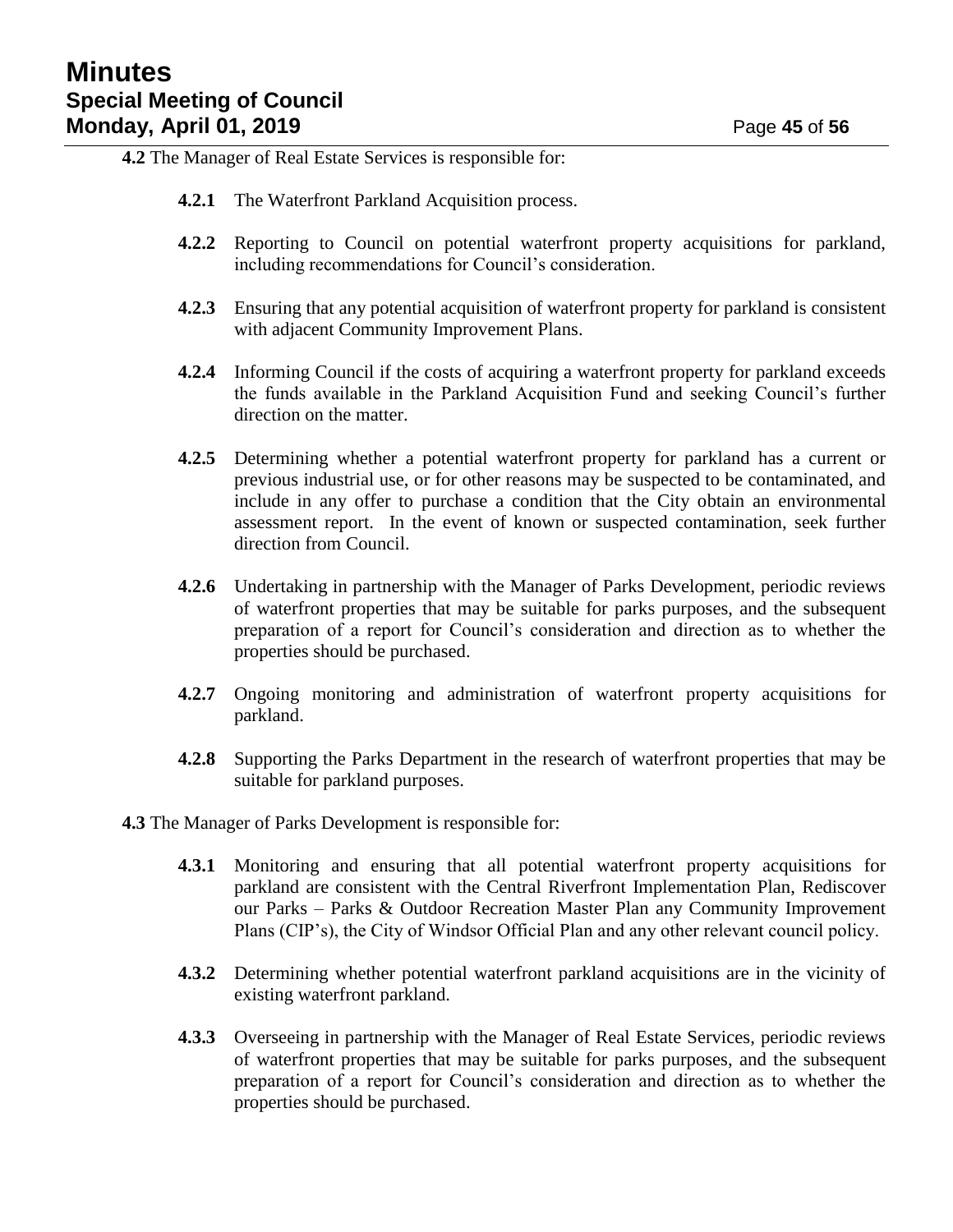- **4.4** The Corporate Leader of Parks, Recreation, Culture and Facilities is responsible for:
	- **4.4.1** The overall direction for waterfront parkland acquisition, and ensuring that all potential waterfront property acquisitions align with the existing network of waterfront parklands, and is consistent with relevant City Plans.
	- **4.4.2** Ensuring that the proposed waterfront property being acquired will be able to meet all the necessary technical requirements (i.e. completion of a Record of Site Condition) in order to be used as municipal parkland.
	- **4.5** The City Planner is responsible for:
		- **4.5.1** Participating in the periodic reviews of waterfront properties that may be suitable for parks purposes.
		- **4.5.2** Ensuring that any waterfront land acquisitions can be utilized as municipal parklands under the City's Official Plan and Zoning By-laws, or engage in a process to amend the Official Plan and Zoning By-laws as necessary.
		- **4.5.3** Ensuring that any acquisition of waterfront property is consistent with adjacent Community Improvement Plans.

#### **5. DEFINITIONS**

- **5.1 Acquisition** means the transfer of ownership of lands to the City whether by means of a purchase, donation, gift or as a result of estate planning.
- **5.2 City** means The Corporation of The City of Windsor and includes any of its designated employees, officials or agents who are engaged to represent the City in its capacity to acquire waterfront properties.
- **5.3 Existing Waterfront Parkland** means existing waterfront properties that are designated as and operating as municipal parklands.
- **5.4 Waterfront Property** means waterfront properties within the geographic limits of the City of Windsor and bordering on the Detroit River or Lake St. Clair.

#### **6. GOVERNING RULES AND REGULATIONS**

#### **6.1 Type of Acquisition**

**6.1.1** Waterfront property may be acquired for parkland when there is a willing seller.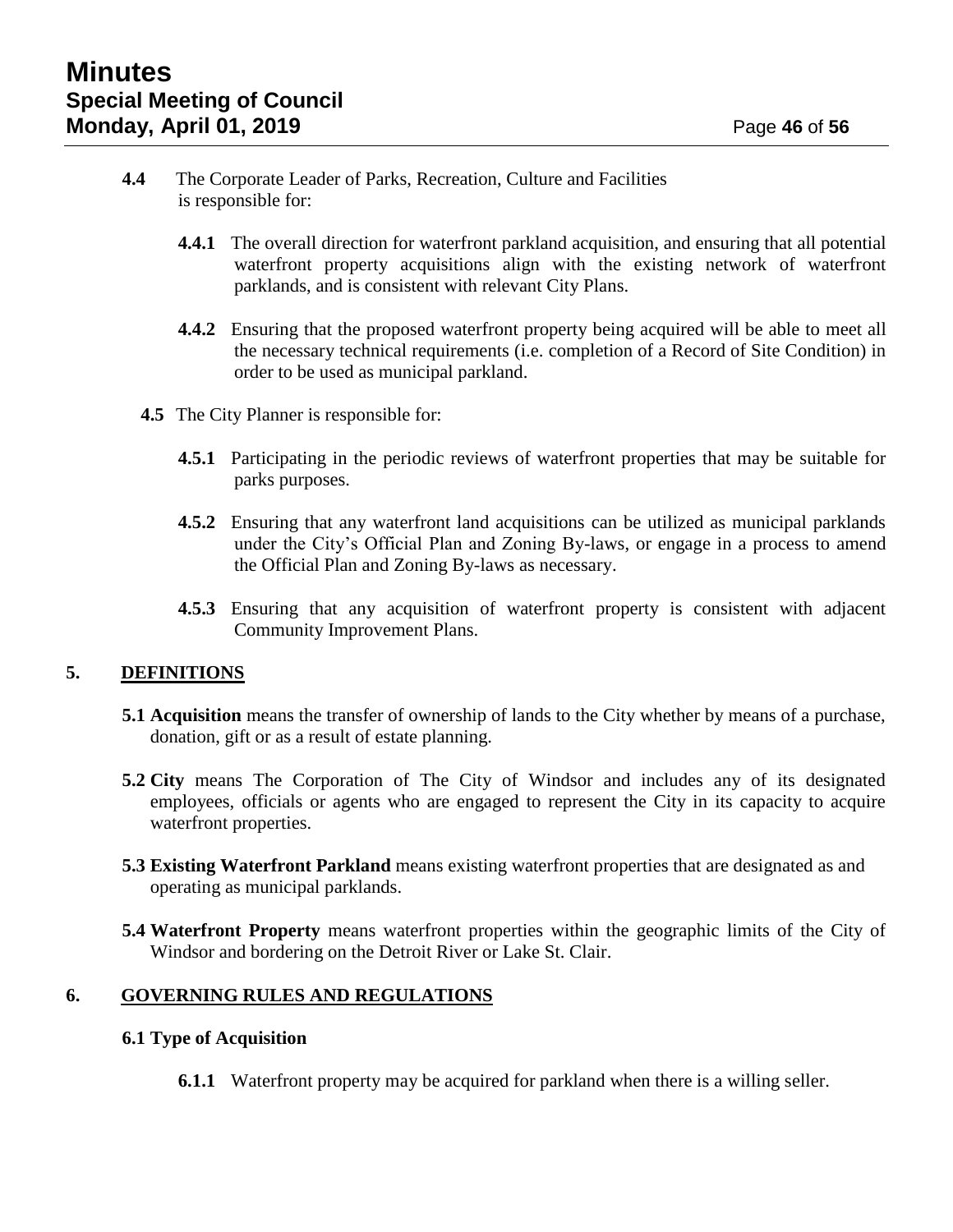- **6.1.2** All waterfront property offered to the City to purchase is to be brought before Council with a recommendation for its consideration as parkland.
- **6.1.3** All waterfront property offered to the City by donation, gifting or estate planning is to be brought before Council with a recommendation for its consideration as parkland. All waterfront property offered to the City for parkland by donation, gifting or estate planning shall comply with Council's Donation Policy.

#### **6.2 Location of Waterfront Property**

- **6.2.1** Waterfront property to be acquired for parkland should be contiguous to existing waterfront parkland.
- **6.2.2** Waterfront property that is not contiguous to existing waterfront parkland will be brought to Council for Council's consideration and direction.

#### **6.3 Acquisition Conditions**

- **6.3.1** The acquisition of waterfront property for parkland by means of a market-value purchase is to be supported by an independent market value appraisal where time allows for obtaining an appraisal or unless otherwise directed by Council.
- **6.3.2** The acquisition of waterfront property for parkland is to be consistent with adjacent Community Improvement Plans.
- **6.3.3** In the event a potential waterfront property for parkland has a current or previous industrial use or may be suspected to be contaminated, any agreement to purchase the waterfront property (i.e. by market-value purchase, donation, etc.) will include a condition that the City obtain an environmental assessment report, unless Council directs otherwise.
- **6.3.4** In the event that an environmental assessment report is required, a Phase I environmental assessment will be completed, and depending on the findings of the Phase I assessment, a Phase II environmental assessment may need to be completed.
- **6.3.5** In the event that a Record of Site Condition is required to be filed with the Ministry of the Environment, Conservation and Parks, due diligence will be completed to ensure that this requirement can be fulfilled to the standard required for parkland use.

#### **6.4 Parkland Acquisition Account**

**6.4.1** In the event that a waterfront property for parkland becomes available for purchase, and the purchase price exceeds the amount available in the Parkland Acquisition Fund, Administration will inform Council that a property is available at a dollar amount which exceeds available funds and seek Council's further direction.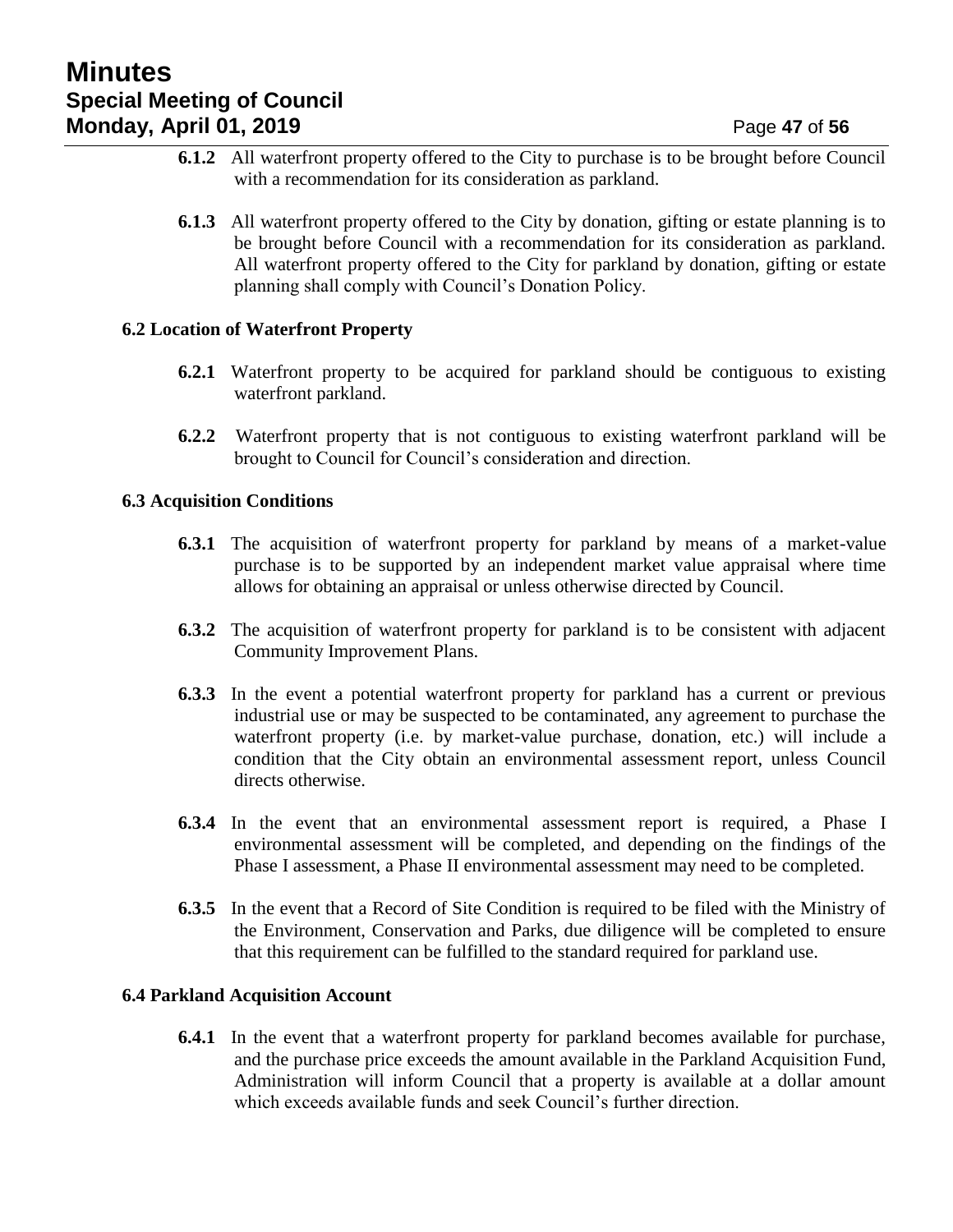#### **6.5 Review of Potential Lands to Acquire for Waterfront Parkland**

**6.5.1** Administration from Real Estate Services, Parks Development, and Planning & Development Services will periodically review parcels of waterfront property that may be suitable for waterfront parkland and prepare a report for Council's consideration and direction.

#### **7. RECORDS, FORMS AND ATTACHMENTS**

- **7.1** Records for this Policy shall be prepared and retained in accordance with Records Retention By-Law 21-2013, as amended or superseded.
- **7.2**There are no relevant forms and form numbers associated with this Policy.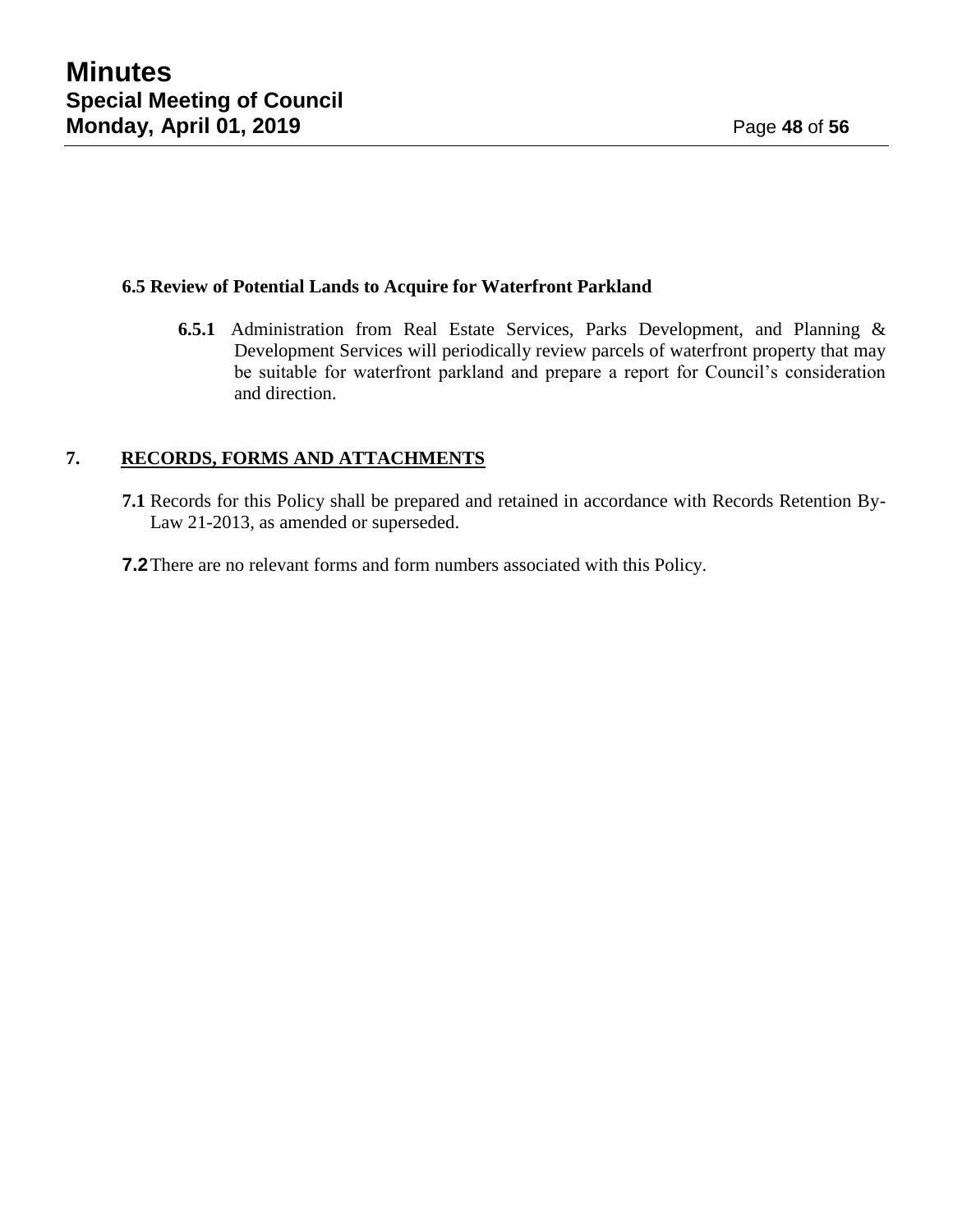# **Minutes Special Meeting of Council Monday, April 01, 2019 Page 49 of 56**

#### B29/2019 - Item 11.21 – Appendix A

**Appendix A** 

#### Sewer Surcharge - 2019 Budget and Four Year Forecast (2020 - 2023) Forecast Based on Amended Rates @ January 1, 2019

|                                                               | 2018        | 2019          | 2020          | 2021          | 2022          | 2023          |
|---------------------------------------------------------------|-------------|---------------|---------------|---------------|---------------|---------------|
| <b>PUBLIC WORKS EXPENDITURES</b>                              | Budget (\$) | Forecast (\$) | Forecast (\$) | Forecast (\$) | Forecast (\$) | Forecast (\$) |
| POLLUTION CONTROL                                             |             |               |               |               |               |               |
| <b>Treatment Plants &amp; Pump Stations</b>                   | 16.724.822  | 15,904,866    | 16.382.012    | 16.873.472    | 17.379.677    | 17.901.067    |
| Depreciation (Transfer To Reserves for Equipment Replacement) | 4.417.745   | 4.867.745     | 4.867.745     | 4.867.745     | 4.867.745     | 4.867.745     |
|                                                               | 21.142.567  | 20.772.611    | 21.249.757    | 21.741.217    | 22 247 422    | 22.768.812    |
| SEWER MAINTENANCE & REPAIR                                    |             |               |               |               |               |               |
| <b>PW - Operations</b>                                        | 5.947.177   | 6.129.773     | 6,313,666     | 6,503,076     | 6.698.168     | 6,899,114     |
| <b>PW - Environmental Services</b>                            | 1,757,874   | 1,709,220     | 1,760,497     | 1,813,311     | 1,867,711     | 1,923,742     |
| PW - Engineering & Corporate Projects                         | 251,191     | 255,363       | 263.024       | 270,915       | 279.042       | 287,413       |
| <b>PW</b> - Administration                                    | 170.256     | 183,281       | 188,779       | 194,443       | 200.276       | 206,284       |
|                                                               | 8.126.498   | 8,277,637     | 8.525.966     | 8.781.745     | 9.045.197     | 9.316,553     |
| <b>Total Public Works Operating Budget Expenditures</b>       | 29.269.065  | 29.050.248    | 29.775.723    | 30.522.962    | 31,292.619    | 32,085,365    |
| <b>Total Public Works Capital Expenditures</b>                | 21,600,000  | 21,600,000    | 21,600,000    | 21,600,000    | 21,600,000    | 21,600,000    |
| <b>Baseline Funding Inflation</b>                             |             | 1,000,000     | 2.000.000     | 3,000,000     | 4.000.000     | 5,000,000     |
| <b>Basement Flooding Subsidy</b>                              |             | 2,587,751     | 2,587,751     | 2,587,751     | 2,587,751     | 2,587,751     |
| <b>Enhanced Sewer Master Plan Projects</b>                    |             | 6,000,000     | 6,000,000     | 6.000.000     | 6.000.000     | 6,000,000     |
| <b>TOTAL PUBLIC WORKS EXPENDITURES</b>                        | 50.869.065  | 60.237.999    | 61.963.474    | 63.710.713    | 65,480,370    | 67.273.116    |
| <b>OTHER EXPENDITURES</b>                                     |             |               |               |               |               |               |
| Debt Servicing Costs - LRWRP 20 Year Debenture                | 2.565.079   | 2,565,079     | 2.565.079     | 2.565.079     | 2.565.079     | 2,565,079     |
| ENWIN Administration Fee / WRAP Funding                       | 3.217.660   | 2.865.158     | 2.951.113     | 3.039.646     | 3.130.836     | 3,224,761     |
| Overhead Allocation (Transfer to Current)                     | 3,505,187   | 4,216,660     | 4,337,443     | 4,459,750     | 4,583,626     | 4,709,118     |
| Appeal Refunds & General Expenses                             | 600.000     | 600,000       | 600,000       | 600.000       | 600.000       | 600.000       |
| <b>TOTAL OTHER EXPENDITURES</b>                               | 9.887.926   | 10.246.897    | 10.453,635    | 10.664.475    | 10.879.540    | 11.098.958    |
| <b>TOTAL OF ALL EXPENDITURES</b>                              | 60.756.991  | 70,484,896    | 72,417.109    | 74.375.189    | 76.359,910    | 78.372.074    |
|                                                               |             |               |               |               |               |               |
| <b>SURCHARGE REVENUES</b>                                     | 59.962.026  | 70,484,896    | 72,417,109    | 74,375,189    | 76,359,910    | 78,372,074    |
| <b>NET CHANGE IN SEWER SURCHARGE</b>                          | (794.965)   | ×.            | ٠             | ÷             | ÷             |               |
| OPERATING FUND #28                                            |             |               |               |               |               |               |
| PROJECTED CUMULATIVE BALANCE OF SEWER SURCHARGE               |             |               |               |               |               |               |
| <b>RESERVE FUND #153. NET OF ENCUMBRANCES</b>                 | 3.793.452   | 2926440       | 2.926.440     | 2 9 2 6 4 4 0 | 2926440       | 2926440       |

#### **NOTES:**

A - Assumes general expenditures increase at a rate of 3.0% per annum (2020-2023) for inflation.

B - Overhead expenditure allocation based on 7% of total Public Works expenditures for 2019-2023.

C - Revenues are based on 2019 water meter and consumption projections received from WUC staff. It should be noted that the City is spreading out WUC's projected volume decline for 2019 over a five-year period, from 2019 to 2023.

D - The typical residential customer will see a 14.94% increase to their monthly bill for 2019 when compared to 2018.

E - The chart above is meant to reflect the net wastewater expenditures funded by the sewer surcharge. Therefore, expenditures and revenues in the chart exclude approximately \$2.5 million in expenses funded directly by billings to the towns of Lasalle & Tecumseh.

It should be stressed that both the Windsor Utility Commission's water consumption and Public Works' expenditure figures are projections. As with all projections, they are based on a number of variables and assumptions that, if not achieved, may materially impact the results of this model. This is especially true for longer term projections such as this.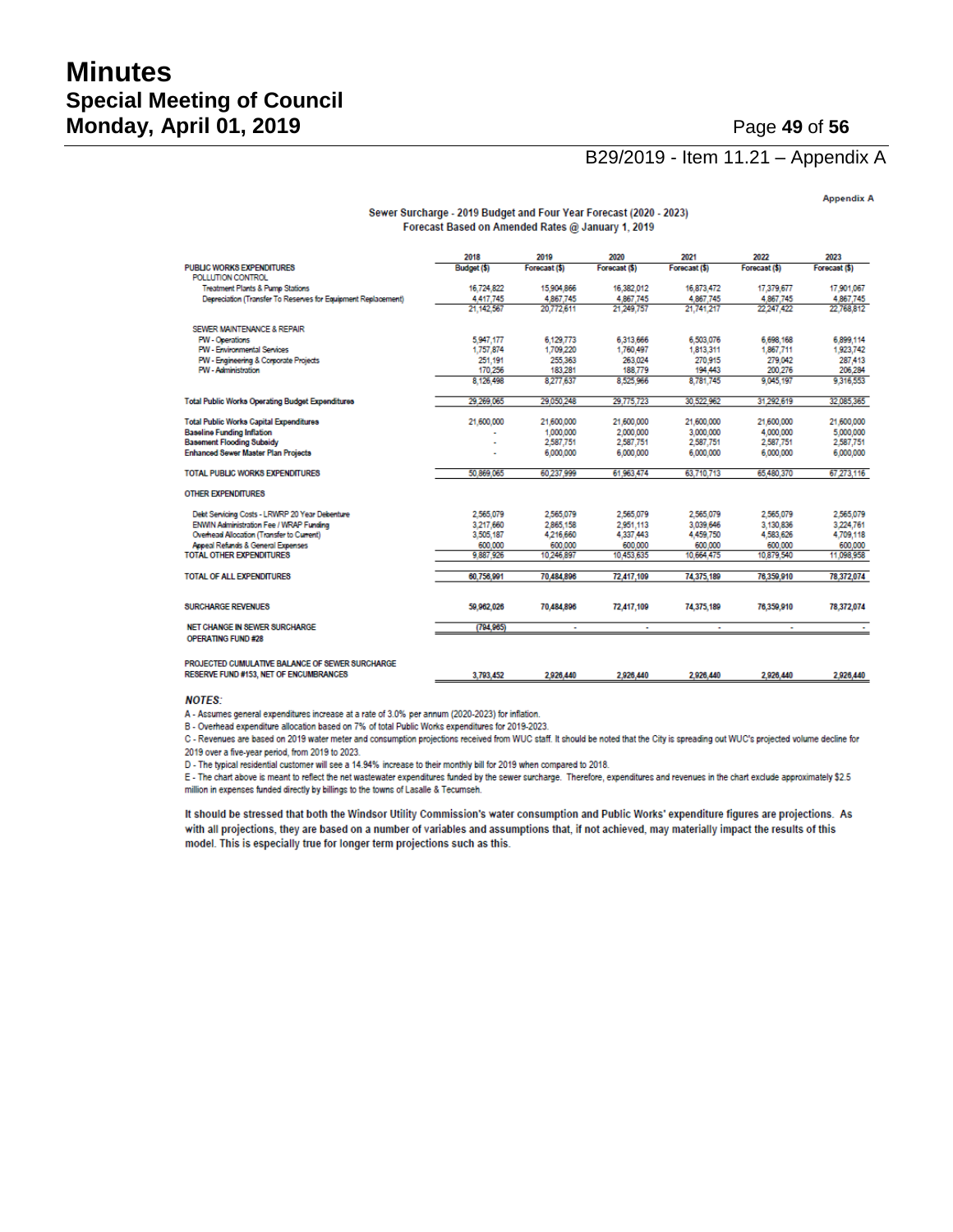B29/2019 - Item 11.21 – Appendix B

#### **Appendix B**

#### **Fixed Sewer Surcharge Rates**

#### **Residential Accounts**

Stand Alone Fixed Sewer Surcharge: \$ 17.38

#### **Commercial Accounts**

|       |                   |    | <b>Stand Alone</b> |
|-------|-------------------|----|--------------------|
|       | <b>Meter Size</b> |    | <b>Fixed Sewer</b> |
|       |                   |    | <b>Surcharge</b>   |
| 4"    | 25 <sub>mm</sub>  | \$ | 108.11             |
| 11/2" | 40 <sub>mm</sub>  | \$ | 253.26             |
| 2"    | 51 <sub>mm</sub>  | \$ | 422.76             |
| 3"    | 75mm              | \$ | 759.81             |
| 4"    | 100mm             | \$ | 1,345.45           |
| 6"    | <b>150mm</b>      | \$ | 2,456.70           |
| 8"    | 200mm             | \$ | 4,093.34           |
| 10"   | 250mm             | \$ | 6,743.23           |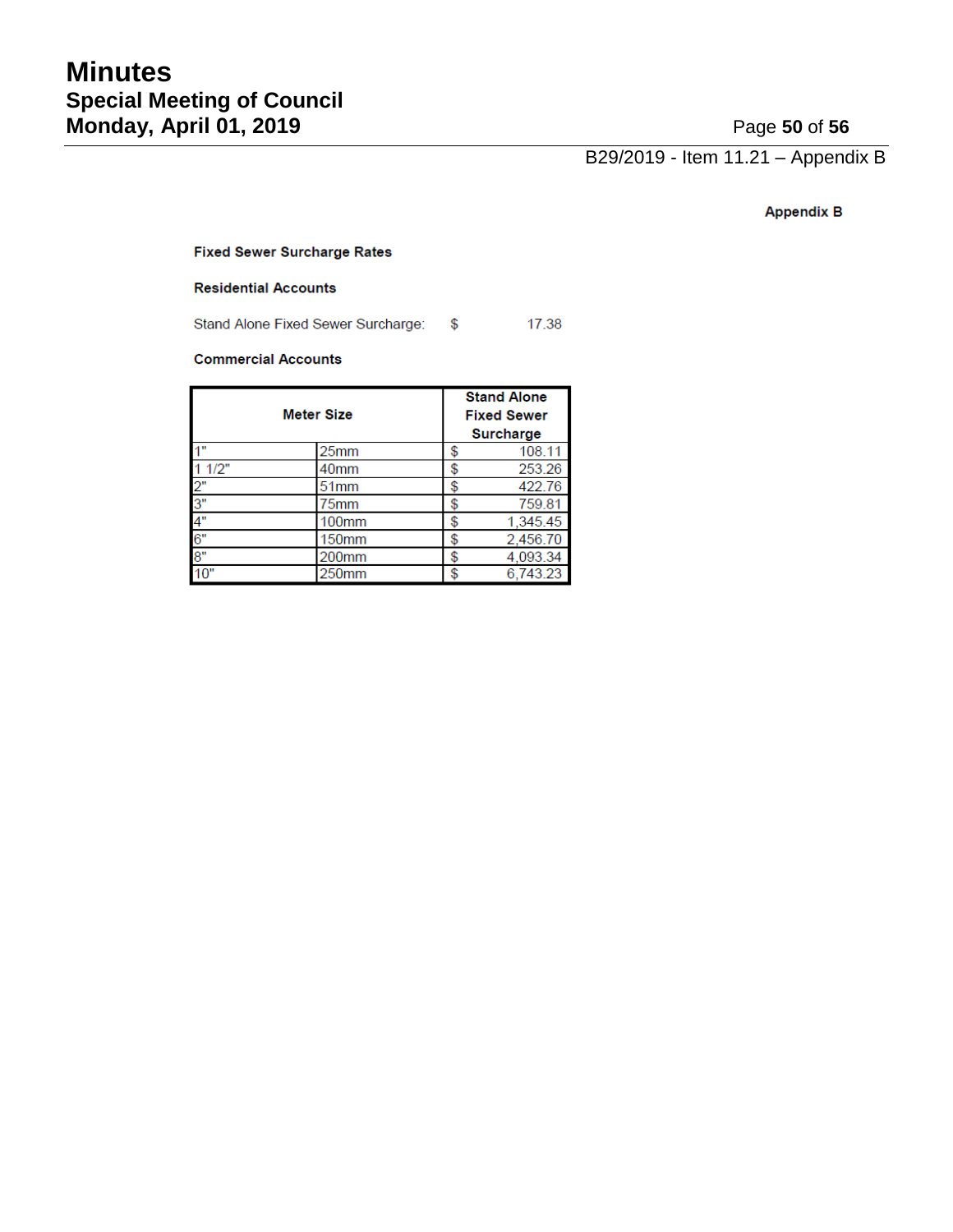B30/2019 - Item 11.22 – Table 1

| Project #  | Capital Budget   Capital Budget Project Title             | <b>THE PRODUCT IS ON THE TIME I CASTAL OND THAT MINITIS</b>                                                                                                                                                                                                                                                                                                                                                                                                                                                                                                                                                                                                       | Amount fo FGT<br><b>Requested</b> |
|------------|-----------------------------------------------------------|-------------------------------------------------------------------------------------------------------------------------------------------------------------------------------------------------------------------------------------------------------------------------------------------------------------------------------------------------------------------------------------------------------------------------------------------------------------------------------------------------------------------------------------------------------------------------------------------------------------------------------------------------------------------|-----------------------------------|
|            |                                                           | <b>Recommended Project Work</b>                                                                                                                                                                                                                                                                                                                                                                                                                                                                                                                                                                                                                                   |                                   |
| OPS-001-07 | Rehabilitation<br>Road<br>Various<br>Locations<br>Program | City wide road rehabilitation was<br>reduced due to the reduced FGT<br>funding in 2019 and 2020. This<br>would bring the program back to<br>original funding levels to allow for<br>additional roads to be completed in<br>2019.<br>This may result in roads<br>planned outside of 2019 to be pulled<br>forward.                                                                                                                                                                                                                                                                                                                                                  | $\mathfrak{L}$<br>1,000,000       |
| OPS-001-11 | Minor Alley Maintenance<br>Program                        | Funding for this program<br>was<br>reduced in the 2019 7-year capital<br>budget and moved to the minor road<br>rehabilitation. This was due to the<br>impact of the reduced FGT had on<br>city wide road rehab in 2019 and<br>2020. The allocation of \$850,000 to<br>this program would restore the<br>reduced funding and allow for work<br>2019 as<br>the<br>commence in<br>to<br>reduced<br>which<br>funding<br>had<br>previously<br>been<br>approved<br>in.<br>principle was funded in future years.                                                                                                                                                         | \$<br>850,000                     |
| ECB-028-18 | Improvements to Peche<br><b>Island - Bridge</b>           | The bridge on Peche Island has<br>inspected as<br>been<br>per<br><b>OSIM</b><br>regulations and deemed to be in<br>need of repair.<br>The work was<br>originally planned to be completed<br>with the funding for this project.<br>Estimate for the cost are higher than<br>the remaining funding as the bridge<br>is listed as heritage and we expect<br>higher costs due to the having to<br>move materials and workers to and<br>from the island.<br>Including this<br>project for FGT funding will allow for<br>full funding of the project and for<br>\$432,000 of the remaining enhanced<br>capital for Peche Island to be<br>reallocated to other projects. | \$<br>750,000                     |

## **TABLE 1 – Proposed Projects for One-Time Federal Gas Tax Funding**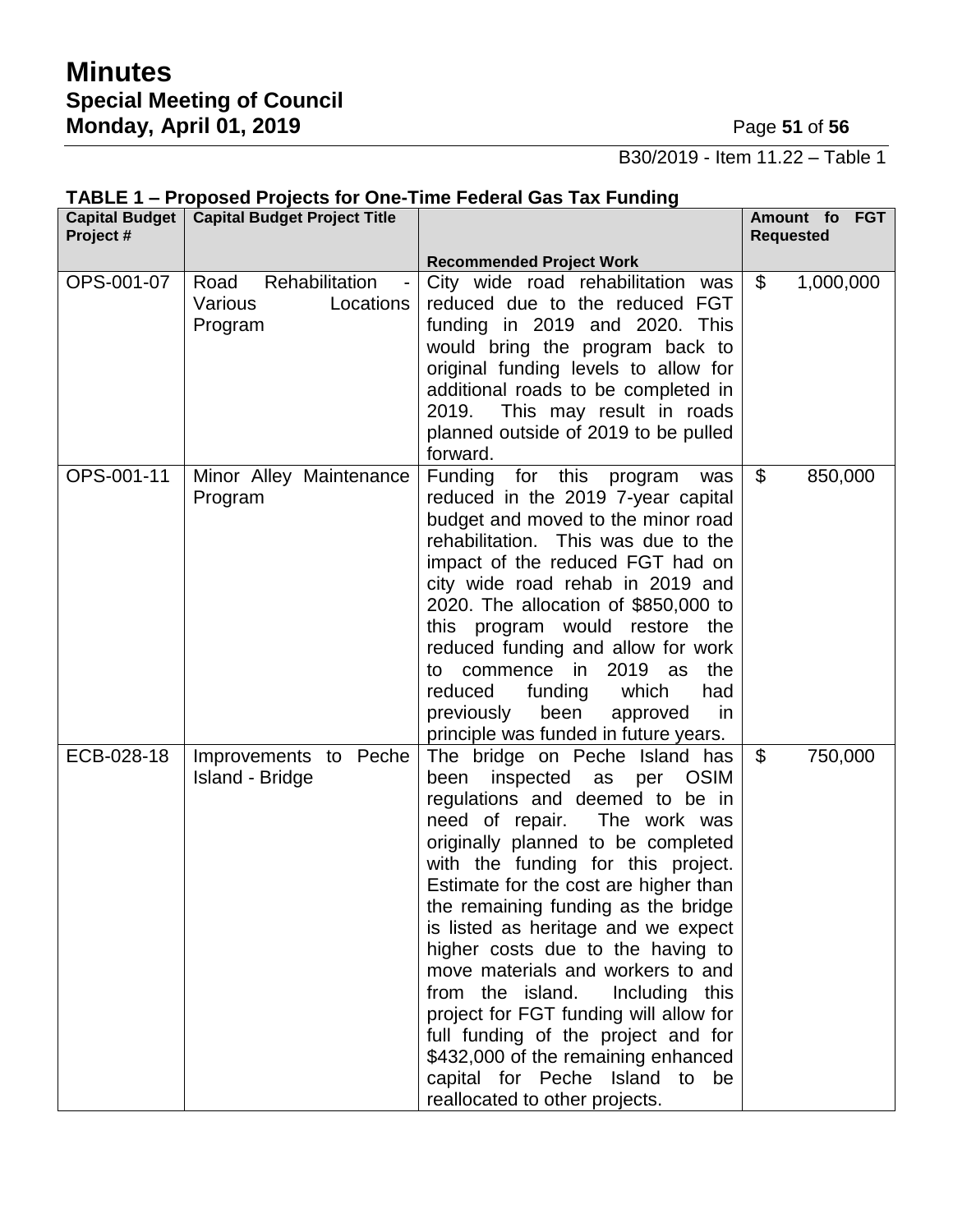# **Minutes Special Meeting of Council Monday, April 01, 2019 Page 52** of 56

| ECB-028-18 | Improvements to Peche<br>Island - preservation of<br>shoreline     | Administration recently received the<br>report from the study ERCA lead and<br>funded as to how to preserve the<br>shoreline and habitat at Peche<br>Island. Based on the recommended<br>solution, the cost is anticipated to be<br>in the range of \$2M to \$3M. ERCA<br>is working to obtain some funding<br>however the balance of the cost is<br>expected to require City funds.<br>Funding this project with FGT will<br>allow it to proceed so that further<br>erosion is halted and does not<br>impact funding for any<br>other<br>projects. | \$             | 2,500,000 |
|------------|--------------------------------------------------------------------|-----------------------------------------------------------------------------------------------------------------------------------------------------------------------------------------------------------------------------------------------------------------------------------------------------------------------------------------------------------------------------------------------------------------------------------------------------------------------------------------------------------------------------------------------------|----------------|-----------|
|            | Mic Mac Park lighting                                              | This project currently has \$500,000<br>in funding. Based on recent tenders<br>the actual cost is \$350,000 over the<br>budgeted amount.<br>Funding this<br>entire project by FGT would allow<br>the \$500,000 for this project to be<br>redistributed to other priorities and<br>eliminate<br>the<br>need to<br>request<br>reductions in other projects to fund<br>the \$350,000 shortfall.                                                                                                                                                        | \$             | 850,000   |
| PFO-009-12 | Park<br><b>Bridges/Shelters/Building</b><br>& Capital Improvements | Based on inspections carried out per<br>OSIM regulations there are several<br>pedestrian bridges within the park<br>system which require maintenance.<br>Funding these projects with FGT will<br>allow the projects to begin in 2019<br>and free up \$100,000 in PAYG in<br>2019, 2020 and 2021 for reallocation<br>to other project priorities.                                                                                                                                                                                                    | \$             | 300,000   |
| REC-003-07 | Municipal<br>Pool<br><b>Refurbishment Program</b>                  | The Lanspeary Park pool needs<br>immediate repair as it risks not being<br>operational for the 2019 summer.<br>Administration was pursuing grant<br>funding for this project however was<br>recently advised that we were not<br>awarded the grant funding for this<br>project, as such the entire cost of<br>\$967,000 must be funded by the<br>City. By funding this project with<br>FGT the work can begin in 2019 and                                                                                                                           | $\mathfrak{S}$ | 967,000   |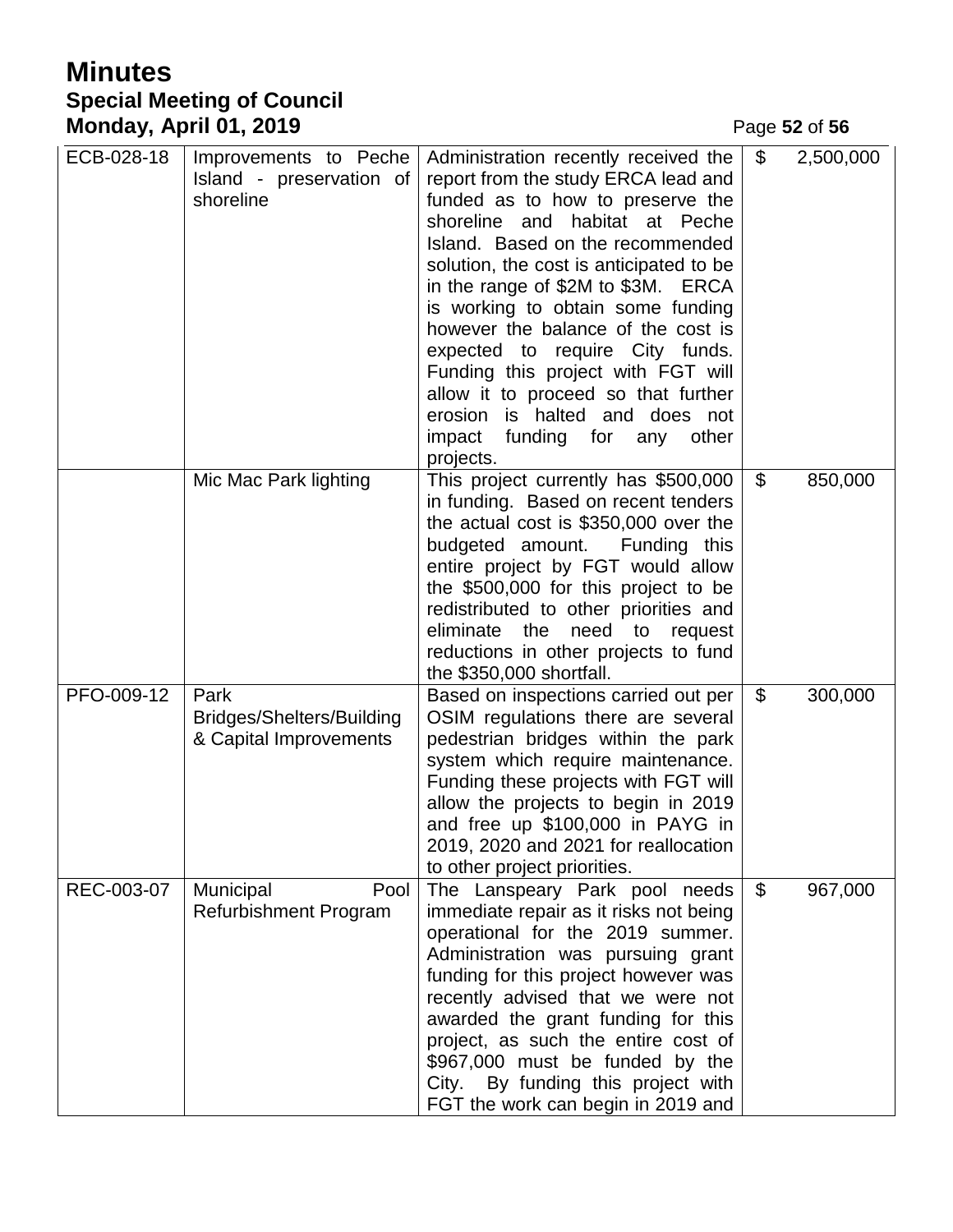# **Minutes Special Meeting of Council Monday, April 01, 2019 Page 53** of 56

|            |                                                                                   | the \$967,000 identified in 2022 for<br>this work can be reallocated to other<br>priority projects                                                                                                                                                                                                                                                                                                                                                                                                                                                                                                                                                                                                                                                       |                |           |
|------------|-----------------------------------------------------------------------------------|----------------------------------------------------------------------------------------------------------------------------------------------------------------------------------------------------------------------------------------------------------------------------------------------------------------------------------------------------------------------------------------------------------------------------------------------------------------------------------------------------------------------------------------------------------------------------------------------------------------------------------------------------------------------------------------------------------------------------------------------------------|----------------|-----------|
| ECB-024-18 | Riverside<br>Park<br>Accessible<br>Washroom,<br>Change<br>&<br>room<br>Playground | This<br>project would provide for<br>accessible washrooms and repairs<br>to the existing change room and<br>washroom facility. There is currently<br>\$400K in funding for the project in<br>the budget, and an additional \$600K<br>in 2024 recommended in the 2019 7-<br>year capital budget. Funding this<br>project with the FGT will allow for the<br>project to begin in 2019 and would<br>allow the \$400,000 and \$600,000 in<br>PAYG funding for this project to<br>reallocated to other priorities. The<br>Playground project had \$182,000<br>committed. An additional \$94K is<br>required as a result of excavation<br>costs being higher than expected.<br>These funds will be used as the<br>City's portion of the playground<br>project. | $\mathfrak{S}$ | 1,235,160 |
|            | Riverside Park - Parking<br>lot reconstruction                                    | The parking lot needs repairs and<br>the current condition prevents it from<br>being accessible. This is an issue<br>as the park is designed as a fully<br>accessible park, including<br>the<br>Riverside Minor<br>Miracle Field.<br>baseball has offered to provide the<br>removal of the site at their cost<br>during the construction of the<br>parking lot on their leased portion, if<br>the City is able to repair their side.<br>This funding would allow the City to<br>accept this offer and reduces our<br>cost to complete the project.                                                                                                                                                                                                       | \$             | 400,000   |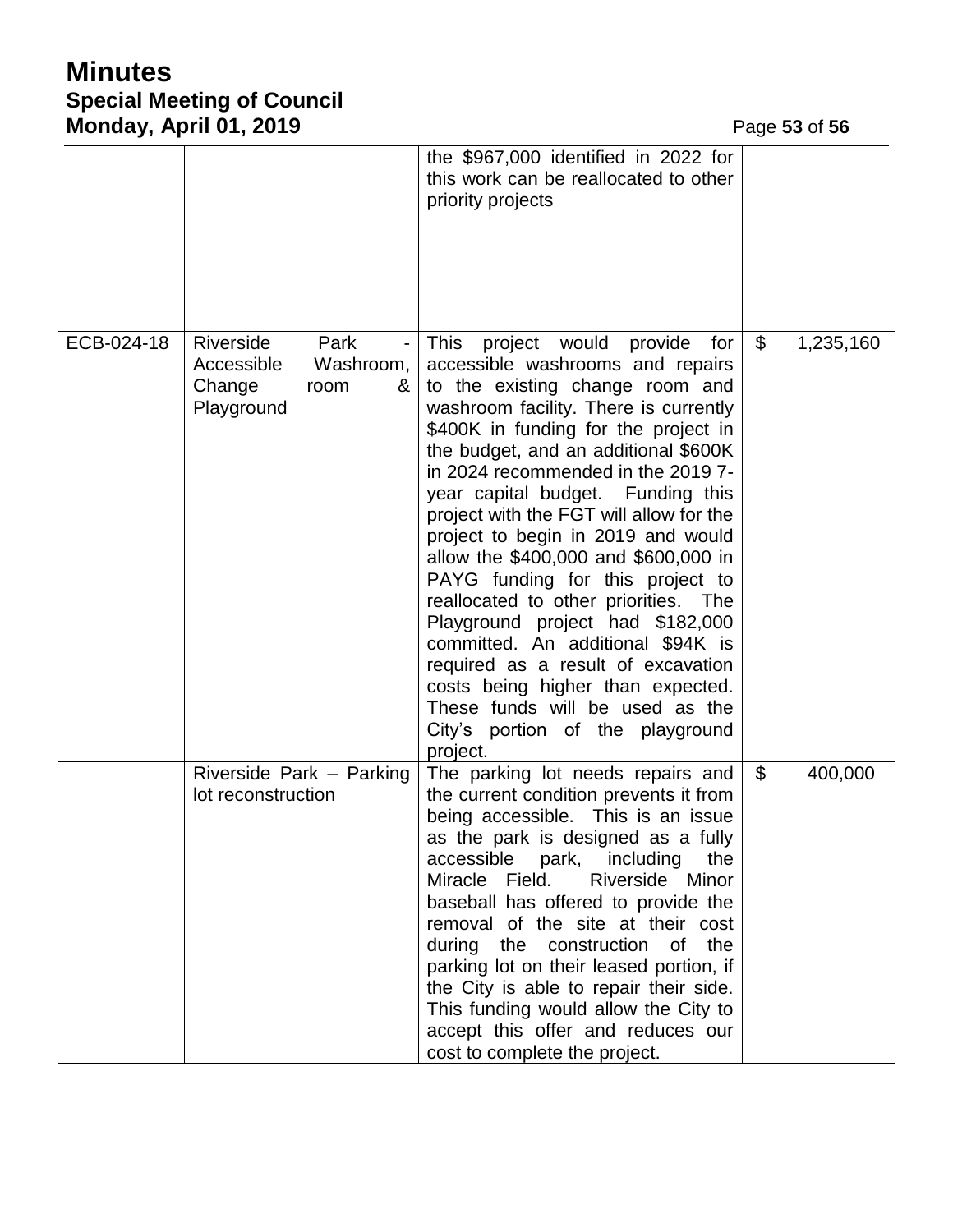# **Minutes Special Meeting of Council Monday, April 01, 2019 Page 54** of 56

| HCP-010-07 | Willistead<br>Complex<br>improvements                              | The detailed project descriptions<br>found on page 185 of the capital<br>budget book outlines all of the<br>projects for Willistead.<br>Providing<br>FGT for this project will allow all of<br>these works which could not be<br>accommodated<br>within<br>the<br>2019<br>capital budget to now proceed in<br>2019.                                                                                                                        | \$                        | 610,000   |
|------------|--------------------------------------------------------------------|--------------------------------------------------------------------------------------------------------------------------------------------------------------------------------------------------------------------------------------------------------------------------------------------------------------------------------------------------------------------------------------------------------------------------------------------|---------------------------|-----------|
| PFO-012-12 | <b>Trails</b><br>Park<br>Capital<br>Improvements                   | <b>There</b><br>trails<br>which<br>several<br>are<br>require rehabilitation and additional<br>trails needed throughout the trail<br>system. This additional funding will<br>allow those projects to be funded<br>and get started in 2019.                                                                                                                                                                                                  | $\mathfrak{S}$            | 500,000   |
| PFO-001-14 | Central Riverfront<br>Park<br>Improvements                         | The vast majority of this project does<br>not qualify for FGT. The work<br>however to complete the Celestial<br>Beacon where the Streetcar will be<br>situated does qualify as it represents<br>a heritage project. There is currently<br>no funding for this specific work,<br>which is estimated at \$2M. Use of<br>the FGT funding will allow for this<br>project to proceed without impacting<br>other projects in the capital budget. | $\mathcal{L}$             | 2,000,000 |
| ENG-005-17 | Central<br>EA<br><b>Box</b><br>&<br>Infrastructure<br>Improvements | Funding<br>for<br>these<br>projects<br>is<br>currently identified in the 2019 7-<br>year capital budget.<br>Some of the<br>funding sources are PAYG.<br>By<br>using the FGT funding for<br>this<br>project \$1,502,000 in PAYG funding<br>can be redirected to other priorities.                                                                                                                                                           | $\boldsymbol{\mathsf{S}}$ | 1,502,000 |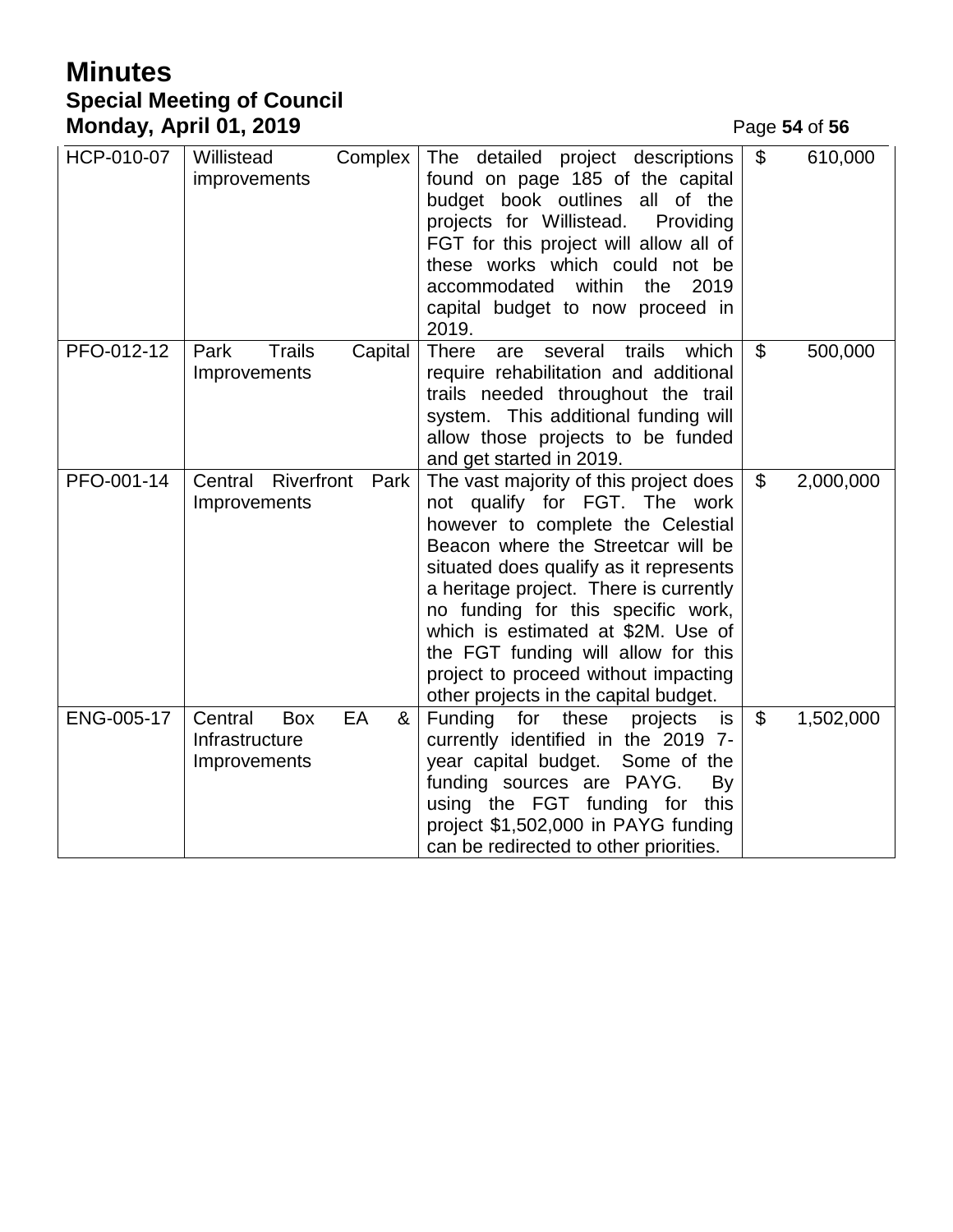B30/2019 - Item 11.22 – Table 2

### **TABLE 2 - Available Pay as You Go Funding based on one-time FGT project recommendations**

| <b>Capital</b><br><b>Budget</b><br>Project # | <b>Current</b><br>funding* | 2019      | 2020      | 2021      | 2022      | 2023        | 2024      | <b>Total</b> |
|----------------------------------------------|----------------------------|-----------|-----------|-----------|-----------|-------------|-----------|--------------|
| ECB-028-18                                   |                            |           | \$432,000 |           |           |             |           | \$432,000    |
| PFO-009-12                                   |                            | \$100,000 | \$100,000 | \$100,000 |           |             |           | \$300,000    |
| REC-003-07                                   |                            |           |           |           | \$967,000 |             |           | \$967,000    |
| ENG-005-17                                   |                            |           |           |           |           | \$1,502,000 |           | \$1,502,000  |
| ECB-024-18                                   |                            |           |           |           |           |             | \$600,000 | \$600,000    |
| 7181010                                      | \$400,000                  |           |           |           |           |             |           | \$400,000    |
| 7171065                                      | \$500,000                  |           |           |           |           |             |           | \$500,000    |
| Ineligible FGT                               | (\$400,000)                |           |           |           |           |             |           | (\$400,000)  |
| <b>TOTAL</b>                                 | \$500,000                  | \$100,000 | \$532,000 | \$100,000 | \$967,000 | \$1,502,000 | \$600,000 | \$4,301,000  |